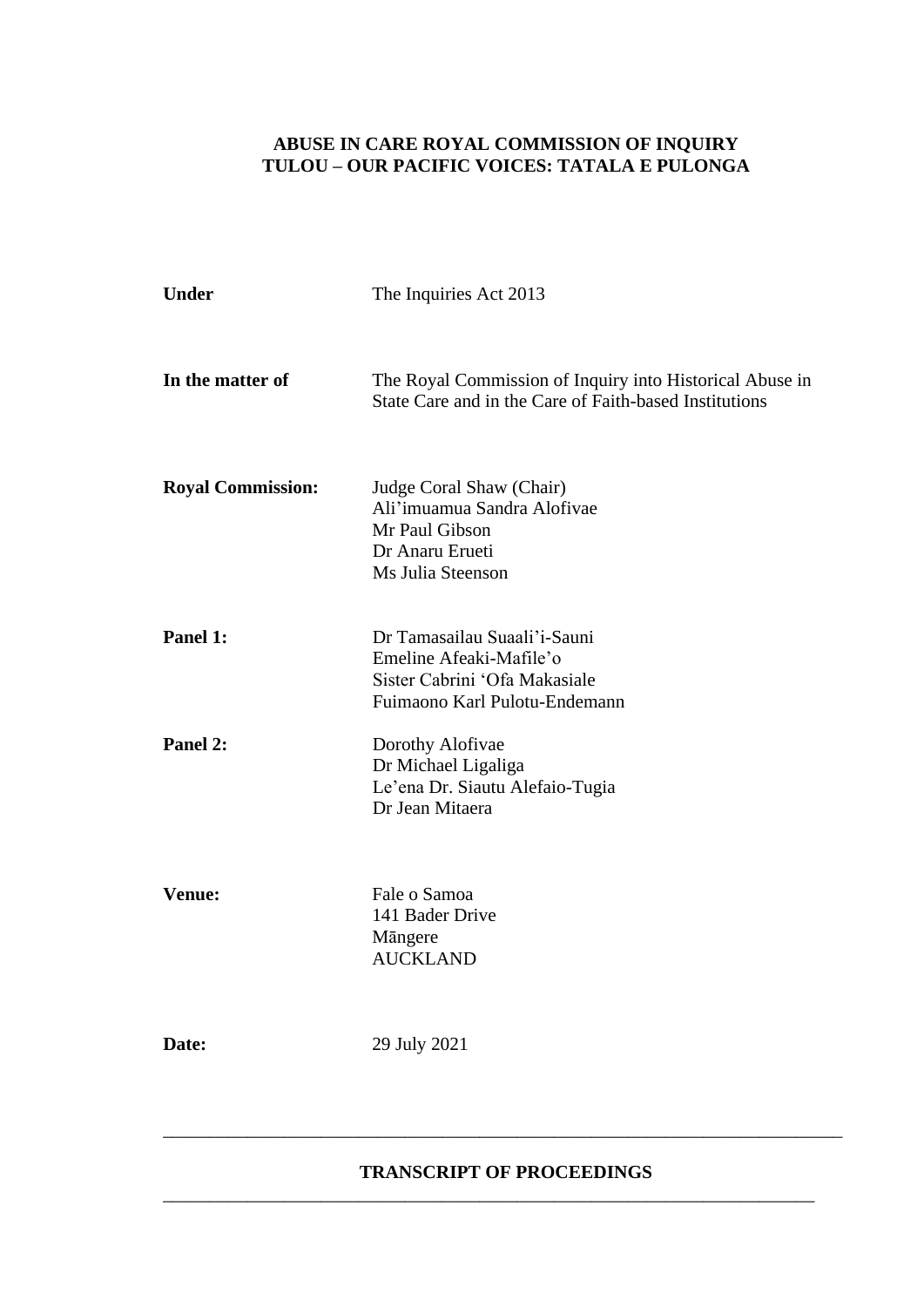## **INDEX**

## **TALANOA PANEL: PATHWAYS INTO CARE**

| <b>Facilitator</b> questions        | 584 |
|-------------------------------------|-----|
| <b>Questioning by Commissioners</b> | 614 |

## **TALANOA PANEL: REDRESS**

| <b>Facilitator</b> questions | 625 |
|------------------------------|-----|
| Questioning by Commissioners | 653 |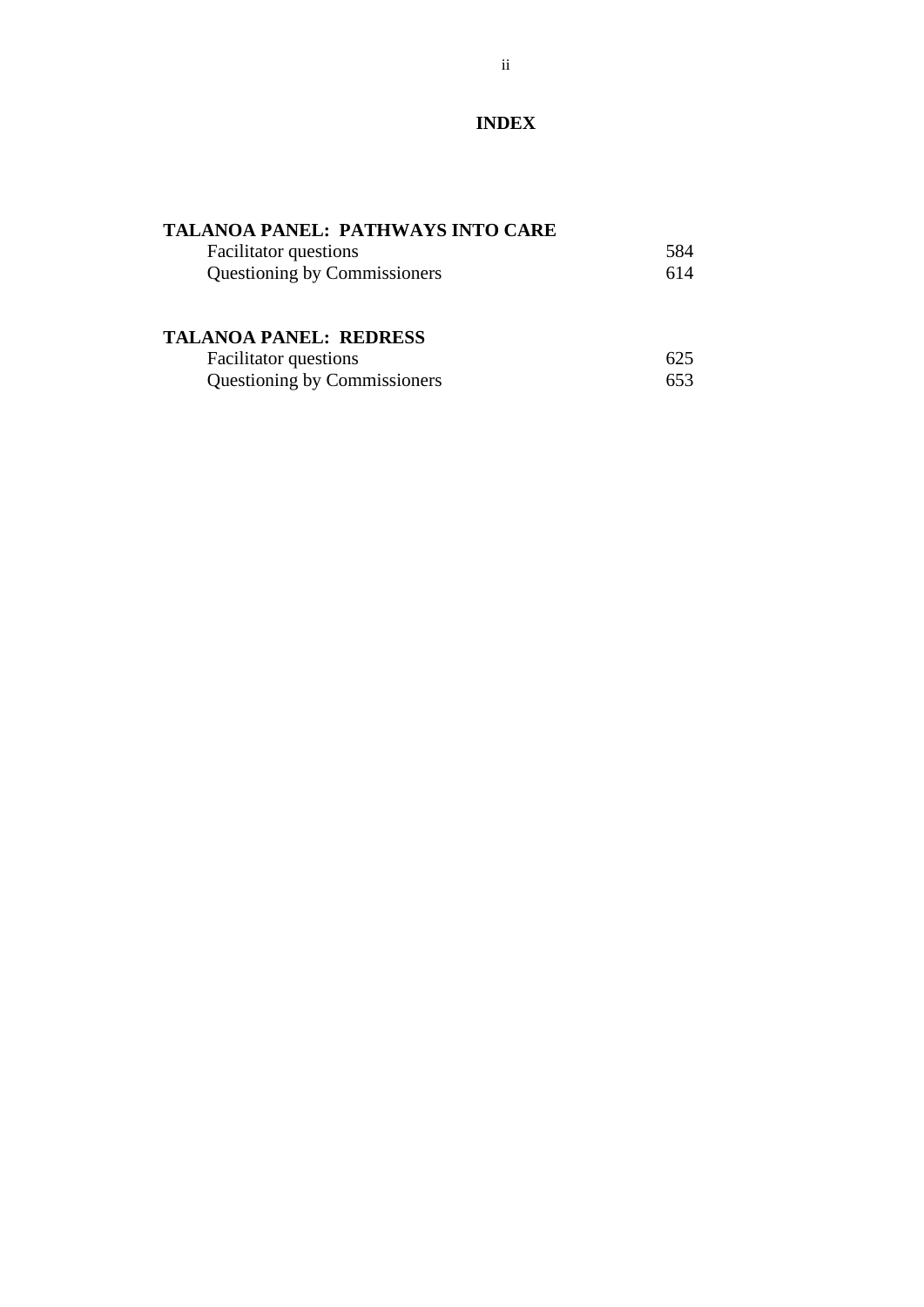**[10.12 am] CHAIR:** We welcome today our Minister from the Cook Islands, Teariki Metuangaro. **REV METUANGARO:** You may sit down. **[Prayer in Cook Islands Māori / English] TALANOA PANEL: PATHWAYS INTO CARE CHAIR:** Thank you Teariki. So our pathway is clear for the morning. May I welcome you all to this very important session. This is the very first talanoa that the Royal Commission has held. We've had a sort of talanoa over the last few two weeks but this is a serious one where the Commissioners are going to take a back seat. I know we look as though we're in the front seat, but actually we're going to be sitting and we're going to be listening and we're not going to be participating in this discussion, we're going to be listening until the very end. And I'm going to leave it up to our facilitator, Dr Julia Ioane, and I'm going to ask her to lead the proceeding and to introduce our extremely distinguished panel for this talanoa. I just wish to welcome you on behalf of the Commissioners and to say that we are all ears, all ears, we are listening very carefully. Thank you. **SISTER CABRINI:** Ngā mihi whakatau. E tuatahi, ngā mihi ki te Atua, nānā nei ngā mea katoa. Nga mihi ki te tangata whenua, mo mana whenua o tēnei rohe ko Tainui. Nga mihi ki te Tangata Tiriti, ngā mihi ki a tātou ngā iwi o te Moana Nui a Kiwa, tēnā koutou, tēnā koutou, tēnā koutou katoa. **FOLASĀITU DR IOANE:** Kole keu hufanga he ngaahi fakatapu. 'Oku ou talitali lelei kimoutolu kau fakafofonga penolo 'o e 'aho ni. Malo ho'omou me'a mai ke fakakoloa 'a e ngaue ni. Fa'afetai le Atua ua mafai ona tatou mafuta i lenei taeao. Oute fa'atalofa atu i le au faigaluega pa'ia le Atua, le pa'ia ma le mamalu e tupu ma tamali'i fa'apea sui matagaluega ua tatou mafuta i lenei aso. Talofa, malo le soifua manuia. Warm Pasifika greetings to you all. My name is Julia Ioane and I will be facilitating this pioneering event in the inquiry into the abuse of State care, the Pacific hearing. For those of you who may not know, who are not familiar with the talanoa panel, talanoa is a word that's use across many of our languages. It's loosely translated as to talk, to have a conversation, to have a discussion, or even to chat. Within research it's been regarded as unstructured interviews, interviews which don't really have a set outline of what to talk about. However, the talanoa is just far more indepth than that. If we were to authentically honour the integrity of the talanoa, we would be having

 a reciprocal conversation, talanoa mai, talanoa atu and all of us would be participating. However, for the purposes of this Inquiry, and the direction and the hopeful outcome that the Commission and the Commissioners intend, there have been questions that have been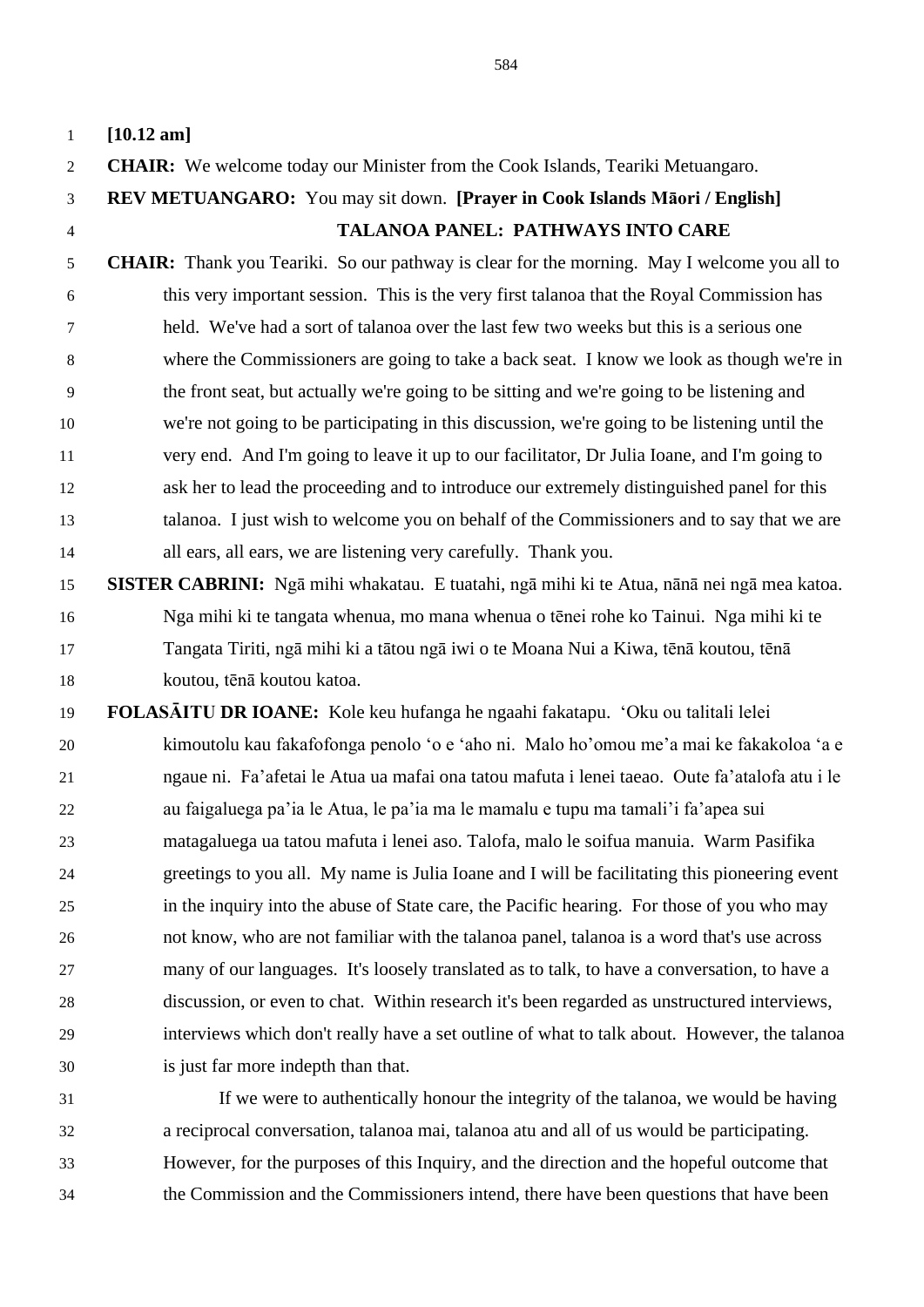given to our panelists. And I think this would be a very appropriate time for me to then give the opportunity to our esteemed panelists for you to introduce yourselves. Sister Cabrini.

**SISTER CABRINI:** May I sit down please?

**FOLASĀITU DR IOANE:** Absolutely.

 **SISTER CABRINI:** I've changed everything that I want to say now that I've listened to the prayer and to the introduction. Following on from you, pastor, that lovely theme of love, and to set the tone of what is core to Pasifika peoples; and that is our faith, spirituality, whatever word you may use, divine, or essence. So I'll follow on from there ad lib. And you said, pastor, that love, only love is what our faith is about. And that's it and I could stop there.

 But if I may, I'd like to translate it into more practical terms. Thomas Aquinas, a theologian -- I won't say which church -- they wrote in Latin in those days and the sentence goes "Ubi caritas et amor, Deus ibi est". Where love and charity is, there is love. So that's the summary of my input. Here's the practical translation.

 The core of a society is the family, not the political party or the State. The core of a society is a family; a family that's based on love. So what does love look like? It hails from you and me, not the Police, not Corrections or Probation, you and me, mother, father, sister, brother and so on. We make up society.

 What does that mean? It means that the messenger is the message. The messenger is the message. You as fathers and mothers, husbands and wives, you make society. So let's stop leaning on the Government to guide us. You have the guidance within you.

 So for you and me as carriers of the life of the family, what does that mean? It means that you and I, we need to work from the inside out. Your inside and my inside needs to be centred. That means what do you and I value. It's not the cultural practice, because a lot of our cultural practises are very outdated. It's your soul that translates into love which translates into being respectful to each other as husband, wife, man, woman and to our children.

 So how do you and I as adults begin to practise living from the inside out? Number one, know what you value. Know what you value. Number two, know what is negotiable and not negotiable for you. So that you are steady, you are not vaevaeua. So that when people come to us we are like a rock, a steady beacon.

 Next, also know-- I'm being psychotherapeutic here-- what are your anxieties? What worries you? You don't have to tell everybody, but you need to know it, so that you are not dumping it on other people.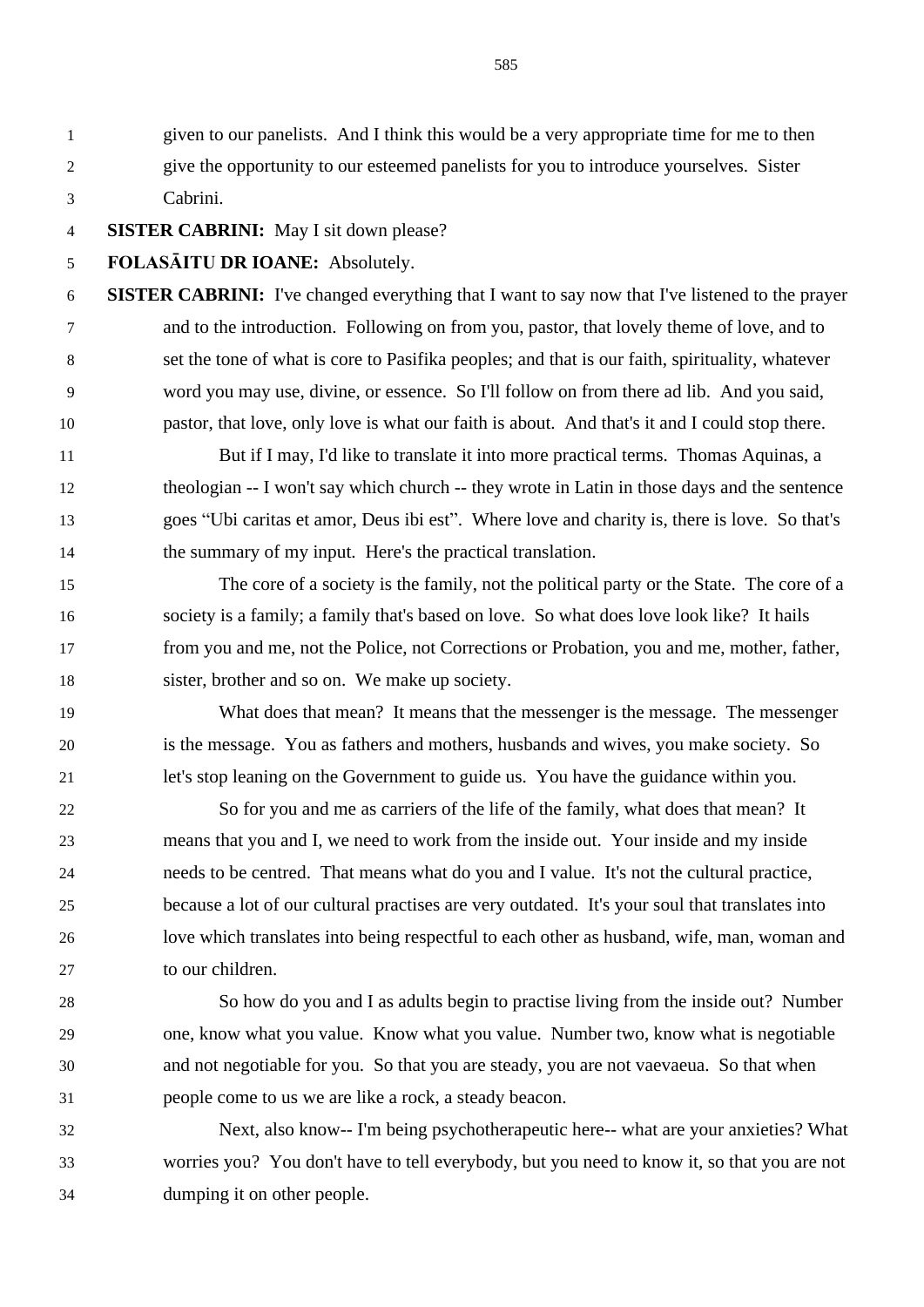Also know what drives you in your work, what are you over-possessed about? I need to know that so that I can get some help in how to temper my behaviour and my emotions. Otherwise I get over anxious or over-driven, then I start whacking people, especially my smart children.

 And at all times, be true to the gospel values within you. It doesn't matter what your professor told you, it doesn't matter what my lecturer told me to leave my spirituality outside until I got my degree, "then you can pick it up again Cabrini". I didn't say it but I thought watch me, because we don't do spirituality in psychotherapy.

 And finally but not last, hold a realistic sense of what you and I can offer and what we cannot offer. Then we can go to the State, then we can go to the social worker, then we can go to the doctor. But first of all, we are the message, that's research bound. Healing is only as good as the hands of the healer. Be real, not perfect. Thank you.

- **FOLASĀITU DR IOANE:** Malo 'aupito Sister Cabrini. Thank you very much for opening the scene for us this morning. What I'd like us to do, if we could just backtrack a bit here, could I ask the panelists to please introduce yourselves before we continue with the commentary that has been beautifully led by Sister Cabrini.
- **SISTER CABRINI:** Sorry, my name is Cabrini, that's a Catholic saint's name. I come from a Methodist background, they were missionaries in Fiji, but we all went to Catholic schools and that's the name that links me to my father, because he was the only one in the clan that supported me to enter the convent, otherwise I was going to run away.
- 21 I live in a community of four with three other sisters, one is Indian from Kerala, two of us are from Fiji, we're Fiji born but brought up in Fiji, and the fourth one is Kiwi. We are all psychotherapists so we analyse each other at the table, and Patricia who's the eldest is a writer and a water colour painter, thank you.

**FOLASĀITU DR IOANE:** Fa'afetai sister. Lau Afioga Fuimaono.

 **FUIMAONO PULOTU-ENDEMANN:** E ngā rangatira ma tēnā koutou, tēnā koutou, tēnā tātou katoa. E muamua lava ona momoli atu le alofa i le mamalu pa'ia ua aofia mai i lenei taeao. In the context of this Inquiry, I would like to extend to the Royal Commission, to you the Chair, Madam Chair, Your Honour Judge Coral Shaw, e hoa rangatira Dr Andrew Erueti me Julia Steenson of course, Paul Gibson, and Lau Afioga Ali'imuamua Sandra Alofivae and to all the people here I'd like to send you the collective greetings of the voices of the Pacific as what it means to me personally, but also conducts my practice as a human being.

 When iwi Māori says kia ora and the people of the Cook Islands with kia orana, to me the operative words in those greetings are ora and orana, which in English means life.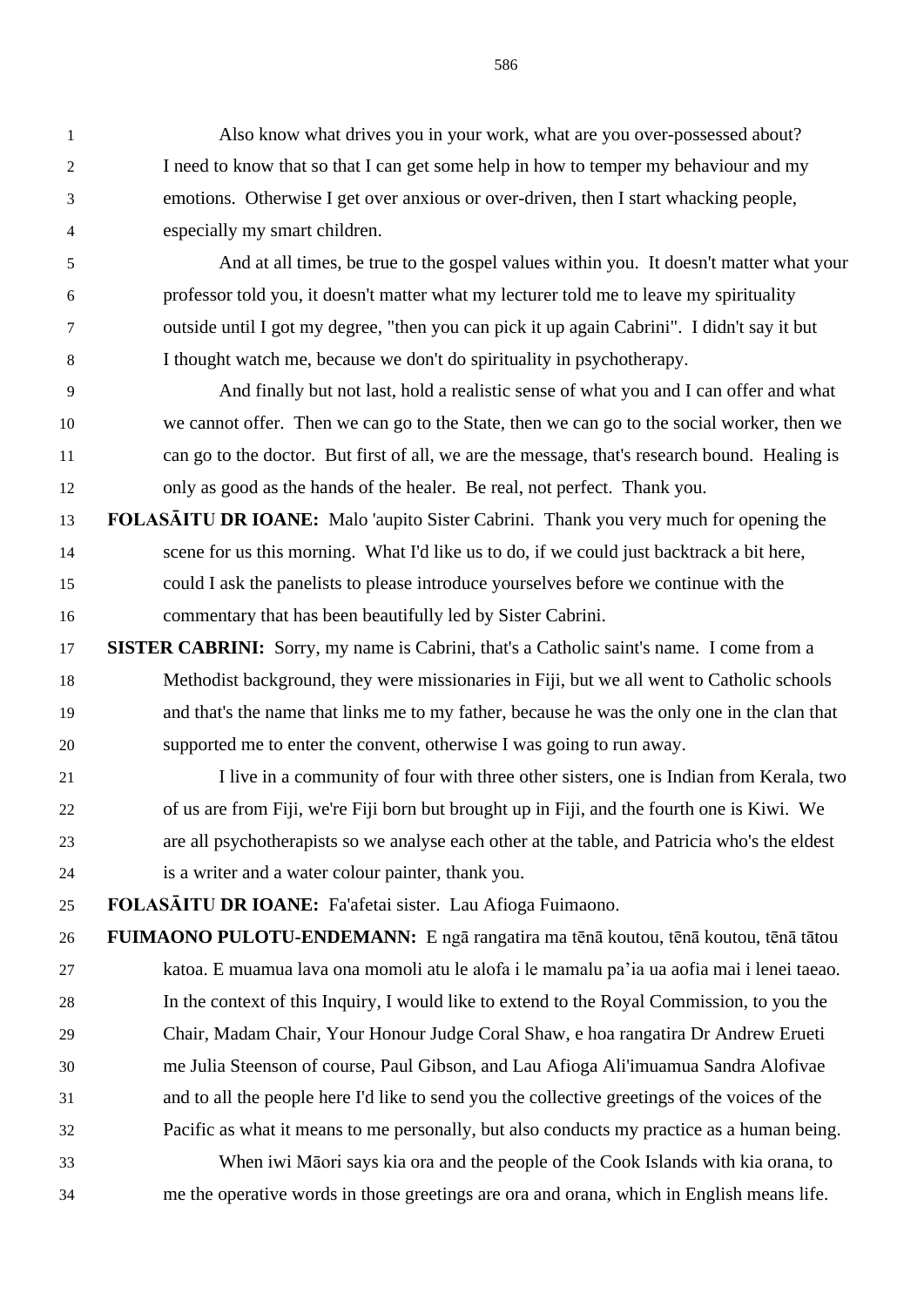And when a person from the Kingdom of Tonga with malo e lelei, or from the people of the atols of Tokelau, with malo ni and the people of Fiji with bula vinaka, namaste, my understanding is the operative words in those greetings are vinaka, malo and lelei, which in English means goodness or wellness. And then when the person or the people from the rock of Polynesia, also known as Niue, with fakaalofa lahi atu, and the Samoans with the talofa, in those greetings are the words, the magical words of alofa, which means love and compassion.

 So for me and to you the Commissioners and all the people, particularly to the survivors, the consumers and their families, it is about wishing each and every one of us life that is rich in wellness and goodness, but always cocooned in love and compassion. That has been to me the focus of this Inquiry. Because for many survivors, that was not the case, but indeed that is the way I believe we should go in the future, a life that is full of wellness and goodness, but always cocooned and delivered in love. Thank you.

**FOLASĀITU DR IOANE:** Fa'afetai Lau Afioga. Tama'ita'i Dr Tamasailau Suaali'i-Sauni.

 **DR SUAALI'I-SAUNI:** Talofa lava, malo le soifua maua ma le lagi e mamā, malo e lelei, tēnā koutou katoa. Pacific greetings to everyone. My name is Tamasailau Suaali'i-Sauni. I hail from the villages of Saoluafata, Salani, Iva, Saleaumua, Samusu and many others I'm sure, but I'm here with my mother so I made sure that I recited all her villages. And I also have a Tongan connection to Niuatoputapu, again from my mother's side. And I'm currently teaching in the University of Auckland in the Department of Criminology in the fields of indigenous jurisprudence and indigenous criminology. Fa'afetai.

**FOLASĀITU DR IOANE:** Fa'afetai. And to our Tongan princess.

 **MS AFEAKI-MAFILE'O:** Malo e lelei, talofa lava, kia ora. I'm Emeline Afeaki Mafile'o and I'm very blessed to come from a background of, to be a descendent of a multiethnic background and be New -Zealandborn. My great grandmother, Tina Tofai-, whose family is present here today, was married to James Herbert Brown of Ngāti Awa and were trades people in Tonga in our little island named Ha'apai, and their first daughter Emeline Brown married my grandfather Sefo Afeaki and fortunately through our Ngāti Awa connections was able to migrate to Tonga -migrate from Tonga to New Zealand, actually right- here to the heart of Mangere Otahuhu and bring her 12 children.

 And those 12 children are New Zealand -have obviously had New Zealand children themselves and we're moving into our second and third generation of New -Zealandborn- young people. Some of those, some my cousins themselves unfortunately have had to have State care and also State intervention, which is probably the reason why I became a social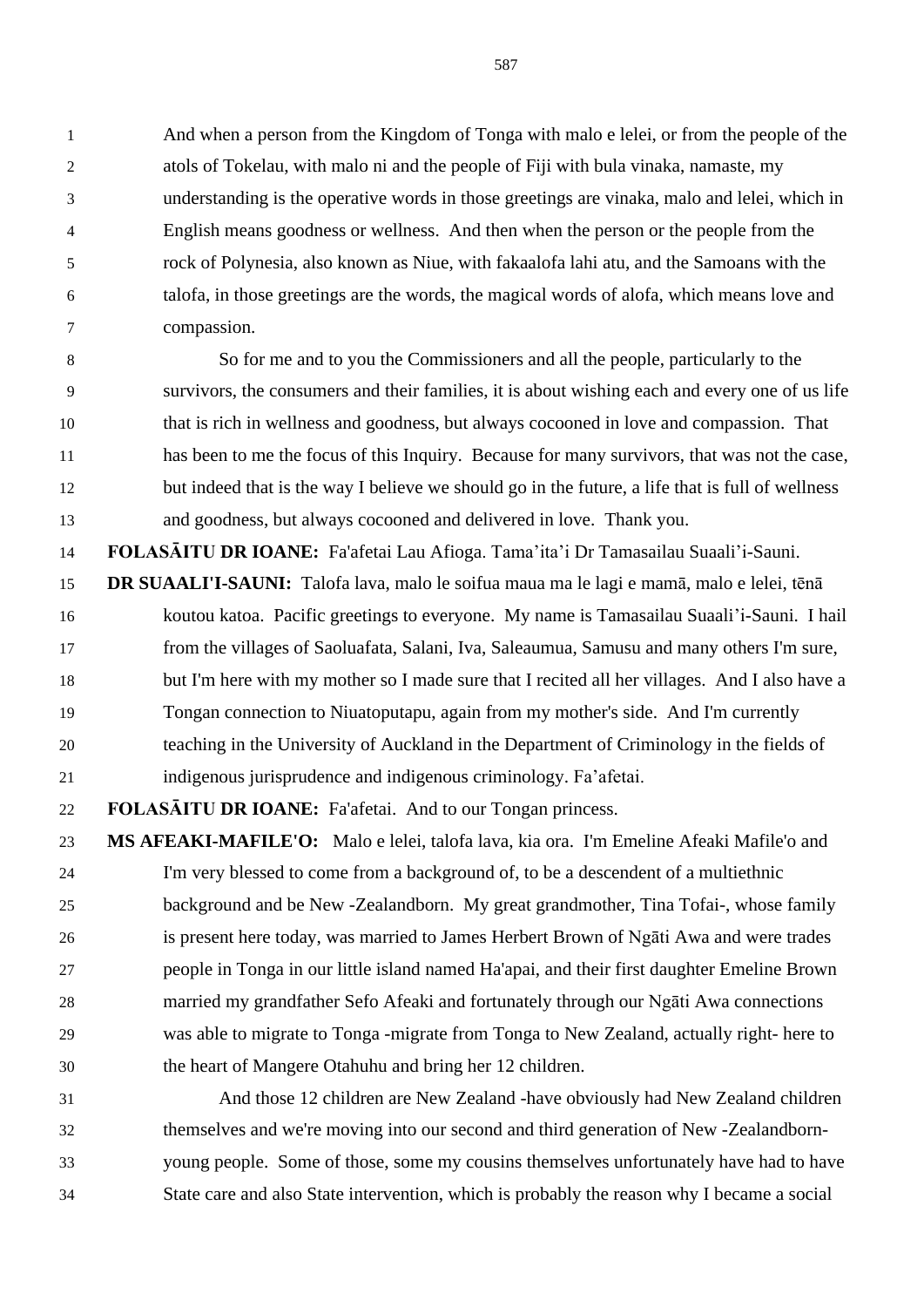worker and later was involved in social policy.

 And so I'm a mother of three wonderful boys and married to a lovely Alipate Mafile'o who's from Kolonga and we've been catering the last fortnight, I thought I'll let you know. So we have a big heart of hospitality for serving our communities in many shapes and form, thank you.

 **FOLASĀITU DR IOANE:** Fa'afetai. Now under normal circumstances with a talanoa I would be asking each of you to introduce yourselves, but because we do not have the fortunate opportunity for time, if I can just bear with you to bear with me with an activity. If I can just get you in the audience to please just raise your hand if you are --from one of our churches or even a family member that's here just out of interest, if you could please raise your hand just those of you from the community, from our churches, and from our families. This is also to help the panel just in terms of their audience, so thank you.

 Can I also get a show of hands from those of you who are from our NGOs, our non- Government organisations, our social services, our Pasifika social services, if you could please raise your hands. Thank you. If I could please get a show of hands for those of you from our Government departments. Thank you. Any from our educational institutes? Thank you. Our universities. Is there any other group that I've missed? Great thank you.

 I just wanted to note that this talanoa is merely a start, okay, it's a starting point, because we all know the hearing ends tomorrow, but after that there's going to be community consultations and there's going to be community workshops that are going to be led by the Pasifika team.

 I do have some housekeeping that I do have to go through. If you need to have a conversation with the person next to you, go for it, though there's no need for all of us to be able to hear it. Our bathrooms are located at the rear end, so at the back, and please, because this is a talanoa, we're doing things our way. If do you want to go and grab yourself a cup of coffee, tea or water, please feel free to do so throughout the whole time of our talanoa.

 Now could I just ask you to raise your cellphones, just grab your cellphones, now what I would like you to do is to look for the off button. Please look for the off button or even to switch it to silent, that would be greatly appreciated. Because I'll tell you one thing, I don't think any of us would want Sister Cabrini to come and have a chat with you, because I will hold our talanoa.

 I'm just going to check in with our panelists and see how you're all feeling. **SISTER CABRINI:** Gosh that's very psychotherapeutic.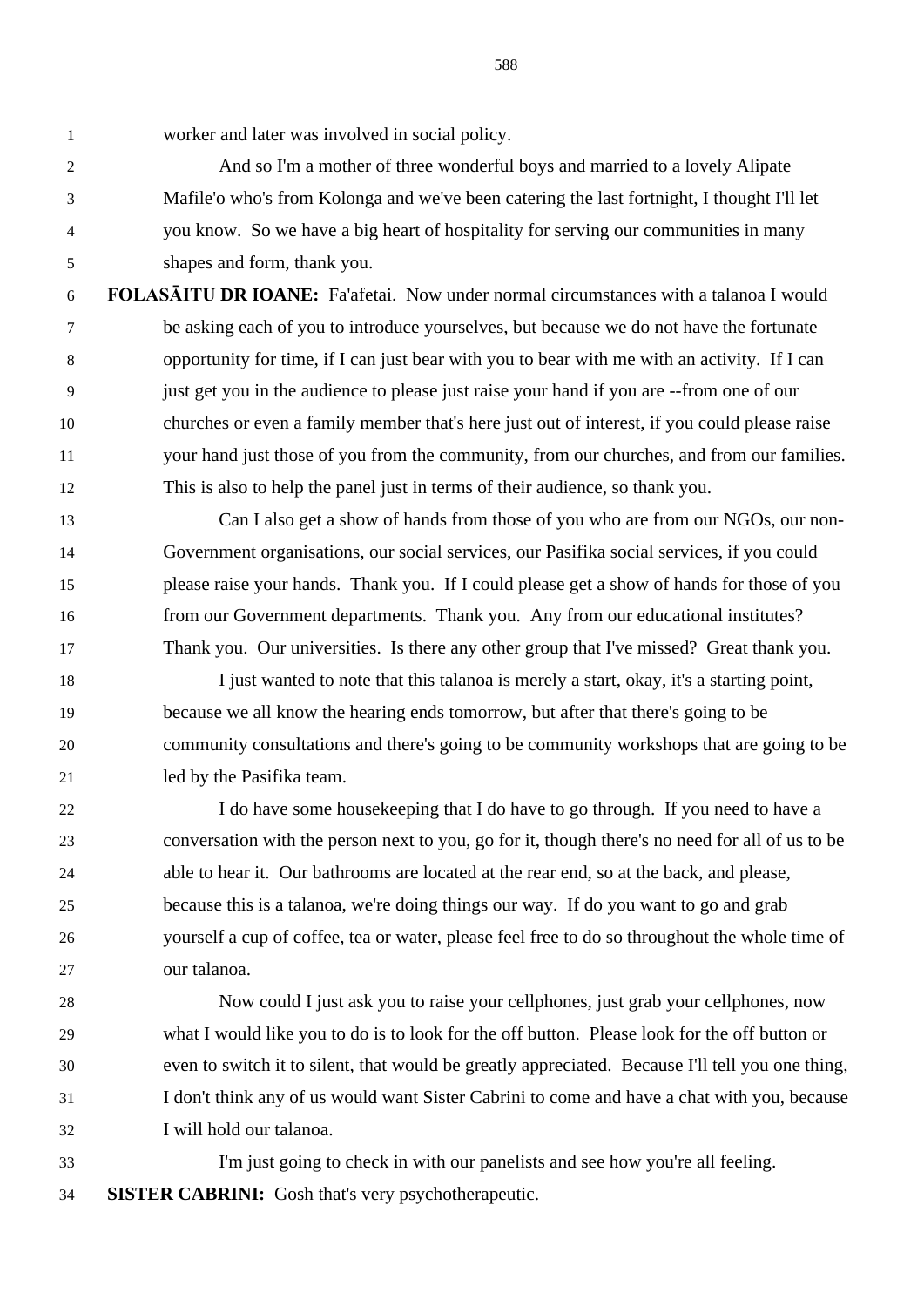**MS AFEAKI-MAFILE'O:** Feeling great, thank you Dr Julia.

 **FOLASĀITU DR IOANE:** All good. Okay, so now that we've acknowledged our customary protocols, our practices, we've warmed up the vā inside the room, checked in with our guests, I'm feeling very privileged and very blessed to hand this over to the panel. Sister Cabrini you've set the scene, and now I'd like to see if any of the other panel members would like to continue.

 **FUIMAONO PULOTU-ENDEMANN:** I'd like to start with a saying if I can be so bold. In Samoa there's a saying e lele le toloa e ma'au lava levai. It means that the toloa bird will leave its home the waters, flies all over the world and always yearns to get back to the vai or the water.

 From my perspective, the real answer to the Inquiry is going back to the waters as a start. But I'm particularly focused on special people in that water, in those families and that is the mothers. I am absolutely convinced, after 50 years in the mental health sector, I trained as a psychiatric nurse at Oakley 50 years ago and I have been participating in many things and a lot of inquiries, setting up mental health commissions and things, and I've now come to the view that there are very special sectors, and the first one is that Samoan saying; is return back to the family, because -- and in particular the mothers, and I wanted to explain this.

 We know that children and particularly survivors, some of them didn't have a very good time in their families. But I just want to remind why I focus on mothers. Everybody in this room started their lives in water. They were suspended in their mother's amniotic fluid and then when they were born they were born into a family. So the connections of children is their mothers. And I know the fathers are important, but I believe that that's where the teachers, the first teacher -I know, for instance, Judge Shaw that you started your career as a teacher, but to me it's always the mother that starts, she's the first teacher. Because the mothers will teach their children, and some of the things I listened very carefully with the survivors and the consumer movements over the years, and the mothers will teach their children a sense of identity. The language, but identity, it seemed to me English word identity is quite narrow. The Samoan word is fa'asinomaga- where the mother will show you the way to go, which way not to go. It's the mother who is the beginning.

 I know that, I'm very biased. I started my life not with my own mother but with my grandmother, and hence, and I feel very privileged that a lot of the speakers have quoted, they're very humble. But I'm very proud of it because my model is named after my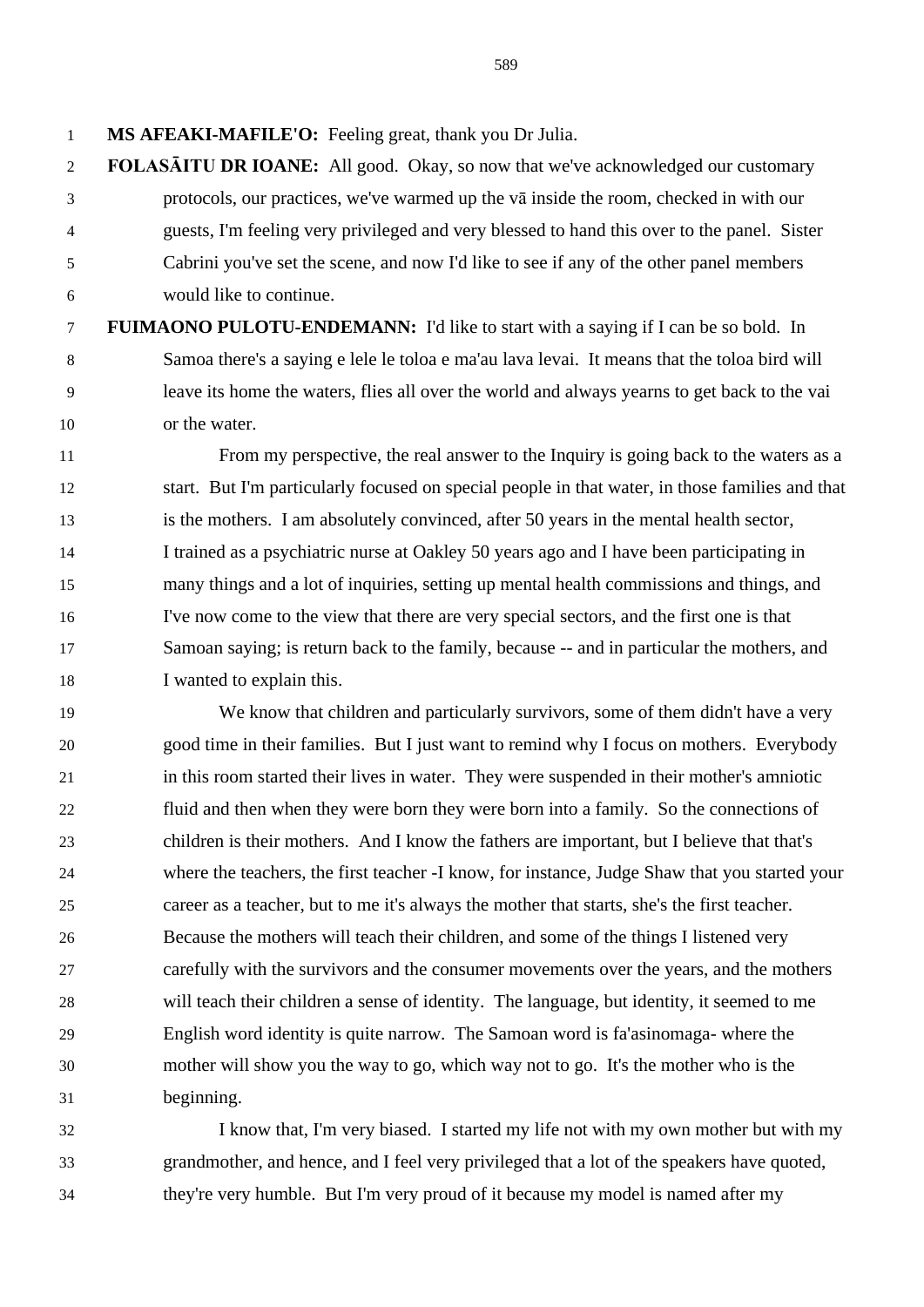grandmother who started my life, was the beginning of my journey into where I am.

 So I think the mother -and three things I think mothers do. One is the fa'asinomaga, is the identity. The other things that mothers also has the capacity to have, because of their knowledge base, is a sense of fa'aalaoalo-, you mentioned the vā is teaching people about integrity, because that's where you gain, so it's identity and integrity.

 But the third bit I think is very important that mothers have, and that is power. Not empower, it is power. My career in this country, I witness great women, both Pākehā, Māori and Pacific, and I recognise that in the audience there are women that have helped my career. In 1976 a significant Pacific women's initiative, PACIFICA was introduced, and there are former members here, there's Jean and Le Afioga Tofilau.

 But those women, and I'm very convinced got it right. Because teaching them about abuse, teaching them about prevention started well in the 70s. I started, as I said, as a psychiatric nurse training in 1971. PACIFICA came on board very quickly. So for me, that's where you start. I am not saying it excuses the other levels like Government, and while I've got the floor that's the other bit. So I think families, mothers first. The second level is about agencies, and the third level is the country.

 I also believe that the big learning that we've had are also in New Zealand itself. For instance, in the late 1980s the nurses took on the cultural safety movement. I was personally involved with the late doctor Irihapeti Ramsden, because her and I in her late life taught in institutions. And for me that took on a change and it brought a lot of angst from right across the country, particularly in Christchurch. But what that mentioned was fact that, and I think Leota Dr Lisi Petaia mentioned it; what changed for nursing practice was that Nursing Council then made it mandatory that 20% of the nursing registration was in cultural safety.

 But globally is the next bit, and I think globally New Zealand led for cultural safety in nursing. Because now globally the International Council of Nurses has picked up cultural safety. Those movements started in New Zealand and I think they have great learnings, great learnings. Similarly to the pandemic, you know, I think the vaccine can work quickly because globally can get together as well as the country. But without doubt in my mind, the crucial role of mothers and families and communities is vital to the recovery of all those people's story.

 **FOLASĀITU DR IOANE:** Thank you. So it sounds like you're highlighting, you're emphasising the mothers. Sister Cabrini, you talked about our families and the need to be able to recognise ourselves and the importance of the messenger. Dr Tamasailau and Emeline, any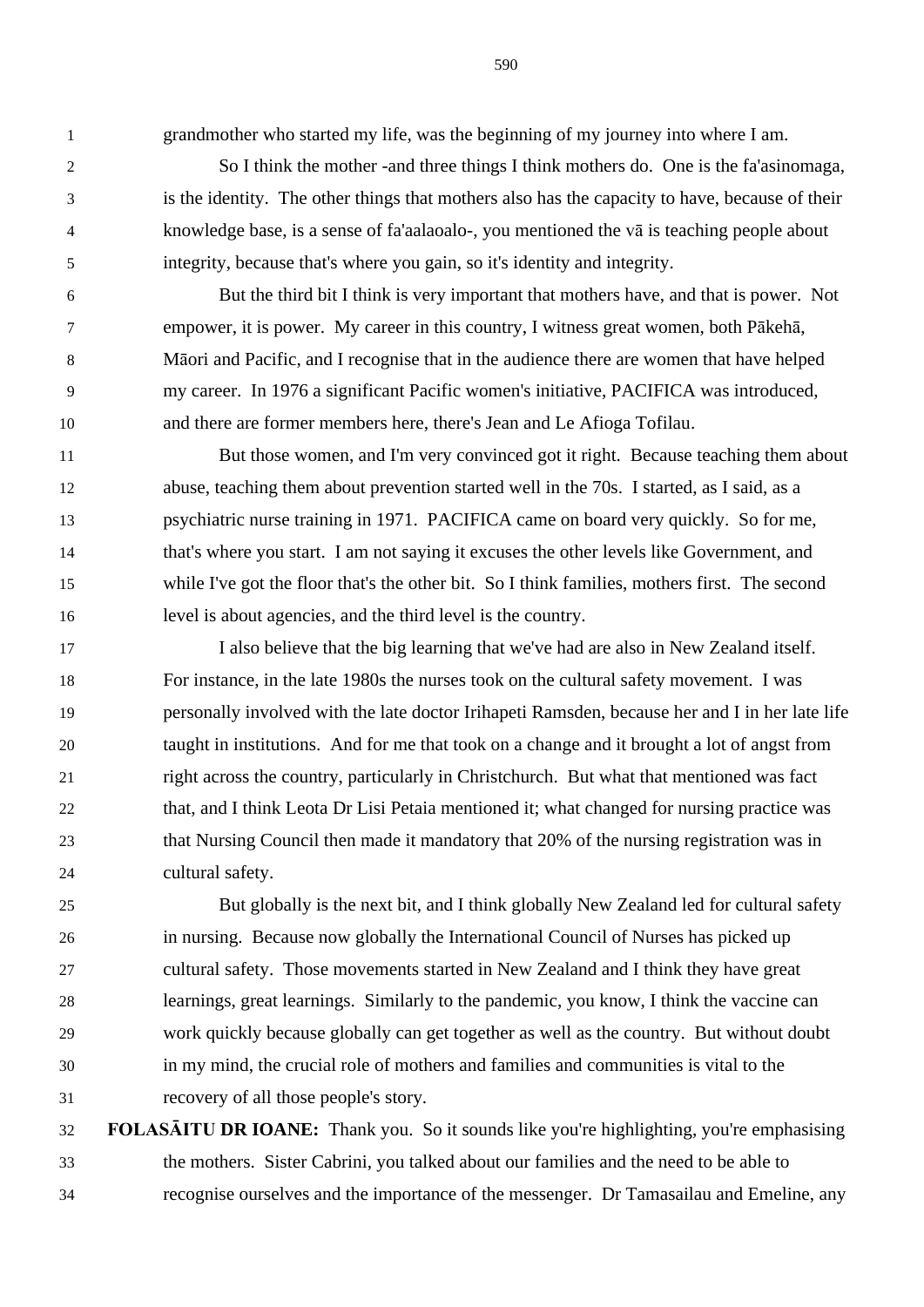comments from you please?

 **MS AFEAKI-MAFILE'O:** I wanted to also acknowledge the opening of the Royal Commission's event and the presentation of the mats, the fofola e fala kae talanoa e kainga, creating a safe space for the forum to ensure that people are comfortable in sharing.

 This is something that a number of Tongan practitioners were involved in developing from 2012, and we've been using that same conceptual framework in our service delivery. I'm the Executive Director of an organisation called Affirming Works that I founded 20 years ago. I'm really grateful for my team who are in the audience and the work that we do. We mentor children from primary school to high school, we're a youth transition service where we help transition children from Oranga Tamariki into independence. We also provide family violence prevention programmes that is ethnic-specific to Tongan families. Obviously families that are now mixed in marriage, and mixed in culture, called Kainga Tu'umalie and we run social enterprises, community cafes. We do this so we can enable our community with jobs, and ensure that they're not dependent on the State to assist themselves.

 The reason I share this with you is because all of that has required process, has required long-term intervention, both preventively and in response to needs. And it is required a whole village. And so you're creating these incremental steps, because you have this aspiration of how a village runs, and how an island runs, and how people can enable themselves to become self-determining, to ensure that there's minimal intervention of any kind, whether that's from the State, through Police or Corrections, there's very minimal intervention.

 So I totally support healthy families. I totally support the need to have families supported and enabled and resourced to parent, because the State cannot parent. The State is to protect and empower, and maybe to empower parents and to empower families, but it is not to parent children. And that actually comes from someone who's a parent, you know, my life changed when I had my three boys. I actually presumed it would and started changing my life once I was married, and so I do agree that mothers play a big part. I agree that faith plays a very big part. It's the reason, when I think of migration, our earliest migration was in between the Islands as we shared the gospel. We were missionaries. We travelled not in search of land necessarily, we travelled in search of purpose, we travelled because we had purpose to travel to share the gospel.

 And so I'm very blessed, and I think it's because being multi-ethnic and being able to say that I'm from Tonga, I'm from Samoa, I'm from Aotearoa and my children now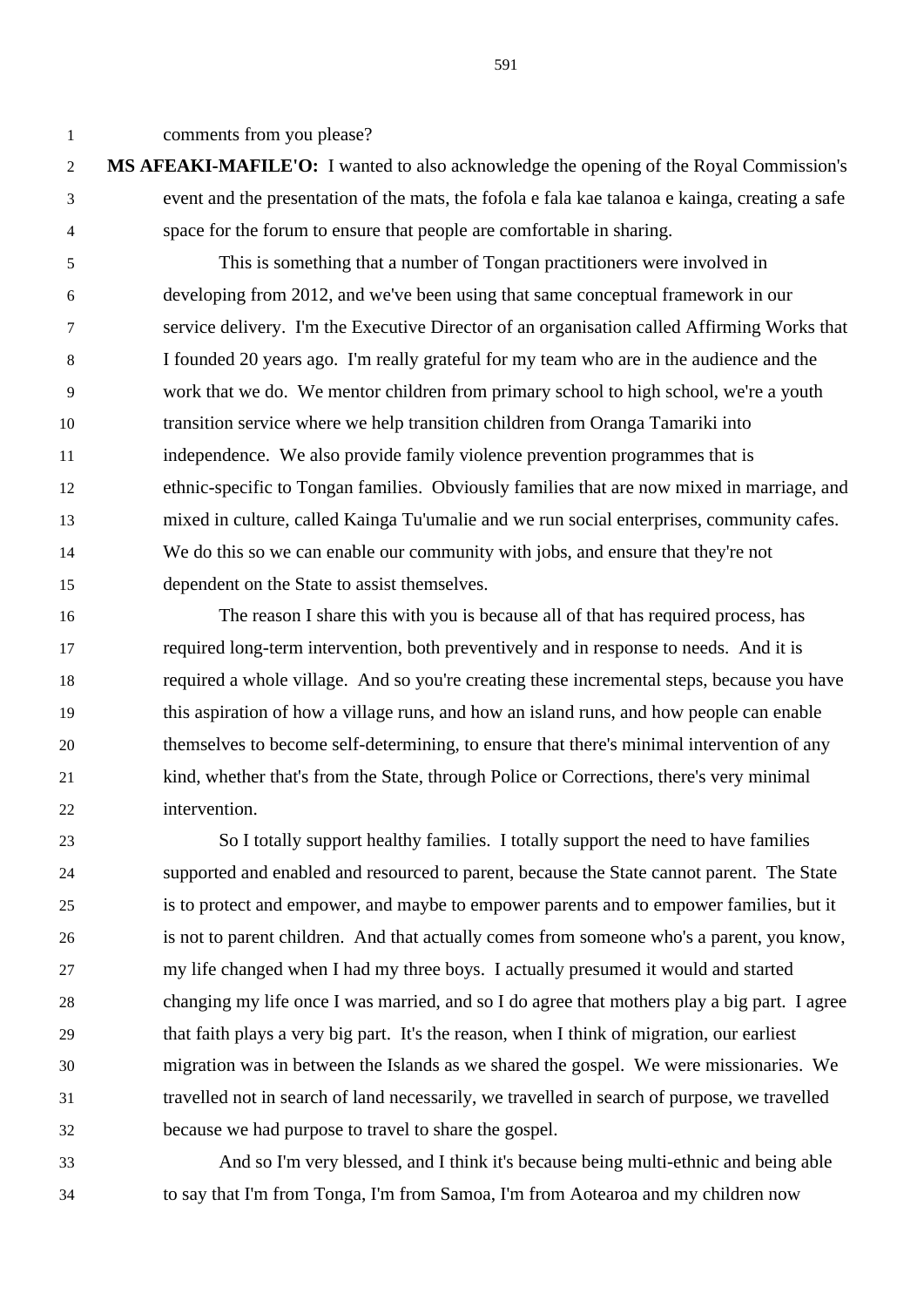saying that, my children going to their marae Ngāti Awa, living in Tonga the last 15 years and now schooling in Auckland means that they have this abundant life, I've tried not to withhold that choice from them.

 And so I'm not here necessarily to say what the State can't do, I'm here probably to share what I think families can. And, yeah, that's just my opening address, thank you.

 **FOLASĀITU DR IOANE:** Thank you, you've nailed some key points there Emeline. I think what we're beginning to see here is a strong theme around families and a strong theme around the community, that community take that responsibility before our Government agencies intervene or act. Malo. Doctor.

 **DR SUAALI'I-SAUNI:** Fa'afetai mo le avanoa. I think one of the challenges of the Inquiry and for our communities and families is navigating the complex and competing pathways towards finding a common understanding, an understanding that shares a commitment to honouring our different world views, our different ways of being and seeing and doing and knowing, and being able to strengthen families, communities that have reached out, or want to reach out for help in ways that honours them in their situations.

 I'd like to thank the Commission for this opportunity to be in this fale. There is significance in being able to be in a space and share your stories where that space carries the motifs and the spirit of our peoples in the architecture, in the sheltering, and in the presence of our whānau, our families, our aiga, and the knowledges that we bring with us.

 We are, a number of us are professionals in the sense that we have adopted a language and a way of knowing that brings us insight into how to read and analyse problems at a number of different levels. But often the languishing and the ways for communicating competing world views gets silenced in that process. And so we need all the different support systems, ways of carrying presence to be present in our conversations, in our talanoa, in our talanoa privately, in our talanoa publicly, so that we navigate the complexities of that and enable the sharing so that we hear each other, we feel it, right.

 So I'm interested in care, I'm interested in the way in which we understand care, tausi, tauhi and the many different variations. I'm interested in the way in which we bring the world views and value systems that are embodied in that care in the notions of vā, which I know the Commission has heard about throughout the last few days, how we bring that and language it not only in terms of words, but also in terms of our theorisations, in terms of our collection of knowledge and data, in the way in which we then present that as evidence, the way in which we then enable that to hear and carry our stories. How do we do that in classrooms from primary school, kindergarten even. Kindergarten is -- when I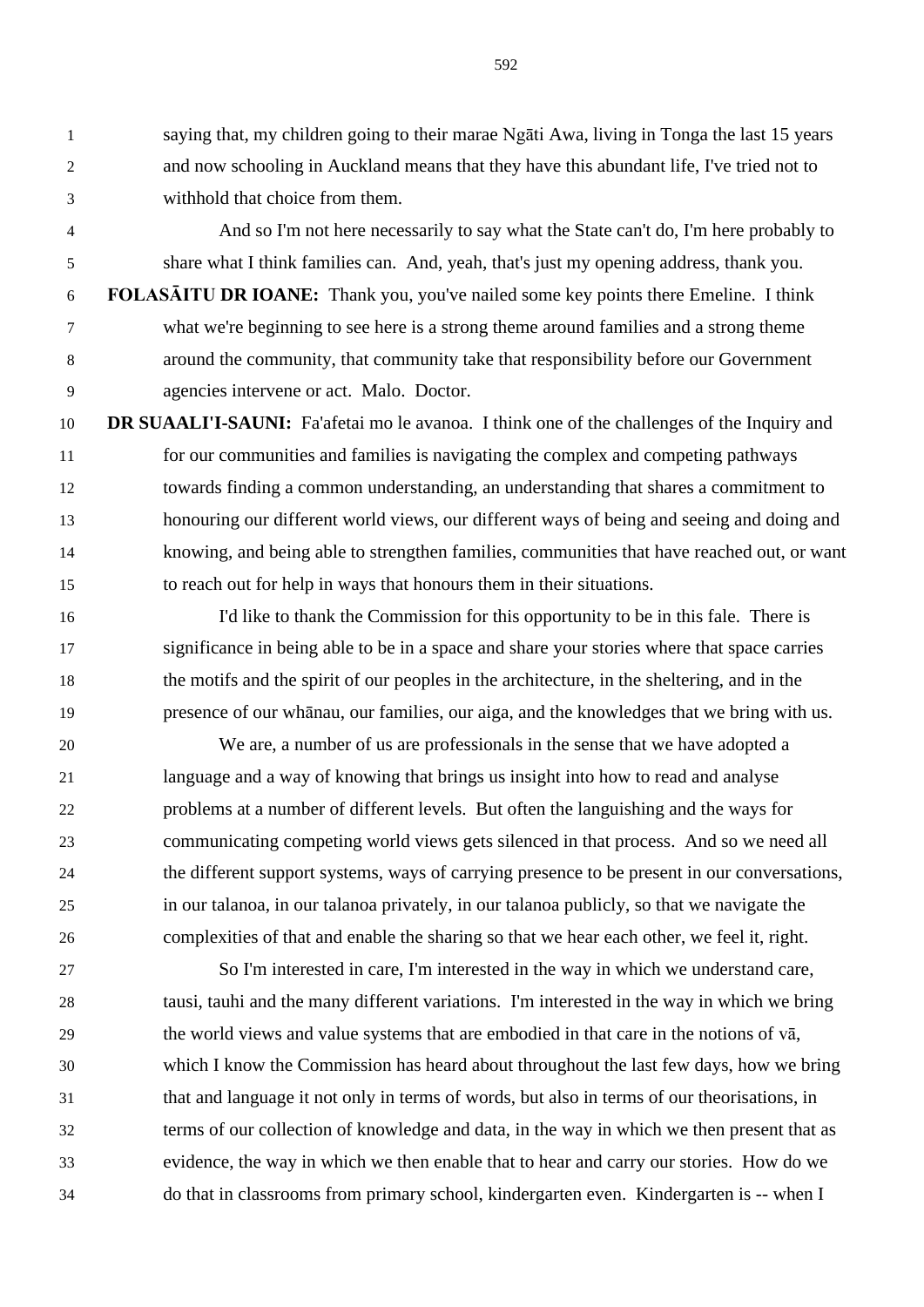was growing up it was called kindergarten, I forget what it's called now. And then through to, you know, high school, and then through to university classrooms.

 You know, we live in Aotearoa New Zealand that is part of the global community, that is part of the region of the Pacific, and yet many of Aotearoa do not know the history of Aotearoa as a Pacific nation. Many of our own children don't know their histories as Pacific children. And I want to put alongside the concept of care, because these make sense only in your experience of care in your family, your experience of care in your community, in your church, in your workplace. Those are the things that allow you to understand and nuance your sense of what care constitutes and means. And then you practice it, right, so as you're growing up as a child, you see it being demonstrated and then you practice what you see.

 I want to put alongside the concept of care the concept of tulagavae and it's a concept that- that's the Samoan rendition of it and it's a Polynesian concept, has similarities to turangawaewae and there are various translations of it. My understanding in the Samoan context is that tulaga is where you stand and vae- are your feet. And where you stand can travel but it has rootedness in your identity.

 So I'm interested in the tulagavae concept because it came out of a most powerful film I think, a documentary film that I had the privilege to be a part of, called Loimata, The Sweetest Tears, where the Siope family took us through a journey and a journey that demonstrated that there are ways that we can tell our stories of abuse with grace, alofa and 21 retain the dignity.

 And I think we need those models, we need models that allow us to embody the care and the alofa that comes with the trauma that we need to keep in mind, because many of the young people that have gone through the trauma of being in care institutes with people who are supposed to care for them, whether they be faith-based or State-based, or even in their families, they may not come to the fore, that the models of care and their tulagavae in that, they affect each other and we haven't had opportunity to really sit and reflect on what that is, and how that operates.

 And so we need examples because shame is a big thing, it's a big thing in any culture, but it's a big thing in Pacific cultures where hierarchies of respect make it difficult for those who are not in positions of power to express themselves. And where it's too hard, you know, to deal with, and we all have our own experiences of that, you know.

 So I think a lot of it starts at the home, that whole adage, you know, our mata i le loto i fale, within our own context, and from there it resonates out. That's where your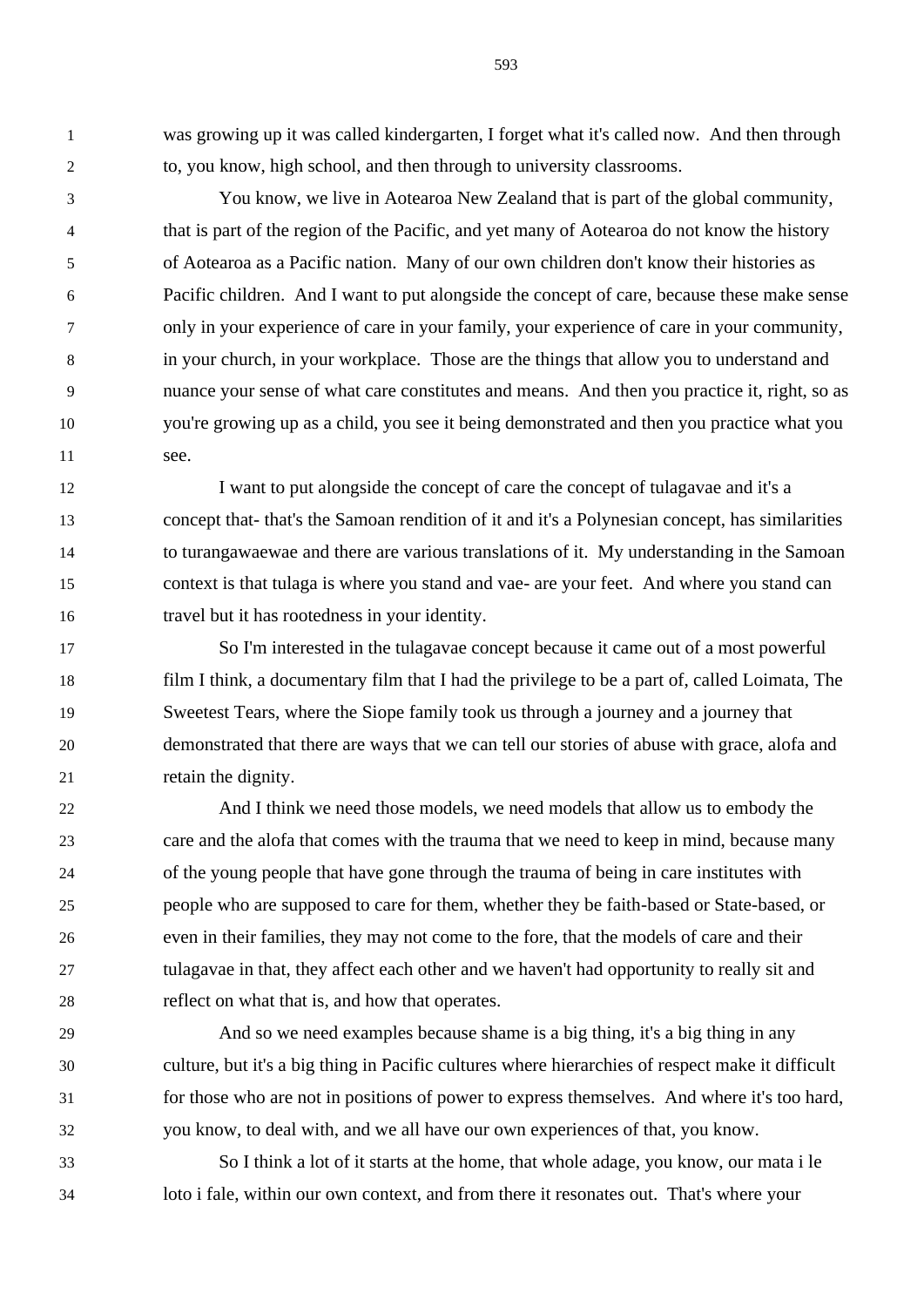tulagavae is, that's where we learn care in the vā. I'll leave it there for now.

 **FUIMAONO PULOTU-ENDEMANN:** Can I just add, Folasāitu; I go back to the mother's side but also they need resourcing. Like any good teacher you have to have resources. And I just want to share with you what we're currently doing right now with low decile schools here in south Auckland and the work we started with mothers and teachers. And what we found, because they're primary school, is the fact that it's more prevention, but also you're dealing with the problem right there and then.

 Because what we found was that, you know, the teachers were, rightly so, were a little bit sceptical, here are these socalled- experts coming in telling us; we weren't doing that. What we wanted to know is how they were in the context of the Covid in the mental health stuff. And what we found was that significantly the mothers and the teachers were quite burnt out. Because- and that's where you -had- the- workforce is so important, but you had to structure the workforce, because there is no way a burnt-out teacher could deal with the well-being of other people unless you're dealing with your own well-being.

 And I think this is where, you know, teachers and mothers are so important at that crucial level of development. M-y thing is I watch people and I experience. One of the greatest gifts I had was when I was teaching at Palmerston North- and I had access to iwi Māori from all over that region. And --I stayed in a number of marae on the river, on the Wanganui River, as well as in Rangitāne, and one of the significant things I found was the fact that some of the most successful things were the Kohanga Reo. Because here were these mothers and grandmothers who just had no resources except their passion and their families.

 And I think what I learned from that is money doesn't necessarily does anything because I see the wastage, and it is wastage that occurs in mainstream mental health services. There's millions that's gone there but the outcomes is very low. That's the - -I think people do need to have resources, they need the tools, the refocussing of the workforce. I think Leota Dr Kalisi Petaia said it very well. You have to- have not only culture but you also have to have clinical knowledge to do that. I think that's where the real art is. But it's giving those people, working in with their families the tools to do the work, rather than it's all about, you know, well-being-- it's all about goodwill.

- **FOLASĀITU DR IOANE:** Fa'afetai lava Fuimaono. If I could just ask the panels members, I've just been passed a message, if you could please speak into the mic as some of our audience members at the back are unable to hear.
- So you've talked -it sounds like from what I'm hearing there are some really good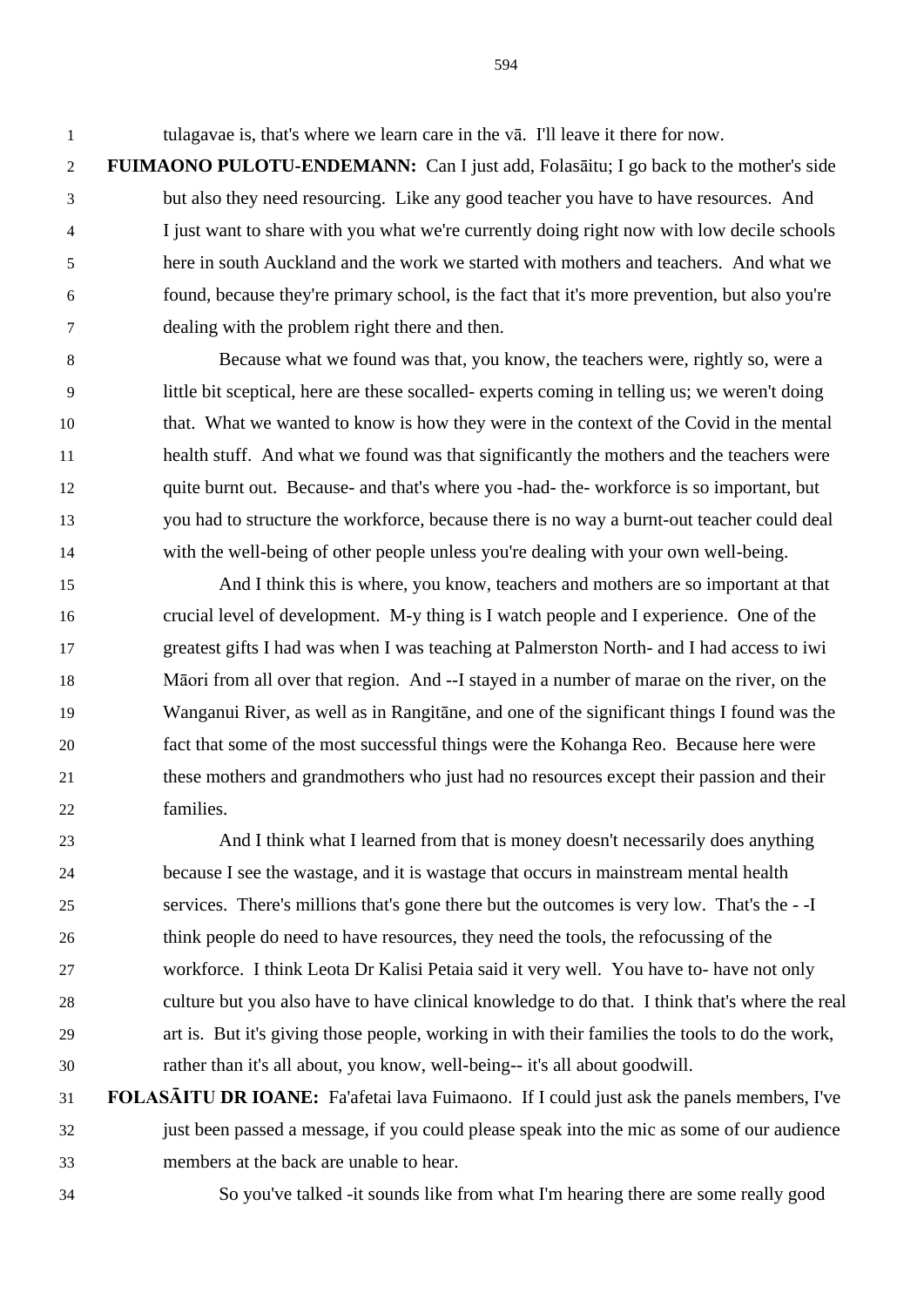community things that are going on in our backyards really, we've got the Affirming Works, we've got the work that you're doing, Fuimaono, as well as Sister Cabrini. You've raised an interesting point there, Dr Sailau- about the education, about the need for education to bring in more of our Pasifika learnings. So my question is, how do we do that? You know, we know that this is a problem, but how do we do that, how do we create safe spaces in Pacific communities to share this information, to share this knowledge, not just for Pasifika but for all of us, so just a question to the panel please. **SISTER CABRINI:** Off the- cuff, I think there are two big umbrellas, and I love what you've just said, Bishop Fuimaono- you've got the bishops colours- on. **FUIMAONO PULOTU-ENDEMANN:** It's the closest I'll ever get to a Catholic Bishop I tell you. **SISTER CABRINI:** I have to kiss your ring. **FOLASĀITU DR IOANE:** If you just missed that in the back, Sister Cabrini was commenting on -- **SISTER CABRINI:** Fuimaono is wearing the bishops colour, so I addressed him as Bishop Fuimaono but I haven't kissed his rings yet. **FUIMAONO PULOTU-ENDEMANN:** And I said that as a recovering Catholic that's the closest I'll ever get to, I think I'm on the other side of the sinners to give them a job. **SISTER CABRINI:** I believe -are we going for morning tea- or shall I say what I'm going to say? **FOLASĀITU DR IOANE:** You go for it sister, we will have morning tea soon. **SISTER CABRINI:** To you honourable Commissioners, I think there are two big umbrellas that our walk can take from here on, and that is one is the prevention umbrella, which includes things like developmental parenting programmes, how do we have children, when do we have children, right from the very early, which is what you, Bishop, were saying, motherhood, what is that, so that's under the prevention umbrella. Zero to 3 years of parenting class is essential. We know lots of it, we can finetune it. The other big umbrella is the intervention. To me the intervention umbrella is always a catch-up. But if we could do the Kohanga Reo, the early language nests of our peoples, we'll sail any ocean, we've got to start early. And that's to help our young people to know what sexuality is like, what rape is about, what the brain development is about, right from year 11. So that when they get to motherhood, when I see them I want to cry, mothers of seven children, because they haven't done any responsible parenting, on \$275 a week. We can't do it.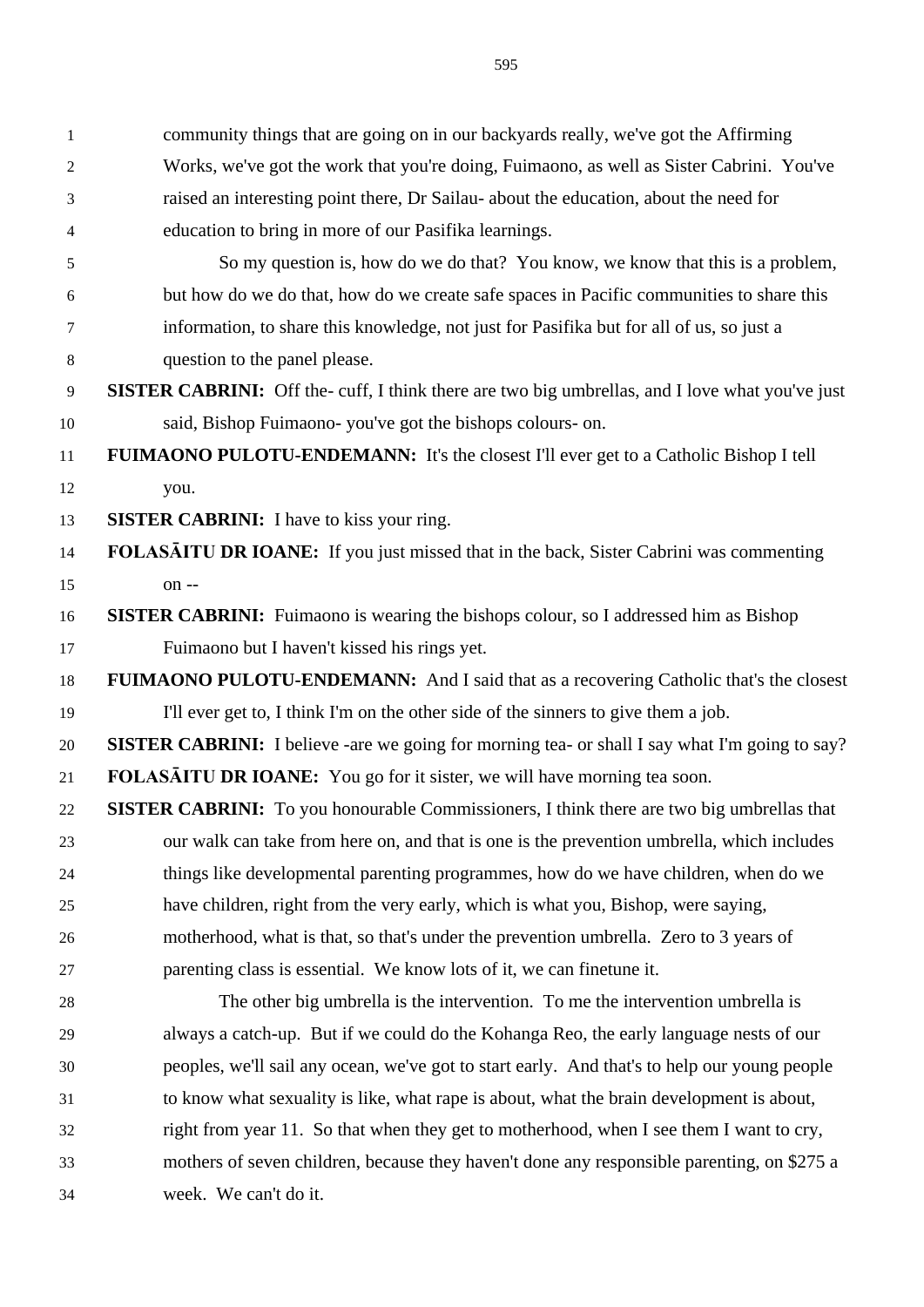Because these children are smart and they learn things from school and they say "I don't want to go on that trip because my sleeping bag has big holes in it." And dad says "I don't have the money." And he goes on, so what happens, he picks up a wire and hits him, because he won't go on the field trip. Well he's stressed, so we've got to go right back, that's at the -right- at the beginning, the prevention, thank you.

 **MS AFEAKI-MAFILE'O:** I'm just going to support what Cabrini has shared. I also feel that there's lots of multiple community providers, but there's not sufficient services. So there may be lots of Pacific NGOs and now ethnic-specific NGOs, but the services in those NGOs may require some co-design of some of that parent development classes so that we begin to create our own sustainable service delivery for our families and community.

**FOLASĀITU DR IOANE:** Can you just define what "co-design" is?

 **MS AFEAKI-MAFILE'O:** Sure, so when I was sharing about fofola e fala, the safety on the mat for our families was that we took away any cultural hierarchical elevation. Like we allowed for fathers to sit with their children and maybe for that time on the mat not be necessarily the head of the family, so that the children's voices could be free to speak. And I think that safe environment can be kind of invented in multiple different ways where it was a crisis intervention application for family violence, and now becomes a preventative approach to service delivery if those family regular meetings are happening every week.

 This is something I was raised to do and I seriously believe that because I was not afraid to talk to my father as a child, I was not afraid to talk to leaders in community, I was not afraid to talk to teachers, I was not afraid to talk to lawyers. And I sometimes share this with our families, because education is important, but there's this e-intelligence we hear about, or this cultural intelligence, that I think we haven't yet scratched the surface of. Because as every generation comes, the culture is different. I mean right now my children are very digital. Everything is online. Their schooling is online. Their friends are online. They have multiple apps, they help mum when mum needs help online.

 And I'm sharing this because I feel that that is something we have to learn, but there is so much knowledge being found every day, as much as there's knowledge being restored, our indigenous knowledge, in a way that we can apply it in today's time, in this generation's frame. And I'm very mindful of those that are silent, the children that don't have a voice in our culture, possibly due to cultural protocols. The youth that are taught to lead through service but then are going to school and taught the need to be critical with their voice. And I think that's a great partnership service with a critical voice.

And I think yes, there's a time and place where we've been told to behave a certain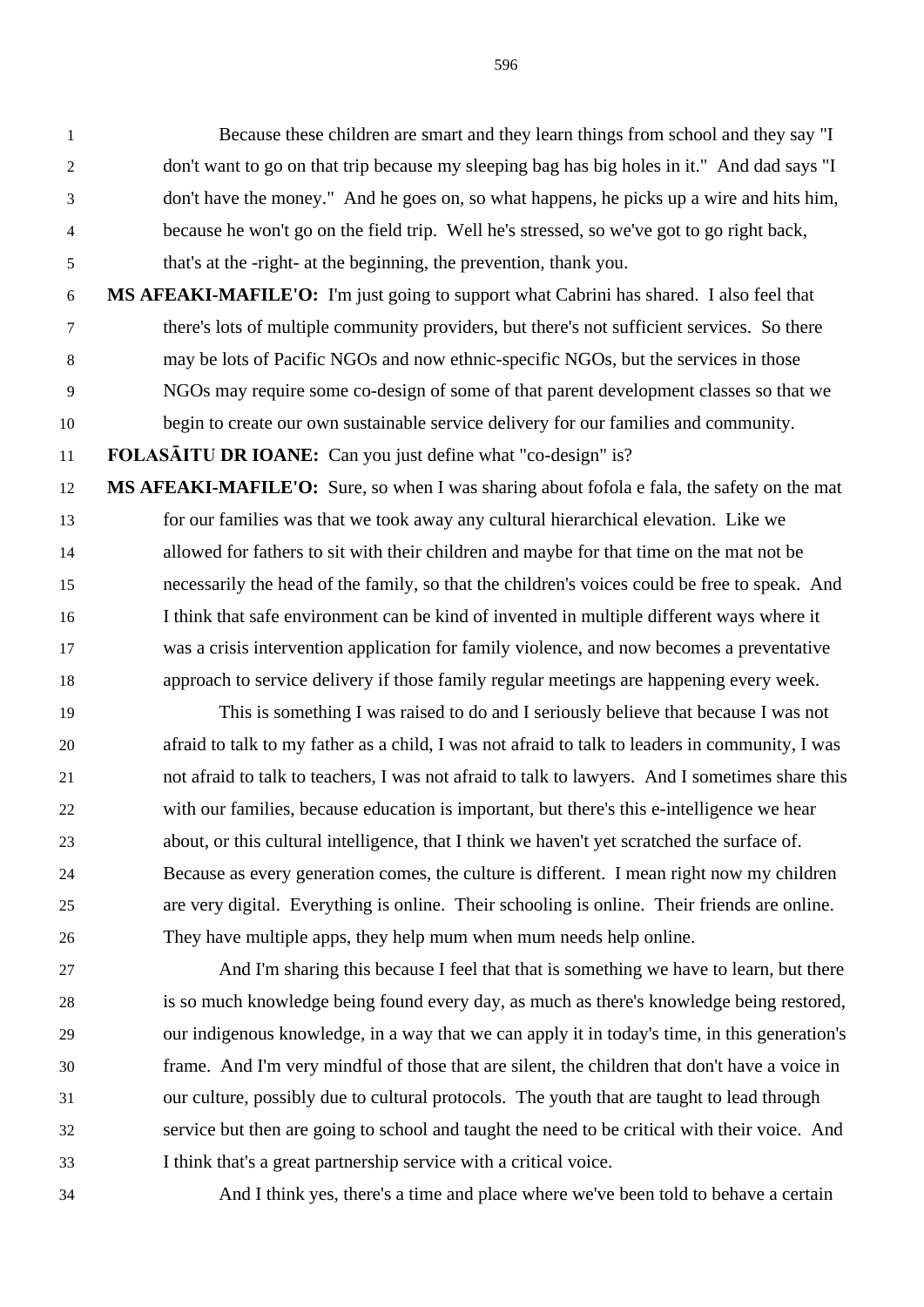way in church, and then behave a certain way at school, and then behave a certain way with our peers, but what if we just be, what if we allow our young people to become who God destined for them to be, to become who they were created to be, to sow their interest. And I actually do think it's a systemic poverty issue. I do think, we can't all -not- all families can afford that. Not all families can provide their children with choice. And often their only option is State intervention, because they think that that will bring respite and that will bring relief to them.

 We've taken over 200 families on retreat, we've taken them from eight faith-based denominations, from the Catholic Church, the Seventh Day Adventist Church, the Methodist Church, the Church of Tonga, the Pentecostal Church, the Christian Church. We've taken their faith, we've paid for 20 families to have a three-day retreat all catered for so they can go away with their kids. The number of families that have never gone away with their children, never left home. Mothers had a break for a weekend, they had someone cooking for them, they were rejuvenated.

 Families were invited to fofola the fala. The reason we took church groups away is we were building protective factors in those communities, and then we needed those communities to look after those families. And we need that to happen based on their faith and their renewal of values and beliefs, so there's a strong sense of belonging.

 So I think that our models actually exist, I think we have to learn to translate those models and work closely with Government and with other NGOs in mainstream so that we cannot just offer a Pacific service to our families, but the best Pacific service, the best care service for our families.

**FOLASĀITU DR IOANE:** Malo 'aupito. Fuimaono or Dr Sailau.

 **DR SUAALI'I-SAUNI:** Malo. I want to pick up on a point that Emeline was saying about critical voice. This is a concept that is-- that jars a little with the way in which Pacific cultures are said to engage with each other and the notions of respect. Because to critique is to challenge, often, the authority or knowledge. And I -perhaps another way of thinking about it is to have a curious voice, and that curiosity is something to be encouraged. And how do we engage in encouraging curiosity in our young people in ways that allows them to develop their knowledge base, their respect for being inquisitive, you know, to be able to walk down those various paths that they're really interested and explore them; and learn about the ethics of them, the morals of where they're going, how they're doing what they're doing and how they're doing their exploring. I think that that's -a really important way of reorienting some of the discussion that could be barriers. So thinking about other ways of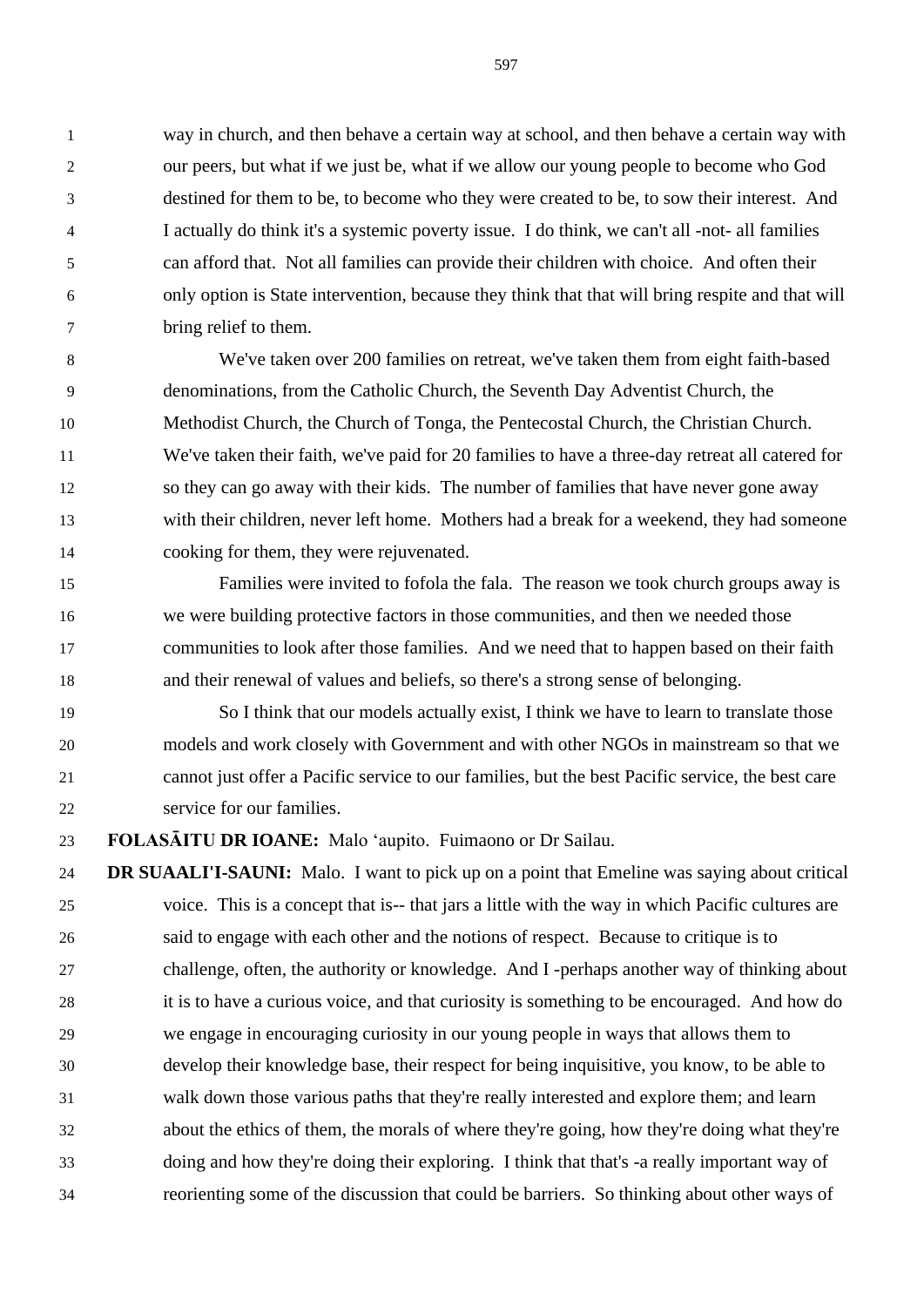thinking about these barriers I think is important.

2 2 And it's important in the higher learning tertiary level to which I spend a lot of my life these days, and that's in terms of trying to train our professionals, our leaders, because our pipeline in the education sector is not good. You know, it's one thing to say we need to have all of these services, we need to have all of these leadership models, but we're not supporting the pipeline. And in order to support that pipeline, you have to be able to address some of those barriers. And this critical voice is a key barrier in the university sector, and how do we train that.

 So I find even with myself, as you sit in lecture theatres, you still sit at the back, there are these habits that you develop that are not easy to shake, right. And so if you think about the way in which we unconsciously take on these ideas, they have a way of affecting our mindsets and our behaviours. So critically analysing something, which is a key word that we ask in all exams of all students to critically analyse, but if you hadn't had that filter that allows you to orient it to your world view so you can then talk about what it is and question it in a way that you feel is respectful, then you don't develop those key skills in order to allow you to do it.

 Criticality is also something that I think is healthy and we don't do enough of in the Pacific sector, if I may say. So for example, in order to be able to really get at the operationalisation issues of Pacific service delivery, Pacific funding, Pacific knowledge building as an excellent field, how do we deal with the proportionality issue? **FOLASĀITU DR IOANE:** Can you define, tell us what proportionality is? **DR SUAALI'I-SAUNI:** So we had a presentation by Dr Seini Taufa to the Commission on data,

 on statistics, and the homogenisation that often occurs as a result of categorising or classifying Pacific peoples in a pan-ethnic way. So it's one thing to make that call, which is a very valid call, it's another thing to figure out how then to deliver the service and apply for the funding based on that proportionality argument, right.

 And that's the next step that we need to do, and you can't do that unless you develop the skills of criticality and allow the opportunity to do our vā relations within that space. So this is the work of the universities and we can't do that work if we're not getting our students coming through to masters level, honours level, PhD levels and then to be the academics that teach at that level and make influence in society.

 So my challenge would be to the Commission and to our community and families, right, to rethink the way in which we think about criticality, that it is a curiosity. And a lot of it happens in the way in which we nurture these things in our families, in our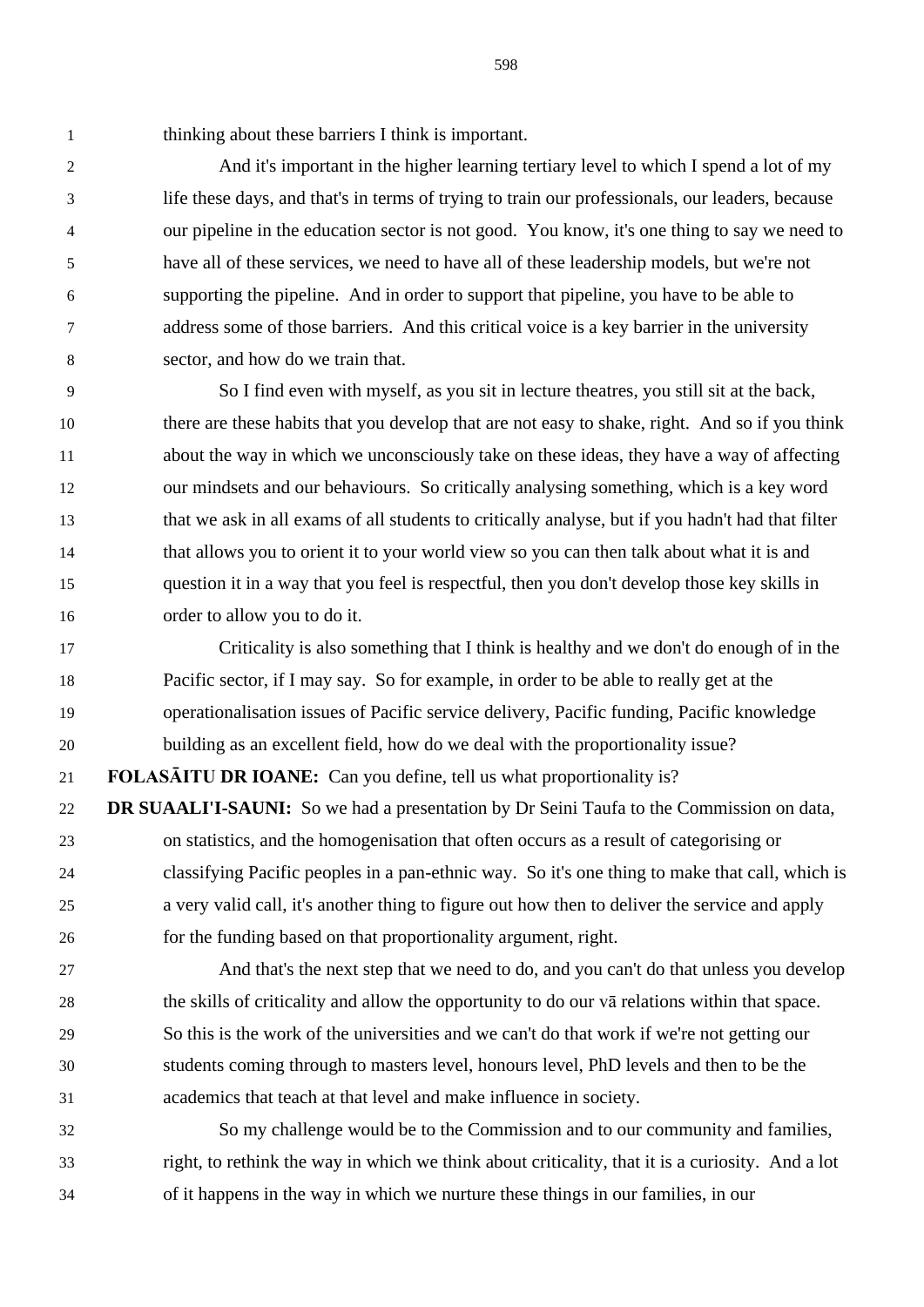communities, in our churches, in our workplaces.

 **FUIMAONO PULOTU-ENDEMANN:** For me, I think with the workforce, and I hear what the panelists are saying, but I really believe, for instance, in the last 10 years, I've been teaching post-grad nurses the Aniva programme, and that in itself, which has more registered Pacific nurses with masters than any tertiary education. Why, is because it was taken by a group of us Pacific and we taught all the staff, Tamasailau was involved, teaching it and incorporate the cultural stuff.

 But the workforce itself, see nurses in the health sector, the total percentage is about 3% of the total New Zealand health workforce, that's the regulated workforce. Of that 3%, 77% are nurses. 13% are other and 8% are doctors. Now I understand about building that number up, but the problem-- I have a problem with some of the nurses, and I say this because the majority of Pacific nurses are employed under the DHB and hospitals. What this is, is a disconnect between people where we're working and community. Because there is now a huge need in the community, because to build --so for me it's about really, it's building that critical mass, we need those people, but we must also build up the community. And the community --and that's where we interface, because otherwise we become so distanced.

 Can I just share with you, I trained as a psychiatric nurse first, I knew all the Freudian, I knew all the other kinds, all the Palagi terminology, I even - --we even learned to speak all the English stuff, we never learned anything about Māori or Pacific. I went to do my general nursing here at Auckland and maternity to obstetric training at National Women's because I was one of the first it to train there. Everything was Palagi, nothing wrong with that, but the people in front of me were Pacific and Māori. And you're speaking a different culture.

 Because I go back into the culture of nursing. You learn first of all to speak English, and in mental health we learn to speak mental health, you go into all the things like Schizophrenias and all this type of stuff. That's very different, that's English. Can you imagine then has to translate that to a Samoan mother to say to me, "Karl, o le a ea lea mea ka'u o le skitsofelenia? The doctor says I've got schizophrenia, I don't know what that means." And I say I don't know what you mean either, but, you know.

 But the point is, there's a need for community to interface. And I would suggest even education, you know, it's the fact that education -health- as we all know for Pacific is holistic. My absolute focus at the moment is education. You get education right and you absolutely get health right. Absolutely right from early childhood, primary, and that's why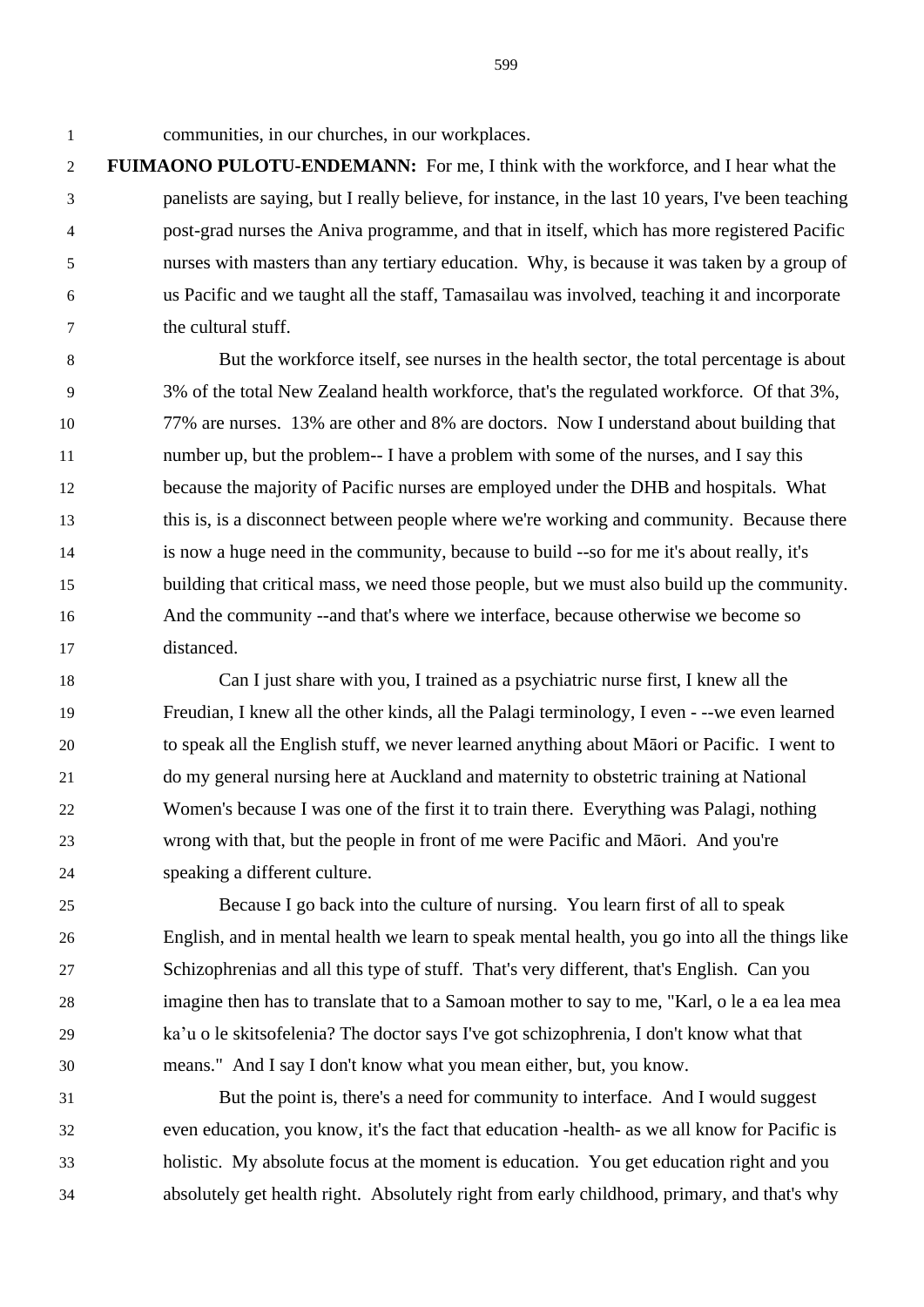we're investing in, and I really commend the Ministry of Education for that work. But I'm not also excusing fact that there's also a lot of work in relation to health.

 Now, you know, this Government has this wonderful strategy called well-being, the well-being strategy, it's all across Government. That's the next level up. But to me, that starts from families. The well-being of the child is well-being. My mother had 11 children and her main focus was education. I was brought to this country to be educated, that was the main. Their job was to go and work and pay for our education and we were supposed to go to school and not just to eat lunch. So the vision was quite clear.

 And maybe that's the other thing that communities, we need revision, we're -because- the context and the environment and the time that we are now living in is very different from the '50s when my parents and I came to New Zealand. And I think so even community needs that kind of development. I talk to a lot of Pacific men in the area of sexuality and they didn't know, because they didn't have access, not because they didn't want to know, they just didn't have the access. They're too busy working, factories, for their kids.

 So for me the way forward you were saying, is actually take education where it should be, and that is in family and community. There is such hunger to learn at that level. It's about prevention, it's about early detection, its about also teaching the parents. Yeah, okay, you hit the children or likewise in the past, but now the time is not -it's- not so, because that also happened in the Pacific. Because I work in Samoa and, you know, I hear my relations, "Oh in Samoa you get a clout", well in Samoa it's changed too. That's no longer feasible.

 So I think time is changing, but the thing I would say is that old saying "fa'avae tumau" as a meaning the foundation stands. Because that was where we built the mental health service for this country. What is the foundation of culture? Is it all the kegs of beef that you get when you go to the sea? It's not. It's about fa'aaloalo, it's about aiga for Samoans, magafaoa for Niueans, kopu tangata for the Cook Islands, families. Those are the fundamental principles. All the other bits are just fringe stuff I believe.

 But those are the stuff I believe we need to, as Pacific community, need to come back and revision; what is crucial to the survival of our Pacific community. And my final point is that and only Cook Islands will determine that, only Samoans will determine that, only Niueans will determine what is vital for the survival of their families.

 **FOLASĀITU DR IOANE:** Fa'afetai lava Fuimaono. We're heading towards our morning tea now so I'm just going to just really briefly summarise and then ask you as panel members if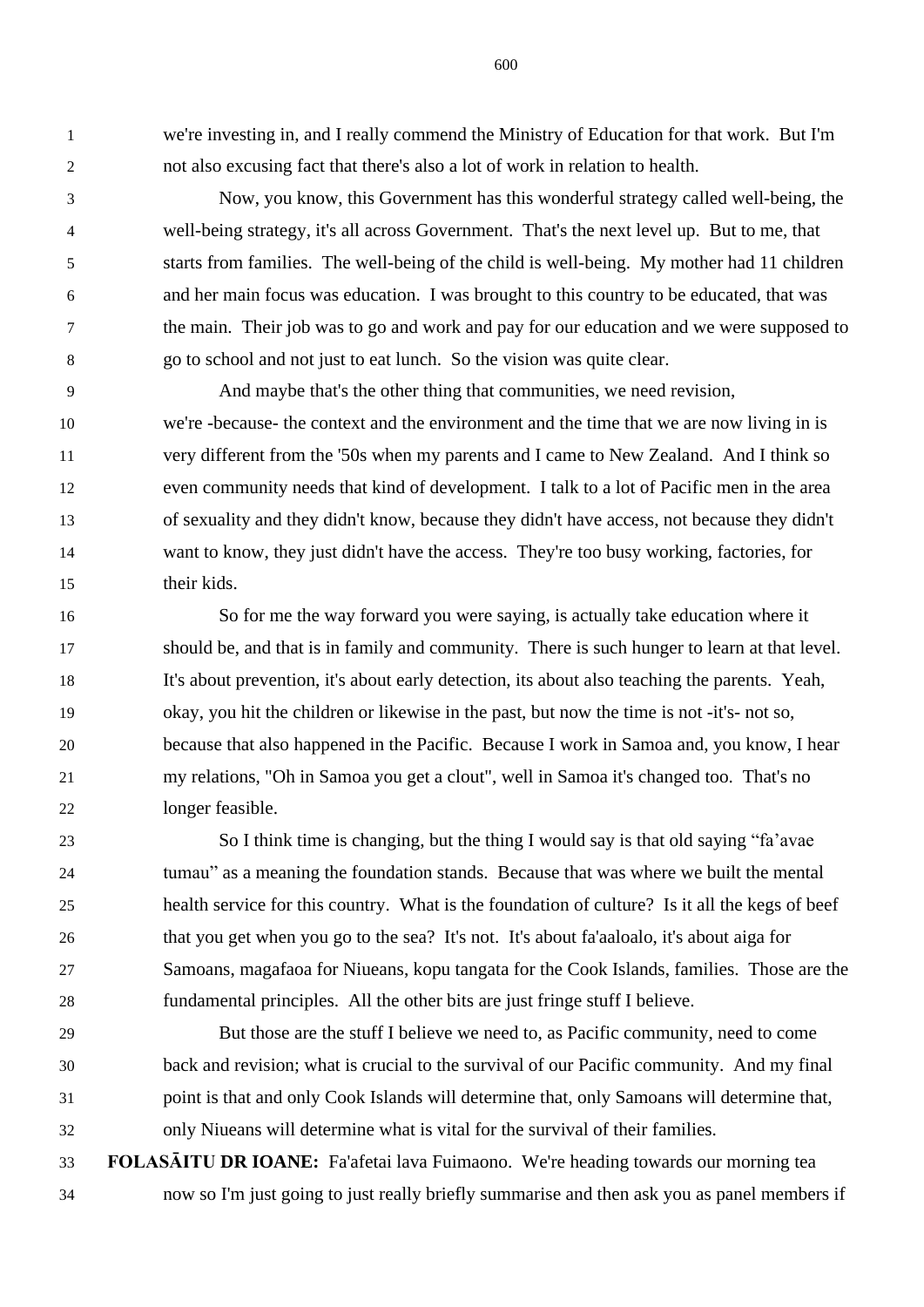there's anything further that you'd like to add, because I'm sure the audience will agree with me there's been some rich insights and really rich information, and also raising challenges to the different organisations as well as our own families and communities.

 So the question was asked, how do we build safe spaces in Pacific communities to be able to share. Sister Cabrini, you talked about prevention being key to the process as well as intervention, but I like the phrase that you use of intervention being a catchup, what we prioritise in that prevention space. Emeline, you talked about the working in the community and the codesign and recognising the cultural protocols that can sometimes hinder or create barriers for our children and our young people to have a genuine voice.

 Dr Sailau you talked about the critical voice and actually rethinking that towards a curious voice, and also I like the point that you raised about education; and it's great to have the resources and the services, but if we haven't got a pipeline and actually having a curriculum that reflects Pasifika world views then we're continuing to do the same thing and getting the same result.

 Then finally Lau Afioga Fuimaono, you talked a lot about the building of the workforce, building the community and the interaction or the intersection between those, and the points that you raised about the importance, which I think we haven't yet highlighted, and you've done that, is the recognising of the different Pacific Islands, that we are not Pasifika, we need to, you know, we need to evolve from that and recognise us within our different ethnic specific Islands.

 So panel, before we do go into a morning tea break, are there any other comments that you like to make? Because when we come back we'll be going into another direction. **MS AFEAKIMAFILE'O:** I actually wanted to respond to the culture debate around Pacific and ethnicity. And that is because I think time and place obviously makes a big difference, like the timing. So I understand that when our parents first migrated, the need to be specifically ethnic specific, the depth of that to build, to build resiliency so that the next generations could become stronger, and learn knowledge and be educated, because the first teachers are in our home.

 But I think we've done full circles, and I've evolved to learn my other multi-ethnic groups of my Samoan side and my Tongan side. And sharing this with my children, when they tick Tongan and Māori, they're no longer Tongan in our statistical data. And I know for a fact that 60% of our Māori youth are actually of Pacific Island descent too, they share Māori descent with their Pacific Island culture.

So I think that even with the next phase of how will this be resourced, ethnic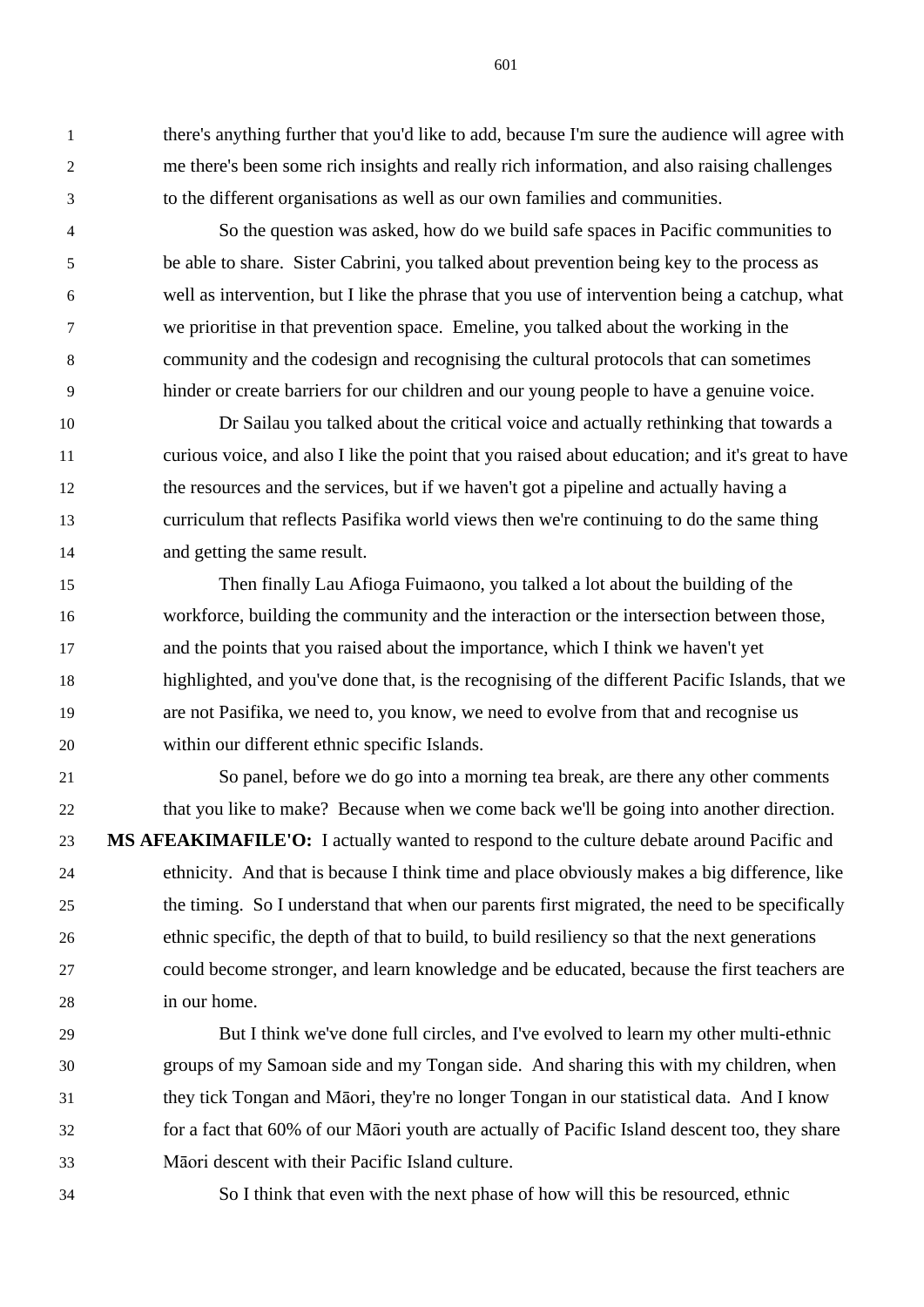specific is Pacific. We need a codesign to ensure that our children are recognised in all their cultures and holistically, that is what wellbeing looks like, yeah.

**FOLASĀITU DR IOANE:** Malo 'aupito.

4 **SISTER CABRINI:** Now, just curious, who taught you how to sum up? You're very good.

**FOLASĀITU DR IOANE:** Thank you. Doctor?

 **DR SUAALI'I-SAUNI:** I'm really interested in how we as a society, Aotearoa New Zealand, and Pacific peoples in Aotearoa, are able to develop the cultural agility and humility to be able to navigate our many challenges, and I think that that's a really important thing for us to invest in.

**FOLASĀITU DR IOANE:** Fuimaono.

 **FUIMAONO PULOTU-ENDEMANN:** If I could be so bold, it actually relates to the judge, if I may, because of her first name, just the vision came to me, it was the fact that I had the privilege of going to Tokelau and I was travelling with a former judge and a social worker, a Tokelauan, and also a lawyer. It was to do with abuse. But what it was was the coral and the fact that when you go to Atafu, it's so -the coral which protects the little atoll. But I was fascinated because the boat, and it was quite strange, and how do you navigate through this huge coral that protects the island. And the boys would count the waves, I think it was on the third wave, then the boat came in. And because it was very hot, because for those who haven't been to Tokelau the top northern is quite hot, and I had my hand out just cool in the water, and as we went through on the count, I think it was three, we went through the coral, it brushed it. And I realised that they navigate it so closely, it was what is supposed to b-e-- can also be dangerous.

 But what that taught me, Your Honour, was the fact that here were these people with the competence and the knowledge to navigate the thing that I-- like I was really, I thought my God what was that? That was the coral. And the other thing that taught me was because they were tangata whenua, they knew their island, I was the visitor. But it really taught me that our own people have the competence and the knowledge for their own safety and well-being. So I just thought that --I'm sorry, Madam Chair, I just thought when I saw your name. **[Applause]**

# **FOLASĀITU DR IOANE:** Fa'afetai lava to the panelists. How are we doing audience, are we all okay?

**AUDIENCE MEMBER:** Cup of tea.

 **FOLASĀITU DR IOANE:** Cup of tea, you've read my mind, you should be a psychologist. How are you doing Commissioners?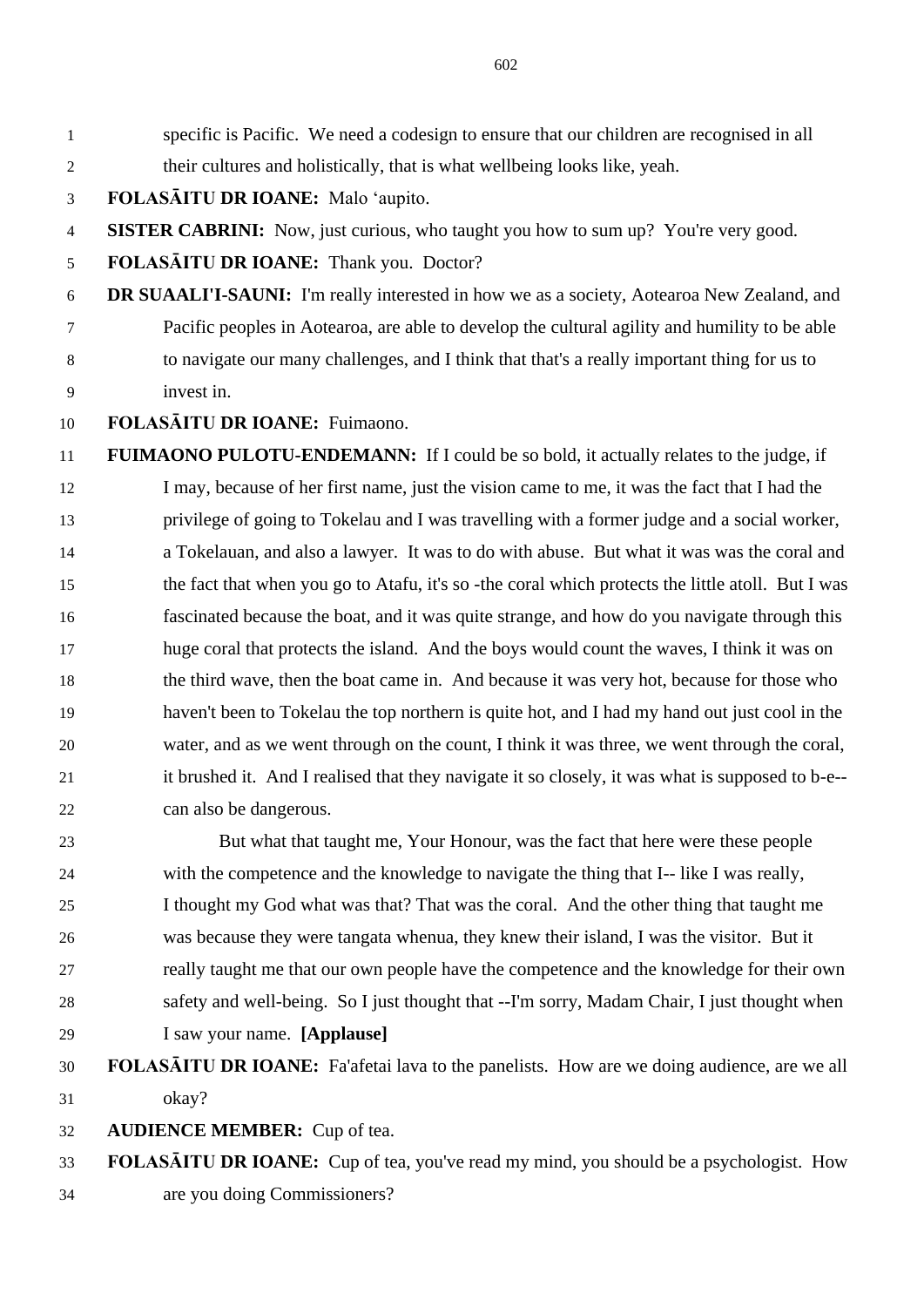**CHAIR:** We're doing very well thank you, and I think it is time for a cup of tea, so thank you, and please relax because we're looking forward very much to the next part of the session. **FOLASĀITU DR IOANE:** Before you go to morning tea, could I just ask if the minister is here to bless our kai? Lau Afioga Ika. **[Blessing].** Please feel free to grab a cup of tea towards the back and we will be coming back at 12 o'clock. Thank you. **Adjournment from 11.38 am to 12.01 pm FOLASĀITU DR IOANE:** Thank you Commissioners. Welcome back everyone, I hope you were all able to grab a morning tea. Just a reminder please, we do have some seats out here in the front, please feel free to come and take a seat. Panelists, we're going to get started. We've got about another hour to go before we have our lunch break and, audience, that will conclude this first talanoa panel for today. So we've talked a lot about the different communities and what's needed, but can I ask you now, what do Pacific communities need to understand about the care and protection, the mental health system, different systems here in Aotearoa New Zealand? **SISTER CABRINI:** I'm thinking on my feet. One, is the area that I deal with most of all, and that's the area of sexuality. You might think it odd because I'm a Catholic sister, well I know quite a bit about it. As one Tongan man said to me in one of our courses, "So who are you to talk to us about sexuality? How many children do you have?" I said over 400 philosophically.

 But I said my accreditation is that I'm a human being and that's you and I. We are both human beings. And what I want to offer in this area is, because it's a very tender, closeted, often shameful, destructive and many more adjectives area, particularly in our Pasifika culture, I would really like that to have a certain committee to attend to it, particularly when the sexuality abuse and the differentiation of power is within the family, where most of the abuse takes place. I just want to leave it at that for the moment. At the moment Father Line and the Tongan society have asked me to come and show a chart of how we work with sexual abuse through ACC, culturally, psychotherapeutically and psychoanalytically. I'm still working on it because it's such a tall order. Thank you.

**FOLASĀITU DR IOANE:** Malo 'aupito.

 **MS AFEAKI-MAFILE'O:** I'm just reflecting, Julia, because in October this year Affirming Works will be 20 years and we've mentored and counselled and supported hundreds of families and not once have we required to refer them to a State organisation. We've had families come to us very broken and disclose abuse in their homes and we've been able to facilitate, through talanoa with those families, a restorative process for them to find healing.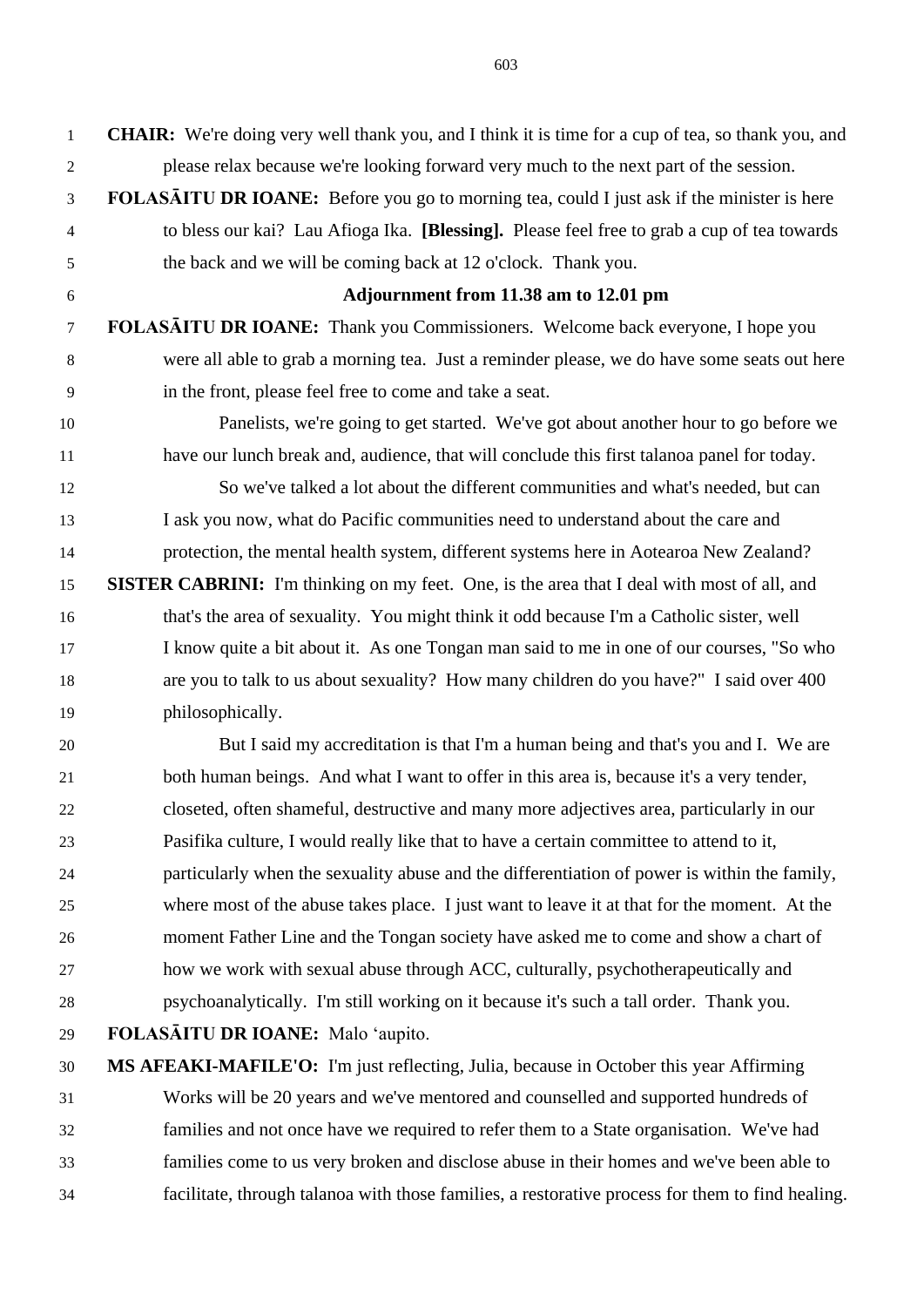And I think the process we all know is as important as the outcome. And these processes are actually available to us to use, to navigate, to activate. But often we think our only resolution is to get State intervention, is to have Government come and we think it's a Government's job. But actually it's our job as fa'ahinga, as aiga potopoto, as hapū, it's our extended family's job. And when I -- because I studied social work and I was in a small cohort of Pacific Islanders, when my family would have an FGC or a court hearing, if they couldn't get hold of their family members because the young person wasn't assisting them, or was embarrassed or shame or silent, I would get an anonymous invitation in my mail for an FGC. I would share this with my parents and we would call a family meeting, and without a doubt, because family showed up at those meetings and at those huis, our kainga-avoided incarceration and avoided care, having to go into State care.

 And I think that between us as family we can provide the love that we've heard in our opening prayer this morning to these families. In reflection of the preparation for today I also remembered my own mother, Edith Mary Percival, and she was whāngai or adopted out. Her family home, her mother died when she was only young, I think she was 13, and I was told that her nanny, or the house lady that was caring for her, because she was a --she didn't have any other parents, anyone to care for her, she was a legitimate daughter --an illegitimate daughter, they took her, the nanny took her to her own village and raised her. The nanny then accessed her brother, her mum's brother in Samoa where she was able to migrate to navigate New Zealand citizenship from Samoa. We know the migration story of our Islands in Tonga who went on to Niue and Samoa so they could have access back to New Zealand.

 And, you know, those family members, even though we're not blood, those family members from Vaini, they came and they buried my mum when she passed away, they played the role of 'ulumotu'a. And I feel that those cultural practises, those the fleshing out of the faith in our culture, the design that God made in our culture, is really what brings the restoration, you know, and I'm -really- - I- just really believe that we have those solutions within our families, we have those solutions within our communities.

 **FOLASĀITU DR IOANE:** Thank you Emeline. Can I just ask, because we've talked about the care system, the mental health system, what do Pacific communities need to understand about our mental health system, about our disability support?

 **FUIMAONO PULOTU-ENDEMANN:** I think the first thing that our Pacific community need to understand, to use Tamasailau's words, is that those services work from a different world view. Not necessarily bad, but they work from a different world view. And really if you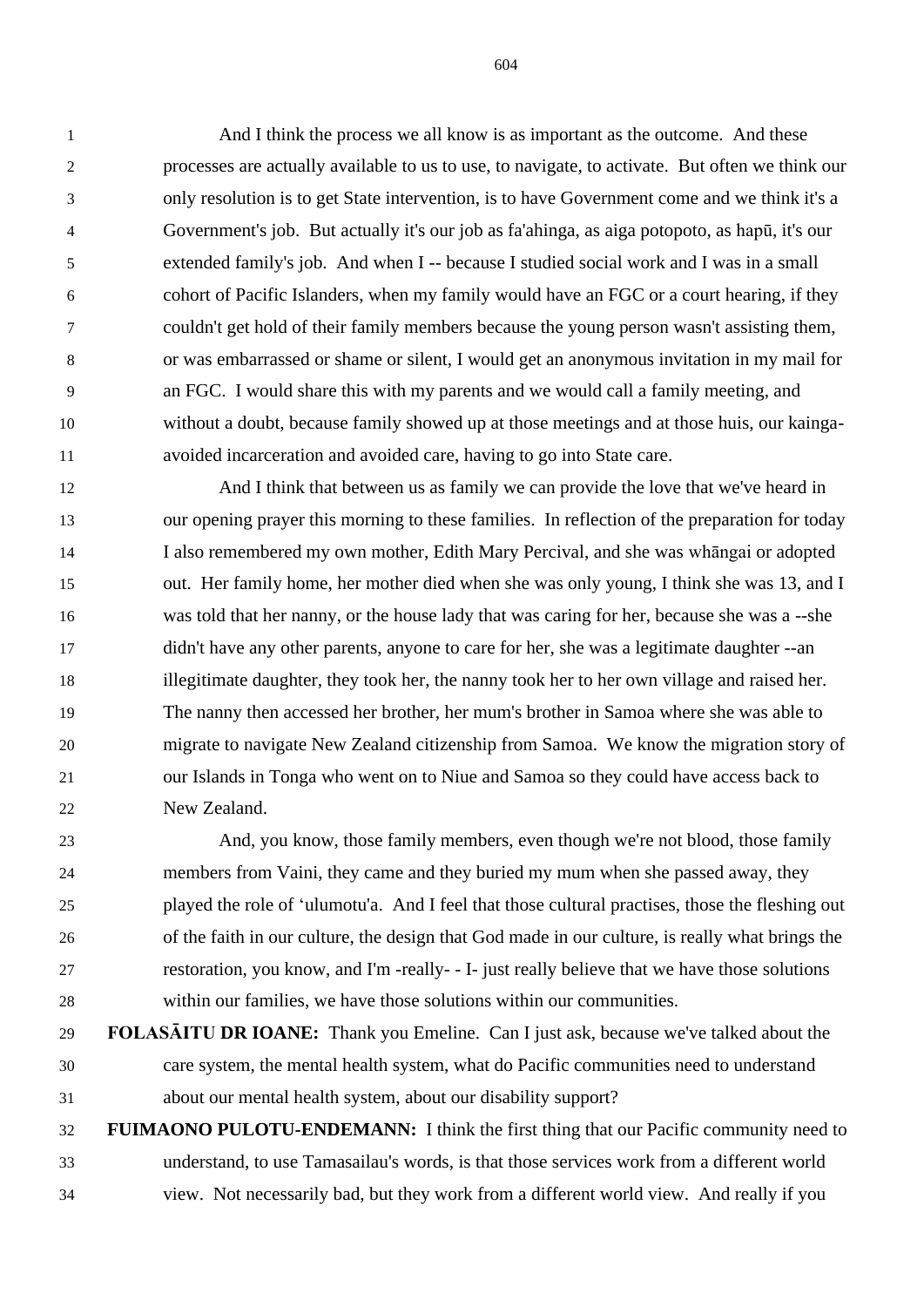don't understand anything, then you need to either learn it and to learn to navigate through that.

 Can I just say that in 1992 the Mental Health Act was reviewed to the 1992 Compulsory Assessment Treatment Act and I know that some of the Pacific didn't understand what it was like to be committed under the Act. And the term "advocate" came up. And a lot of the consumers or service users were saying well hold on a minute, this is really a big, big issue, because prior to that the last Act I think was in 1960s. And they that choose "advocate" was actually lawyers. And I know one particularly Pacific, they said no, no, no, the advocate for me in that Act is not a doctor or a nurse because they're part of that system. I want a lawyer, because the lawyer is seen to be different, you know, is impartial.

 So for me is requires that kind of thinking. You can't just trust. Listen to the survivor's story. Families can't just trust the people will know. And I know that we've got people here who had experience of Lake Alice where I also had worked and the fact that you really do, particularly the adolescent children that were put there, and I know that the - - -and I can see because I know that story, because I was very much involved in that story.

 And my comment is to mothers and their families, if they're ever not sure about mental health, if you're going to do something drastic you get a handcuff from one of the Police and you handcuff yourself to your son or your daughter and you shackle them so that everywhere that person goes you go along with them, because they will be left alone. So it's in the mental health, it's the area where, as a lot of consumers and people say, it's the only service that the customer is wrong. And I think it's a significant comment.

 But to answer those things from my perspective in the mental health sector is really for the communities to understand, it's not and- the hierarchy of that structure, it's not the same as the hierarchy in the fa'asamoa and fakatonga-, it's not. It's a different system, they speak different language, they speak a different value system. As I said, even for those of us nurses, I knew all intrinsic the values of people from the British Isles, but I didn't learn until much later what was more important to Tonga, to Niue, the Cook Islands and the Samoans, it was that kind.

 So for me it's to understand the system is not the same as your system, because of that world view.

**FOLASĀITU DR IOANE:** Fa'afetai Fuimaono.

 **DR SUAALI'I-SAUNI:** If I can pick up on the word "understand". So it resonates for me with the word tulagavae, because to understand is to stand on beliefs that underscore your values, right? So the tulagavae has a similar connotation. And for Pacific families and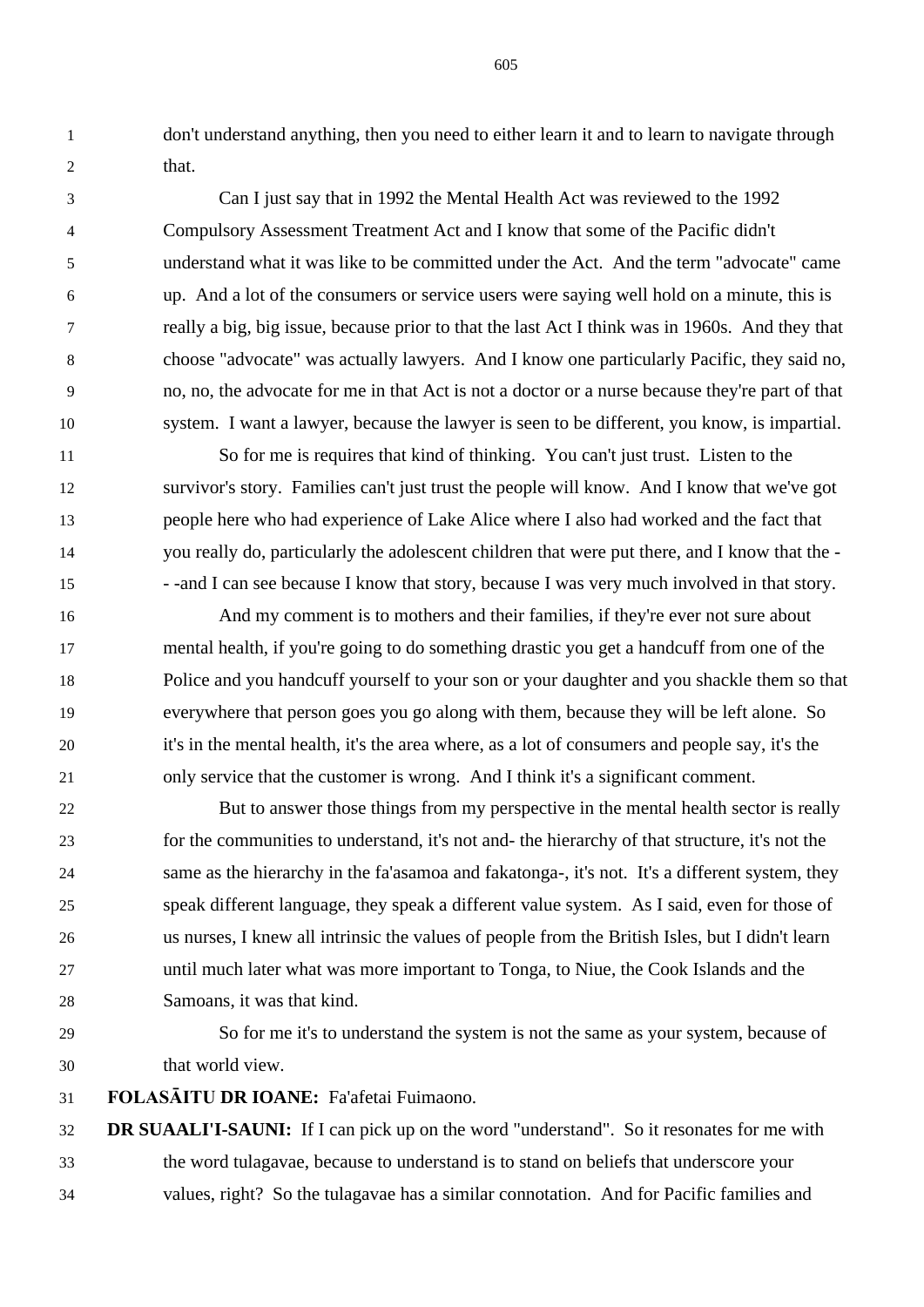communities to understand care and protection, mental health, transitional justice, disability support services and so on, they need to be able to find their tulagavae, they need to feel their tulagavae in Aotearoa New Zealand. And they need to understand that they, as citizens of Aotearoa New Zealand, have the right to be able to have the care and the protection, the justice, that all New Zealanders have.

 So if we think about the overrepresentation issue, that is often at core around the problems associated with care and protection, with Corrections and so forth and criminal justice, the overrepresentation issue is an issue about people having -not- having the ability to be given those services that allow them to be able to get through to the other side well or with justice.

 So we assume, on the principle of equality, that everybody has equal opportunity to be able to get access to the services that they are needed to stay well, to be able to keep out of harm, to be able to keep safe, and that if you have to go to a hospital, you have to go to a mental health service, or you have to go to Police, that you will be treated equally, given the services, as all New Zealanders have access to, and come out the other end. So that those that are processed out the other end, the numbers will fall in such a way that they are proportional, they're representative, right. So when you've got overrepresentation, something's happened in that process that's made it difficult.

 So my point is, is that every Pacific person and family in Aotearoa New Zealand has the right to believe, to feel that they have equal access to those services so that they can come out well.

 **MS AFEAKI-MAFILE'O:** I was just going to share a little bit from our experience with the work we do with our youth transition service. It was something that we tendered for and was successful two years ago, Julia, which was the first Pacific youth transition service.

 And so we currently have 60 young people where we support in accommodation, we support in jobs, in --as mentoring and their well-being, and they've been on our books since we picked up this tender. So they have huge mental health concerns. They have been in the system from very early, from a very early age and yet when they're referred to us they're often in emergency housing of some sort, they're not connected to their families. That was my sharing around the -they're dislocated,- they're --so we're digging deep to find someone so that they can reconnect to. Often their parents have --are also in some State care and are receiving services, so we need to pull the family together and work with the whole family so that we have a place to place that child.

So we're building connections amongst those families and I feel like, you know,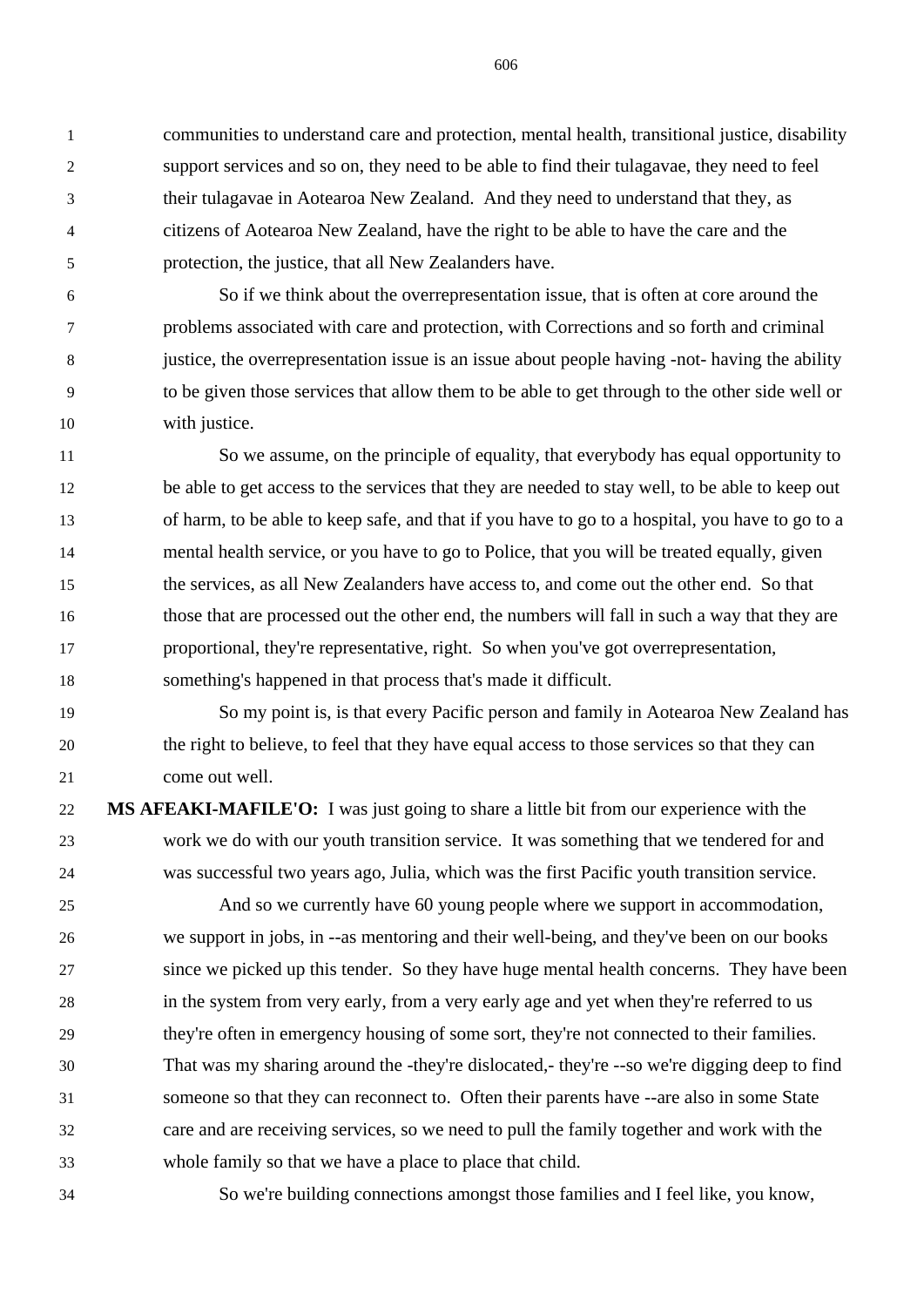when I shared that, you know, our families are broken and we need to go and find our extended families that can support that brokenness, like that doesn't mean that the State isn't broken, you know, the State is processes and systems of referrals that go from one point to another point and, you know, I know for a fact that we're scarce for housing, because those stats are obvious, currently 23,000 families on the waiting list for Housing New Zealand, but we don't know how many children are waiting for families. Like I honestly think that this is a crisis in our nation, in our Pacific communities that, you know, we're talking here about care, but we are supposed to know how to be hospitable and how to care and how to love, how to welcome people into our homes, you know?

 And I think that's what makes us the best caregivers. When we do Kainga Tu'umalie and these families share, we had one mum say, this is my last point, she said that her children were naughty, unfortunately she did smack them, they went to school, the teacher asked them "What are those marks on your legs?" They told the teacher, "We were smacked", they were just early migrants. Those children went straight from school into care. The mum has no idea. She was told that they're not coming home. She goes to that school every morning before school starts to watch her kids walk into the playground. That's her only access point in seeing her children.

 So we have to use our discretionary funds to get the right legal assistance to inform these parents how they can access their children again. And it may be a parent development programme. But our parents can have their children back with them and home with them if there's right intervention for our communities.

 **FOLASĀITU DR IOANE:** Malo 'aupito, Emeline, I think you're highlighting there the need for education towards our parents and our communities. Is there anyone else that wanted to add to the comment on what our Pasifika communities need to understand?

 **SISTER CABRINI:** Two other thoughts. In our work in ACC, I truly believe that the assessment process needs to change now, in two ways. It needs to be language specific and the other aspect, it has to use metaphor and symbolism before we get to the actual describing of the body parts of the person. Very difficult for our people. It gives them a sense of shame, of whakamā, and the assessment at the moment is unhelpful. Questions like "How many times were you penetrated? Where? Was it in New Zealand? Was it on the island?" And so forth. Those of you who work in this area will know.

 And I have started to re-language the assessment process so that we can bond in the session, feel at home before we actually get to the actual description that will fit the law, that will enable the client to get some money for her sessions. It's very difficult, that needs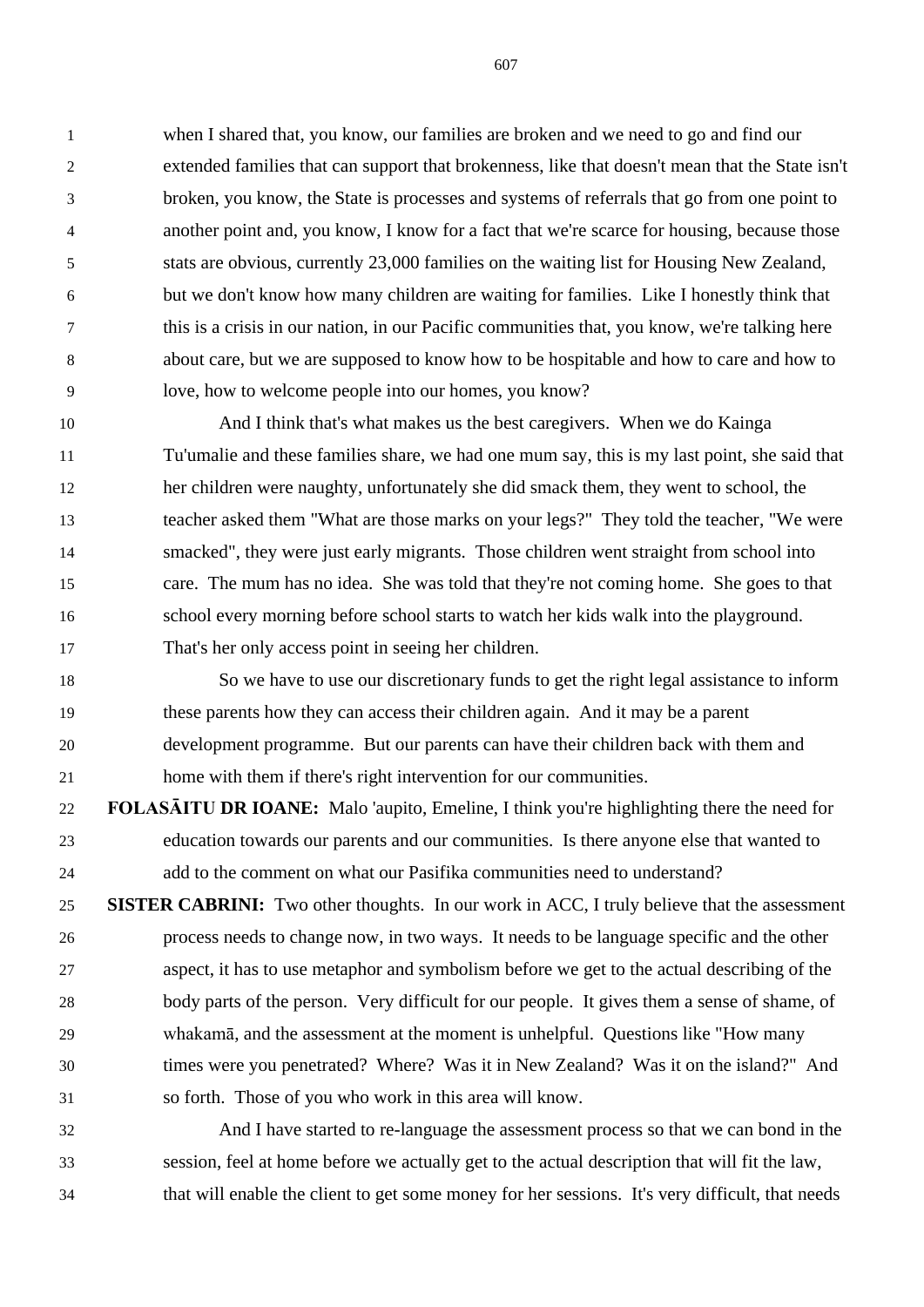to happen now.

 The second one is something you referred to again, Emeline, which is where you're picking up the children who are suffering. It comes back to you, mums and dads, whether you're married or unmarried, you hold a very special vocation and that is the creation of a life. Please don't get into this behaviour lightly. You are like God. You co-create a human being, you are higher than the bishop, you are higher than the priest, you are like God. You create a human being. Treat it as such. Prepare your being, prepare the number of children you're going to have. If your partner is not able to do that, send him to us, we'll whack -him - no-, no. **[Laughter]**

 That's to you parents. You are co-creators. You are caretakers. That's all we are. When I was prevented from going to the convent, dad got it, I heard him saying to mum, "We don't own our children, we are simply caretakers." I said he's right. We are care-takers, kaitiaki. Thank you.

 **FOLASĀITU DR IOANE:** Malo. Fuimaono or Dr Sailau, anything further you'd like to add? **FUIMAONO PULOTU-ENDEMANN:** I was going to the next question, sorry.

 **FOLASĀITU DR IOANE:** No that's absolutely fine, we will move into the next question, and I do ask the panelists to give yourselves time because this is quite a meaty question and it is a question that I know the Commissioners are very interested as well as the audience. So this is about systems, because you've highlighted obviously the system that we currently have doesn't reflect our worldviews. When we think about understanding we assume that that system will have the values and the beliefs, and that appears not to be the case.

 So can you share with the audience, share with the Commissioners, what would a system look like that is going to be underpinned by Pasifika values, and if there is such a system, what change is needed? Yes, it's a meaty question.

 **FUIMAONO PULOTU-ENDEMANN:** My immediate answer would be that it's brown and that it's wrapped in philosophy of iwi Māori and Pacific, because we are all in the Pacific. So that it actually centres it into New Zealand rather than the system being based on, say, American, Australian or Britain, and that the richness of that system will change because of the construct of the people in it, which is brown.

 But can I just --- there was another side of the question that you said about how children, opportunities to grow; knowledge and understand their culture and language when they go into care. My own experience has shown that in order to talk about cultural safety, and as I said, cultural safety, what is cultural safety? Loosely translated it was that when a person of another culture can enter into a service, whether it is education, health, social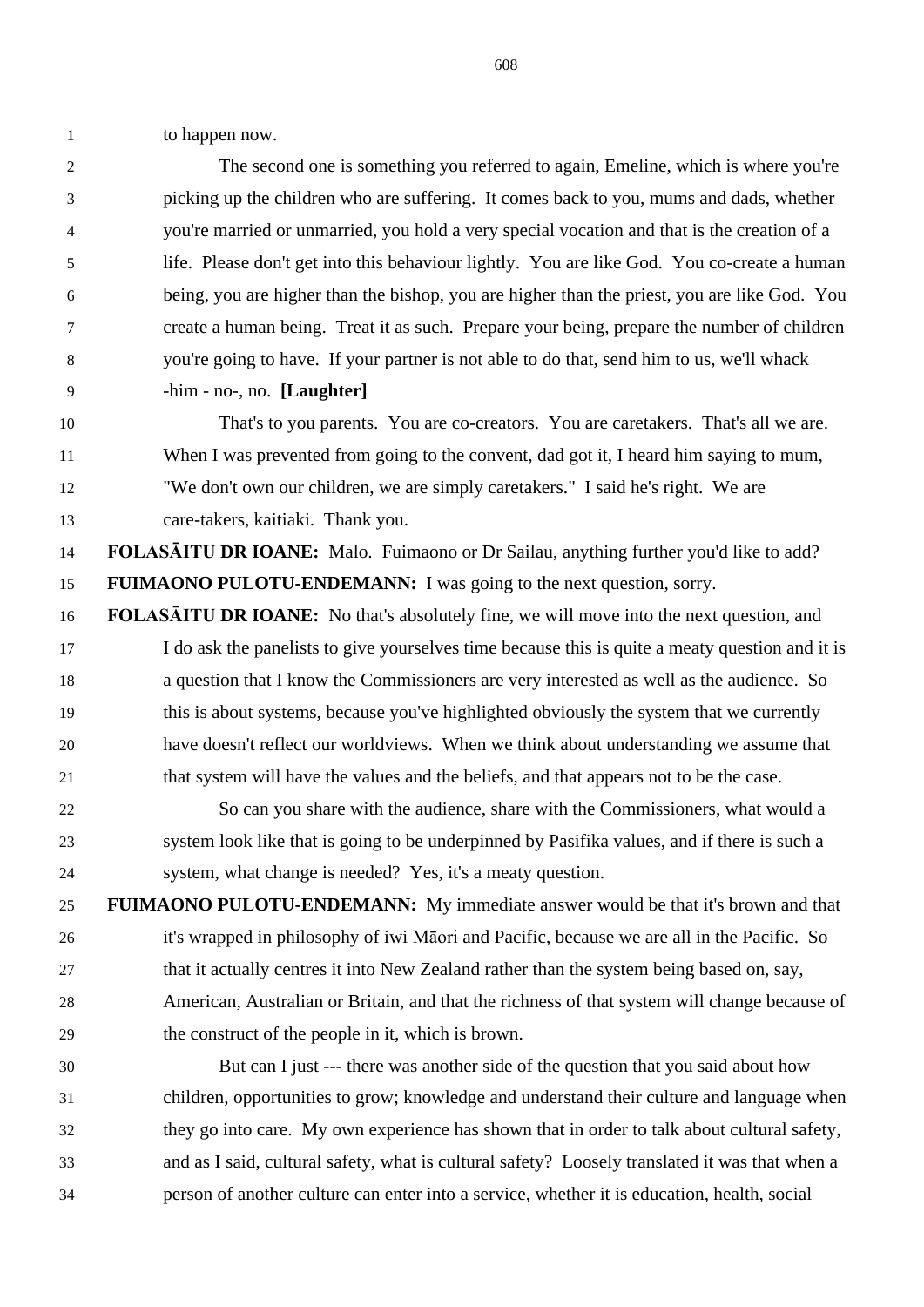services, and fully utilise it without loss to their own identity and their cultural thing.

 I think when looking back on that movement, that there was another thing we need to tweak. We talk about Māori and Pacific, but what we didn't talk about, which was the dominant culture. What is it to be a Pākehā in this country, because they're not English, they're not Australian, they are indigenous white people of this nation. And I know there's a lot of literature, and I had the privilege of like Dr Michael King who talked about all that stuff and I think it was very important.

 I believe that for any system to change, first of all the dominant culture must understand their power and their own identity, that they have a rich identity-- for instance I have a bent towards the arts-- that the music of Lilburn is Pākehā, the writings of people like Janet Frame is Pākehā, not English. So I'm very clear for me, because identifying what is Pākehā.

 My point is, until you then identify the dominant culture, Pākehā, they will have some understanding of what it's like for the richness. For instance, one of the workshops -- the workshop that Leota and I do, is to start off by going up to the board and picking up a pen and saying your identity. If you're a Pākehā you say "Good morning, gidday, my name is", and then you write your name, for 3 minutes you talk to that name. And what is very interesting when we do that workshop right across New Zealand, is Pākehā people will talk about how they migrated, and they came here, some of them were farmers.

 But what the thing about their story they came with vision, and how a lot of their vision, some of them were working class people, but they're now lawyers, they're doctors, they're nurses, they're all these things. And then you've got a hook, because then you can say the Pacific people had the same migratory story. They came with vision of a better education, but the difference is you succeeded and we didn't.

 So I think for the system, and we've also done this for the bureaucrats in Wellington, you know, they really step back and said "But I thought we're coming to a cultural workshop" thinking we were telling them to be a Samoan. You can't tell them how to be a Samoan because you're not Samoan or a Māori, but you can tell us what it's like to be a Pākehā in New Zealand at this time and age. And I think system change will occur when people validate and value their own background, their own family, their own language and their own values and beliefs. That's my generic answer to that.

 **DR SUAALI'ISAUNI:** I think if I may be indulged to be a little philosophical, I think that a care system, justice system, mental health system underpinned by Pacific values is a system that cares about relationships, that values time and presence. So if you're going to have a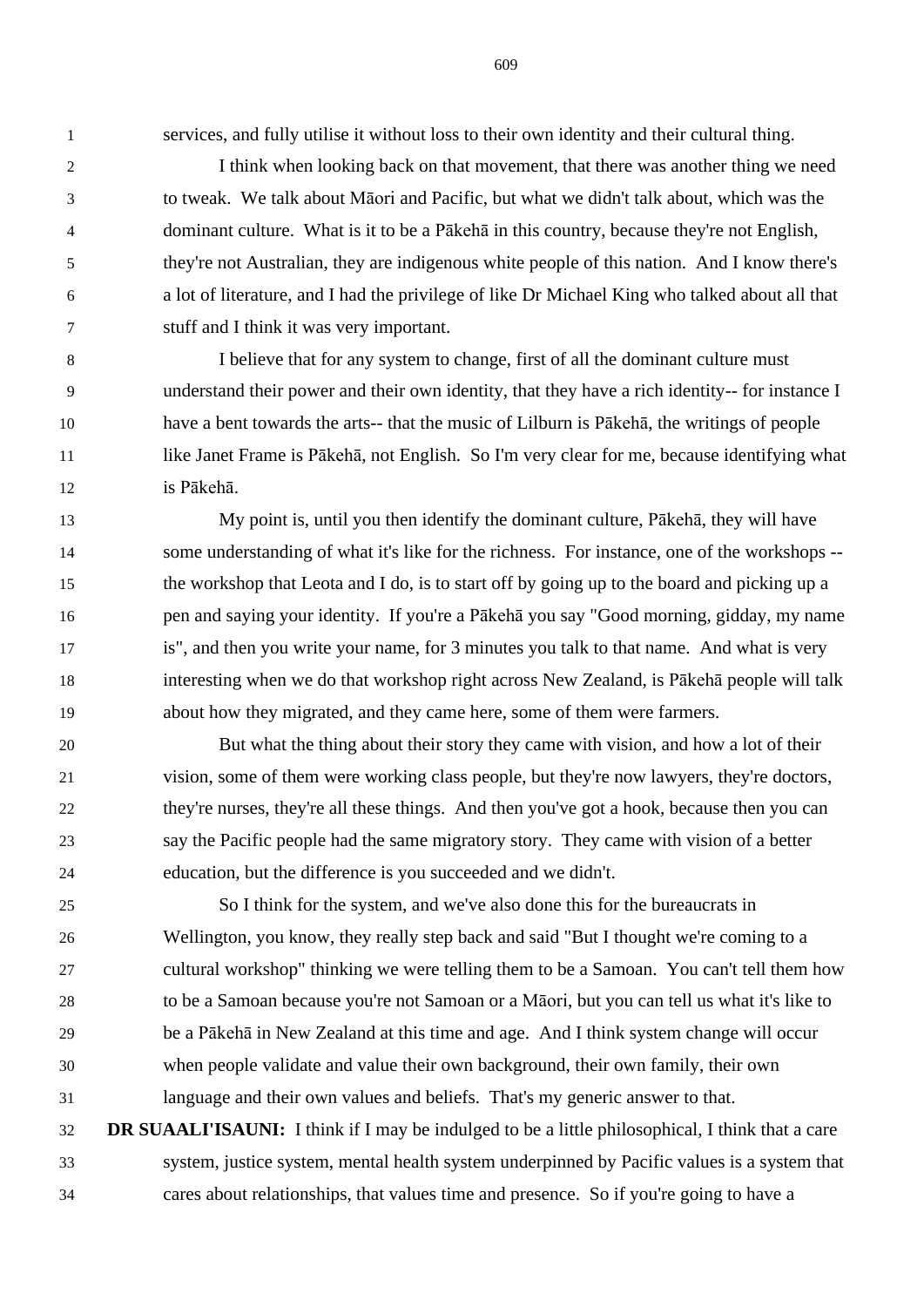people-centred society, what does that look like? And allowing space to be able to work that through, to have the flexibility to be able to work that through.

 And part of the challenge that we have in modern society is the fixation that we have with time, with the pressures of having to work according to a clock that is often dictated by pressures quite outside of our own communities. So it does require for Pacific communities and families to build the knowledge and understanding of those pressures and what it means to live in the world today as Pacific. And that means not digging your head in the sand and thinking that you could be all rosey and have, you know, all of these vā related things that are non-conflict orientated, which we all know is not necessarily true; it is about being able to get at the hard issues.

 But for a system to work in the kind of nation state system that we have in Aotearoa New Zealand and has been adopted in other settler colonial societies, and indeed adopted increasingly in neo-liberal environments, to which our own Pacific countries are subscribing to, we are beginning to change our ways of thinking about time, about relationships, and about the vā.

 So if we are to do this rethinking with curiosity, what a Pacific values led society, state might look like, it has to involve talking with all the key partners to find an accommodation or a place where we can have that vā, that understanding that's relational orientated rather than resource or other factored orientation, that we can then work out over time what is most appropriate for society at whatever point in time.

 So I guess I'm saying not to fix, to feel the need to fix ourselves to particular models, that these things are constantly negotiated, they're negotiated spaces. And negotiation happens because you're well informed, you're not ignorant. You value the knowledge that is coming from the different sectors of society so you can truly celebrate diversity. It's not just rhetoric; it's actual understanding, so we understand the Treaty of Waitangi.

 I teach a stage 3 course in criminology called indigenous criminology and I ask my students, which are predominantly Pākehā, but it's quite a range, there's about 250 of them, and a question came up from the audience, because I get them to ask questions, and one of them was, "What is the Treaty of Waitangi?" In 2021, to get a question like that at a stage 3 course in criminology says a lot about where we still need to go in terms of understanding each other.

 So I think it is about building that environment that allows people to not feel unsafe to talk through these hard issues.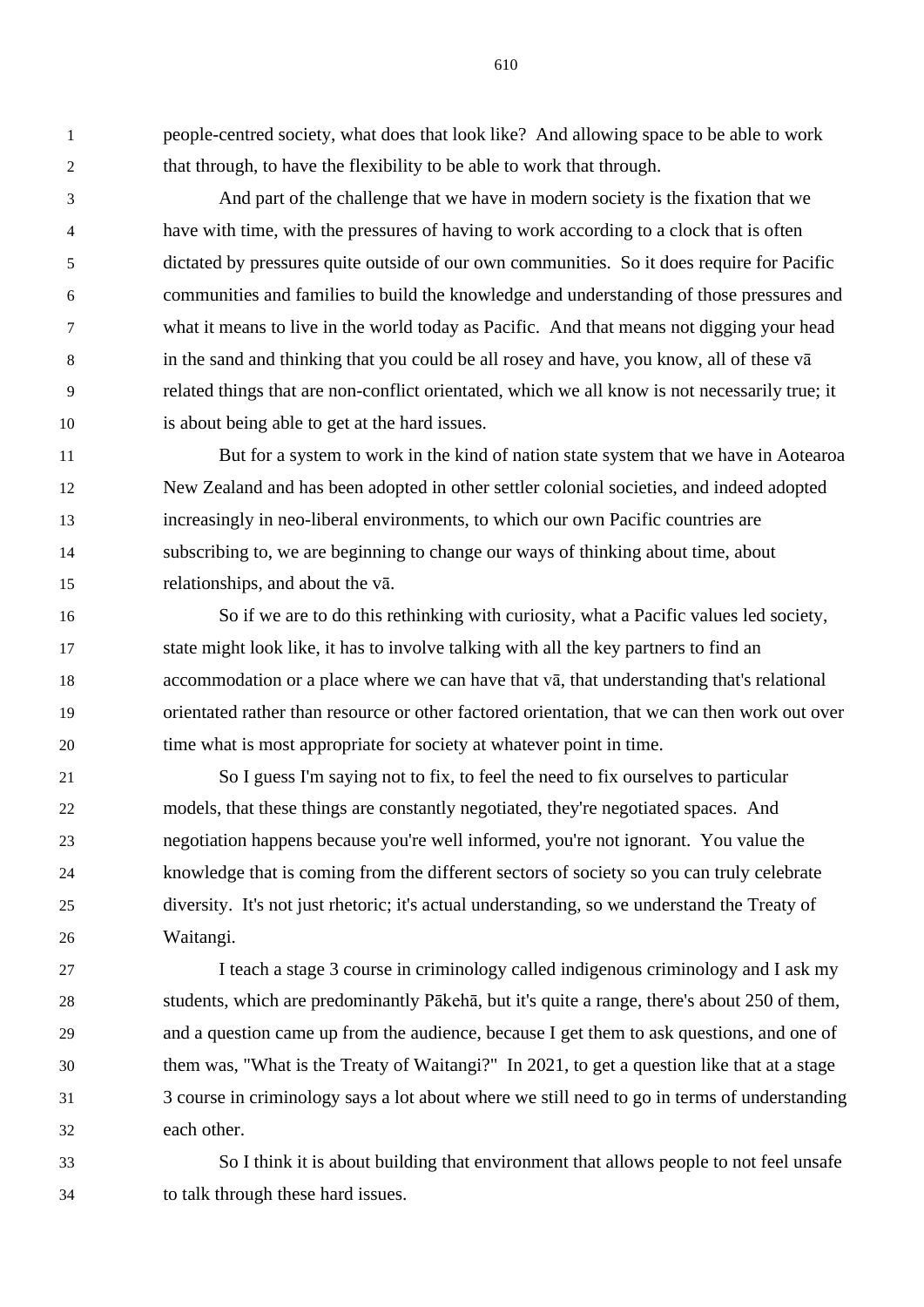**MS AFEAKI-MAFILE'O:** I was thinking, I was reflecting on how my children describe themselves, Julia, and I think if I wanted something from our tangata whenua it would be the tino rangatiratanga, it would be the sovereignty to lead, the sovereignty to design and to guide, and my children describe themselves as Polynesian because it would be our sovereignty, because we are part of the whole Polynesian culture with Māori, with Samoa, with Tonga, with our Pacific Island groups.

 It would be focused on well-being, it would be focused on the livelihood of those young people, not just living but living abundantly, be focussed on embracing who they are holistically, their faith, their strengths, their weaknesses, their interests; this would encompass who they are as a people in their culture. They would define what that looks like, because that would be about them being well individually in the context of their family, so they can be a contributor to their family in a healthy manner and into the wider community.

 I think that, like many in this room, growing up in South Auckland meant that we weren't going to go to university, it meant that we were in the lower decile schools, we lived in the lower socio-economic areas, our parents got the least income. And if we passed school certificate it was as if we got our first degree.

 But we felt those burdens as young people in New Zealand, that we had to write our parents' newsletters to our teachers, we had to advocate at a very early age to ensure that our parents' voices were heard, and we've heard those voices of our parents this last fortnight in this Commission with these amazing lawyers. They've done us proud in representing our migrant families and the difficulty of settlement and the need for intervention and the foreign -- how foreign we are to this people, you know, the effect of racism really upon us in this nation, because they just didn't know us.

 But we've grown, we've all grown up, we've all evolved over time, we are who we make relationships with, and we're just beginning to encourage relationships. And I think systemic poverty unfortunately does that specifically to South Auckland. It means kids in South Auckland may not go to school with other students that don't look like them. We're pulled into one area and we're taught to survive through Government intervention, and I think that we need to look at a wider approach to working with our Pacific communities so that we can start creating circuit-breakers in that systemic poverty that we're under.

 And yes, it's education, that's just part of it really, but it's really about more talanoa cross-culturally, and really wanting to see humanity rise up. And so I think we've heard multiple migration pathways over this last fortnight, we've heard about multiple ethnic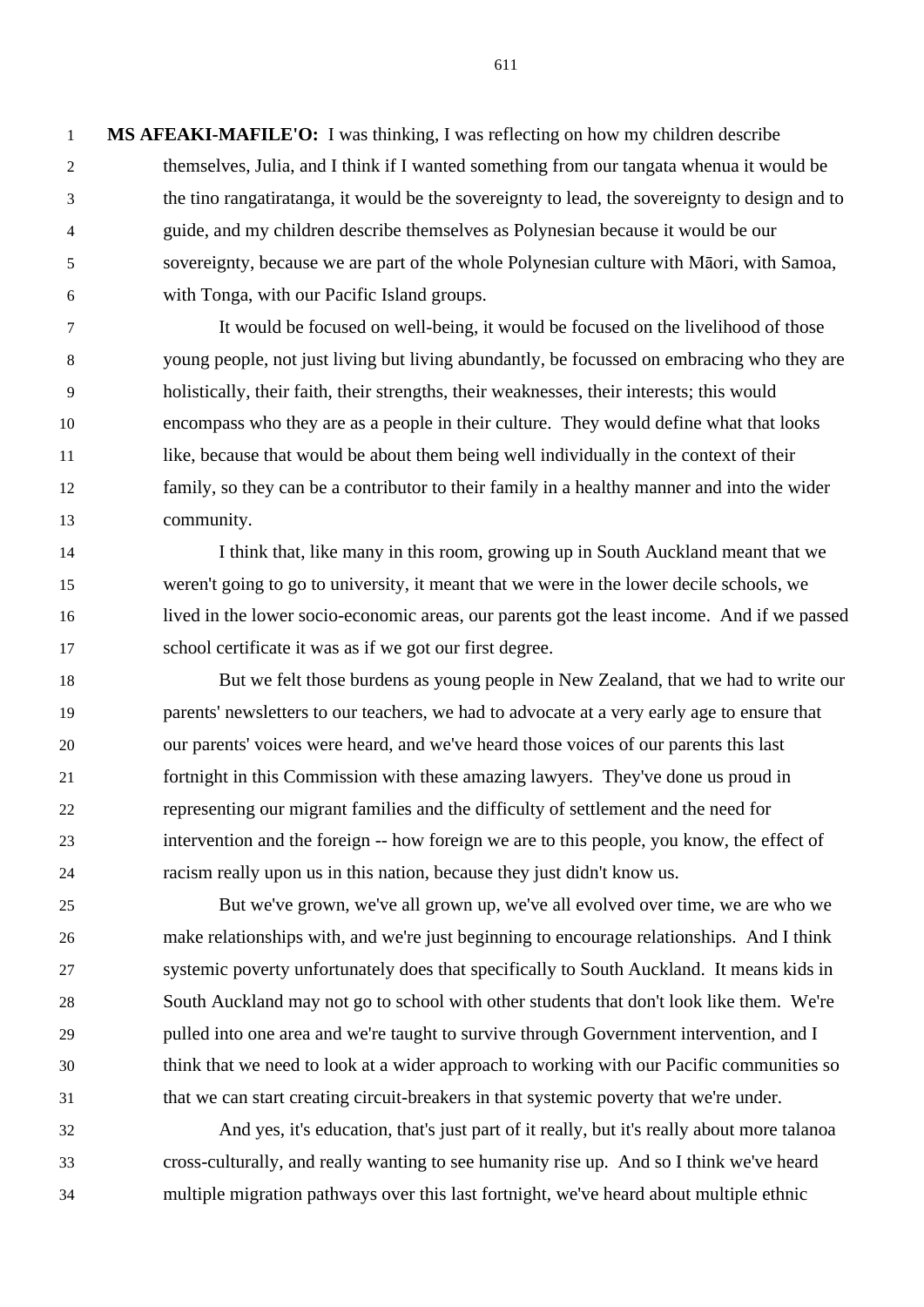groups, so why can't we have multiple pathways to care?

**FOLASĀITU DR IOANE:** Malo 'aupito.

 **SISTER CABRINI:** To roll on with what's been said, you know, language is the music of the soul. And we keep talking about language. Therefore, being a practical teacher as well, we need to have wordsmiths, people who are good at languaging procedures, assessments, how to speak at a court of law, not just the technical language, that's very helpful for our people. Fakatata, you've got to give a symbol, that kind of person who has those qualities or giftedness.

 The second one is, in part of the system, and I'm specifically referring to education, Sister Dismas who taught me how to speak English, because I brought up on Lakeba, 11 I never spoke English for eight and a half years, couldn't fit into shoes either because my toes couldn't come together, they were widespread from climbing rocks.

 So educare, Sister Dismas is New Zealand's first woman to go to Oxford on a Rhodes Scholarship, she was an Anglican nun. She used to say to me "Cabrini, if you're going to teach, educare means to draw out, it's a Latin word, not to drum in." I will say it again, "Cabrini, you're going into teaching, it means to draw out, not to drum in."

 So let's do that, let's draw it out from our children, from our people that come to our rooms, from our people who are suffering with diabetes, let's draw it out. You have it and they have it. Get the skill on learning how to draw out and stop preaching. **[Applause]**

 **FUIMAONO PULOTU-ENDEMANN:** Can I just say also Folasāitu, that systems will change, and it's about hope. And I just want to reflect on this Commission. I think this Commission has really showed to us Pacific people, it is possible to come to the community in a setting like this where it's chaired by a judge and all the Commissioners here, and it's about accessibility to communities. And I think that's why for all the past -- and I know the rhetoric about there's some, you know, the problem with this Commission it just goes up to 1999 and all that stuff. But for me it's about always we have to do something, whatever it is, all the criticisms.

 The other thing about the system change that worries me is that there are some very good things, good things that the Pacific communities, mainstream does that hopefully do not get wiped out when new changes come in, because that's the problem. Sometimes new recommendations come in and all the decent, all the good stuff that work for people gets waylaid. And that's my concern. But I just have to say that change is possible. Change must happen, whether it comes slowly but will come.

And it's a promise, I have to say that I can still see her, she was a young Samoan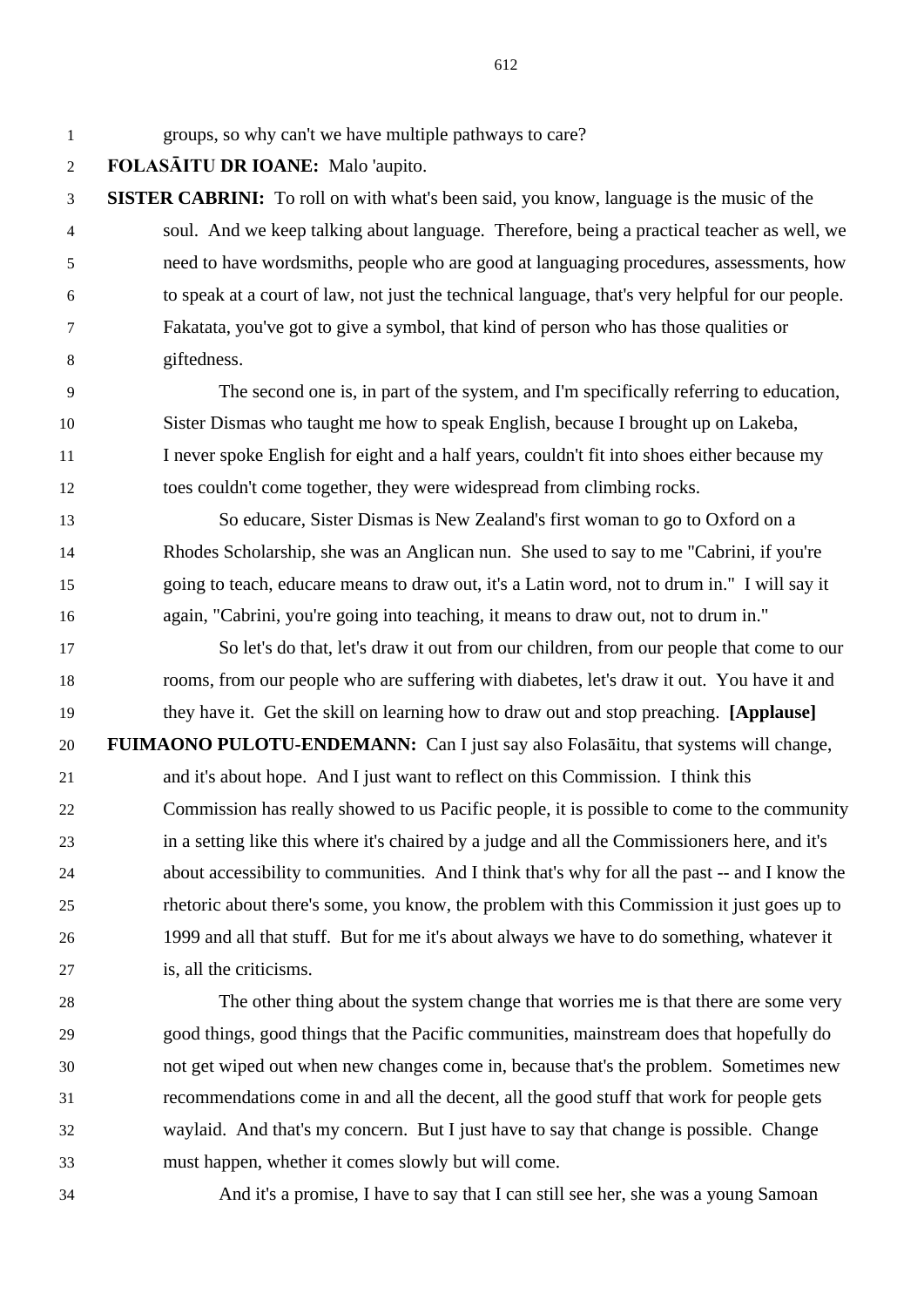woman who got very ill in Samoa and was brought to Oakley, Carrington Hospital, on the Matua I think it was on a cargo boat, because when the cargo boat we know used to visit Samoa and the Cook Islands and Tonga, not Fiji because they had St Giles, they would pick up the copra and the bananas but they would also pick up mental health clients. What happened to that woman was her name was changed because she had a long Samoan name.

 But for me as a nurse on the other end, like it really was a promise that was made in those '70s that things will change, that you will no longer have to change your name and your identity to be treated. You will no longer have to be away from your families. And that's same as the people, survivors that came from Auckland all the way to Marton at Lake Alice Hospital. Those of you who don't know where Lake Alice is, it's about 20, 30 minutes away from Palmerston North where I taught students, and it's where -- I just want to say this story.

13 I was teaching undergraduate nurses at Lake Alice in the 80s, and I happened to say that, you know, very rarely ECT is given to anybody below 16. And there was an older nurse came to me and said to me "Actually that's not true, Karl. Because I know of somebody, of kids in the '70s that were treated with ECT as young as 13." That person's here today. But it's a promise to that child that he will grow up to have a life as an adult that is well and good and will always be with love. And that's why I dedicate this work to you, to you and all the others who have gone.

 But can I also just advocate. They say that you know, leaders, we didn't have Pacific leaders in the psychiatric hospitals. Yes, we did. We didn't have nurses because I 22 was the first. But we had wonderful women, the chief cook was a  $\overline{GRO-C}$  she was the chief cook and there were people here in this room that had relatives because they were 24 Tongans, Samoans, Cook Islanders, the  $\boxed{\text{GRO-C}}$  they worked in the kitchens. They were the champions of people like me and those patients and consumers that had --and I vowed and declared as a Samoan to make it much better for anybody, so our family, as Leota rightly says, to set up a system that even my own family would use. And I hope that's what this Commission is going to be.

 **FOLASĀITU DR IOANE:** Fa'afetai lava panelists, you've made some amazing and very interesting and passionate comments and views that I'm sure and I hope that the audience as well as the Commissioners continue to review and consider as we move forward.

 We are moving into the last 15, 20 minutes of our talanoa, and I am going to come back to you, panelists, to ask for some concluding remarks, just some final things that you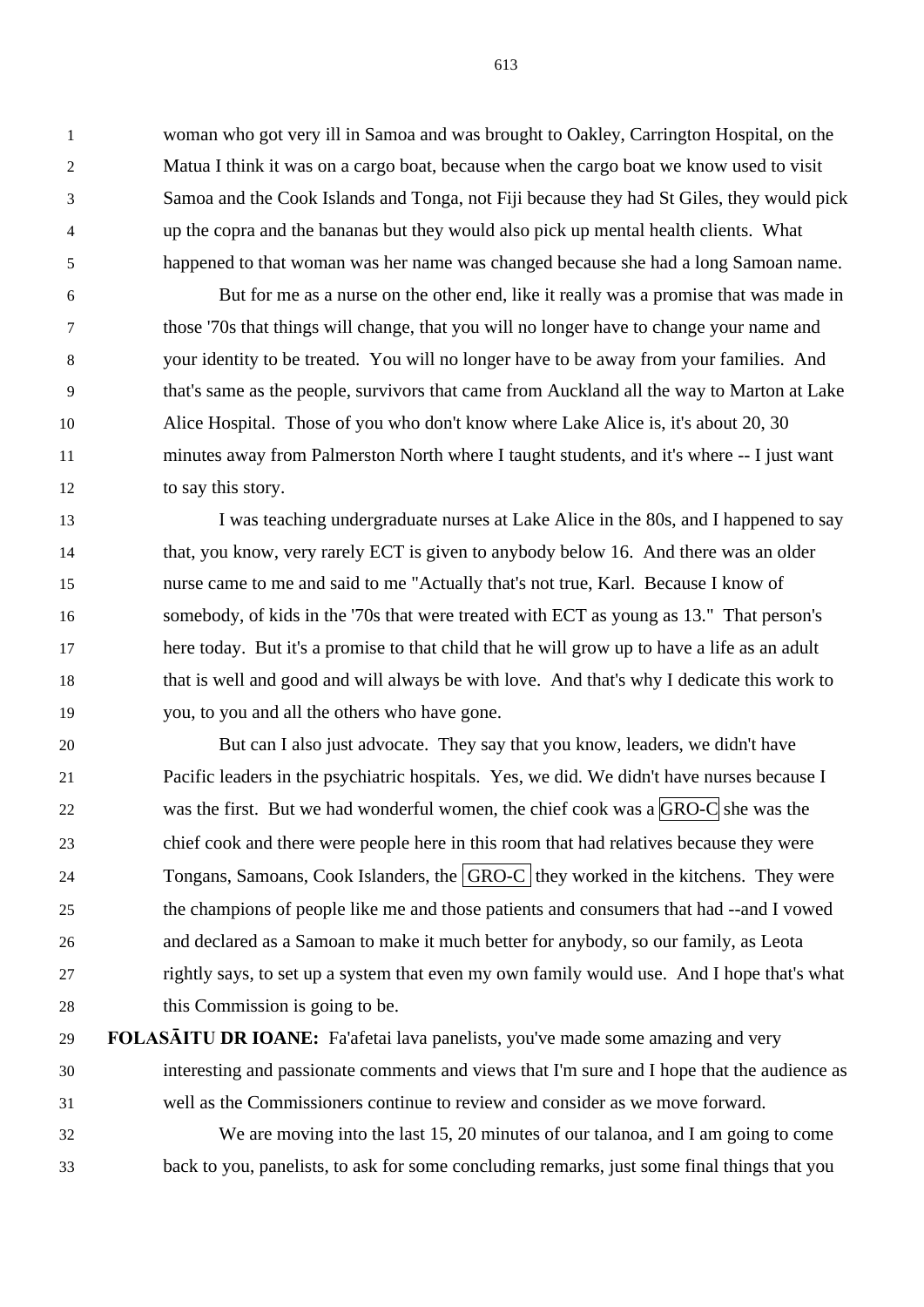would like to say to the audience and to the Commissioners. But I'd like to offer the opportunity now to the Commissioners if you have any questions that you'd like to ask the panel.

- **CHAIR:** Thank you. Somebody said it; the State cannot parent. I just want to ask you, how many of you believe that that is true? Are you prepared to put your hand in the air or...
- **SISTER CABRINI:** Could you repeat that please?
- **CHAIR:** That the State cannot parent. It was in the context of talking about the family, about the responsibility of families, of mothers etc; the State cannot parent. Is it the role of the State to parent, is my question.
- **FUIMAONO PULOTU-ENDEMANN:** The answer for me is no. There can never be a parent
- because we have our own parents and our own grandparents and our own ancestors. What they can do is to help us be better parents, to help us and our families' dreams and visions; that's the role of the State I believe, Madam Chair.
- **CHAIR:** Does anybody else wish to comment on that statement before I hand over to my other colleagues?
- **MS AFEAKI-MAFILE'O:** I actually said that statement.
- **CHAIR:** It was you who said it, thank you.
- **MS AFEAKI-MAFILE'O:** It was because parenting -- there's a Maslow hierarchy of needs for parenting. And yes, there's food and water and clothing, but there's what we've heard and described as faith, love and compassion and care.
- **CHAIR:** And hugs, I think one of our people said, hugs, yes.
- **MS AFEAKI-MAFILE'O:** And hugs, and stern looks. And so I think that unfortunately that would not be available if not in the context of a family.

 **DR SUAALI'I-SAUNI:** Ma'am, I think it depends on how the State as parent understands itself and facilitates the ability to parent and parent well. Currently the State is not set up to provide the kind of parenting that would enable the care that is required by those that come into its service. And that makes it problematic, that makes it near impossible, but not impossible for the State to parent well.

 So the challenge is always, given that the State is a construct, that is set up to try and exist within limitations, both budget limitations, staffing limitations and so forth, high turnovers of staff and all of those constraints, it doesn't make for good parenting. And so it's about trying to find a model that allows for, maybe it's co-parenting, or maybe it's other kinds of models which allow people to work together with the families and the communities. Because one thing for sure from the studies, from survivors' stories, is that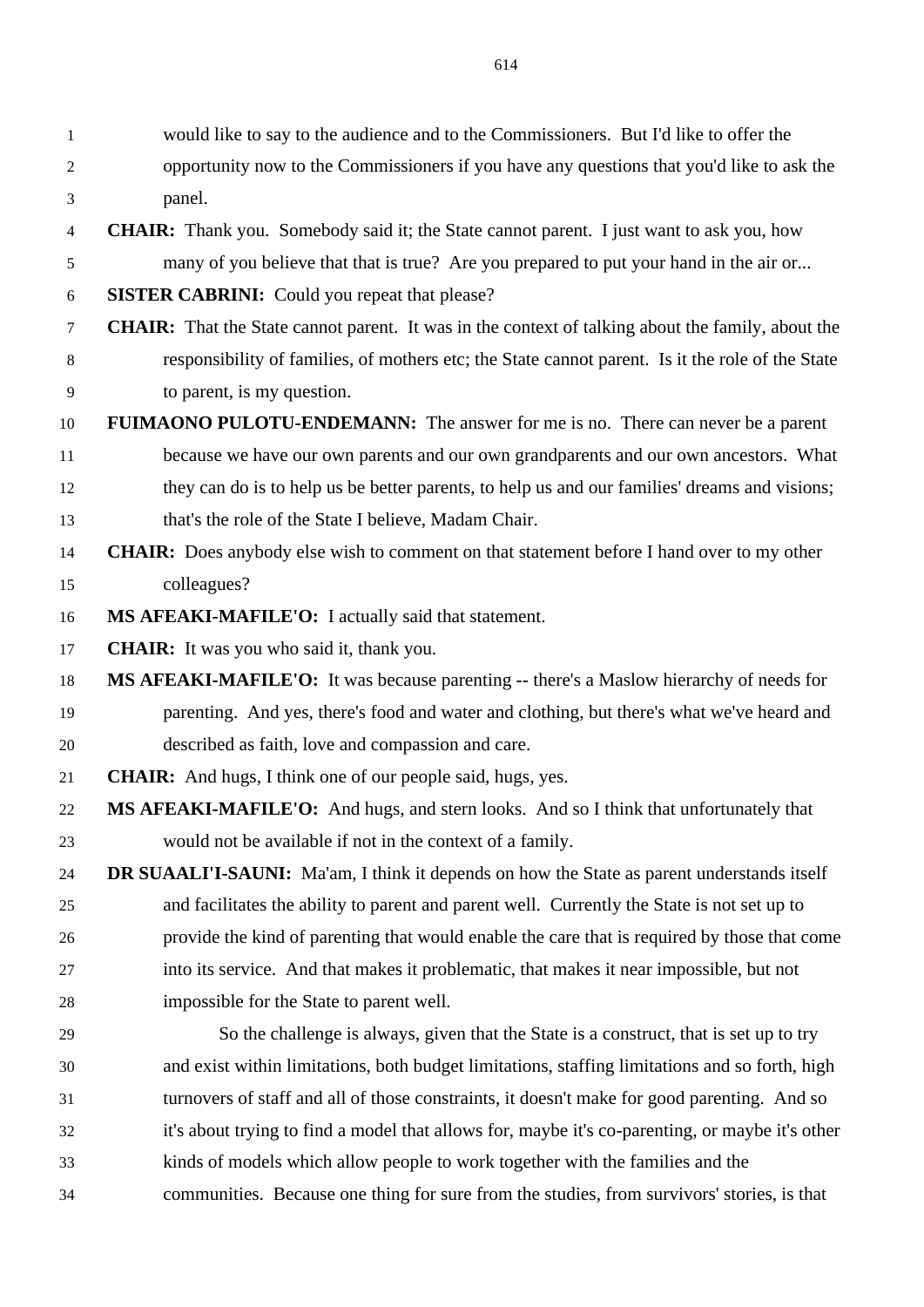those who have gone through the care facilities and received these support services have been isolated from their families, and from their sense of belonging, those spaces that nurtured them and gave them a sense of who they are, all of a sudden was taken away and not given back. That's not good parenting. And so it does behold us as leaders to try and figure out how to address that.

**CHAIR:** Thank you. Yes Sister.

 **SISTER CABRINI:** I think the answer, like you, Fuimaono; no, as a general statement. I liked the word you used Sailau, and that is you might step in, or the State could step in to co-create or help the parent to become a parent in terms of education and parenting.

 And the last thought is, if the State can take care of the citizens more and more through the various tasks that we hold to make a society, that's what will work and that's what I mean by draw it out of the people, send your workers out to find the right ones to do the ground work. That's my favourite place of learning, grassroots. When I've been facilitating Pacific living without violence, I've learned from those people who have come with their broken teeth, swollen eye etc, that a little bit of light goes a long, long way, and that's what we want the State to help us with, more light, not more action.

**CHAIR:** Thank you.

**DR SUAALI'I-SAUNI:** If I may --

**CHAIR:** Yes.

 **DR SUAALI'I-SAUNI:** -- just add a thought. One of the dangers, I think, of the relationship that is currently at play between the State, communities and families is that the State is often seen as the first resort to dispute resolution, it's evolved to become that, and for a number of reasons. And we want to make sure that we take pause and reflect on why that is the case, not only in terms of those who work in the sector for the State, but us as a community, as families. Why is it that we ring the Police as the first point of call, if you've got a dispute happening? So those kinds of questions are questions that I think really need to be explored before you can give, you know, a definitive answer of any meaningful sort to the question.

 **CHAIR:** And I think that was very vividly and movingly described, the mother who lost her children, the first call was for the State to take them away. And it was a very powerful story. I'm going to ask my colleagues if they would like to ask anymore questions.

**COMMISSIONER STEENSON:** Tēnā koutou.

**FUIMAONO PULOTU-ENDEMANN:** Kia ora.

**COMMISSIONER STEENSON:** You talked a lot about the family being the centre and the

mother being extremely important. I'm also really interested in your views on the role of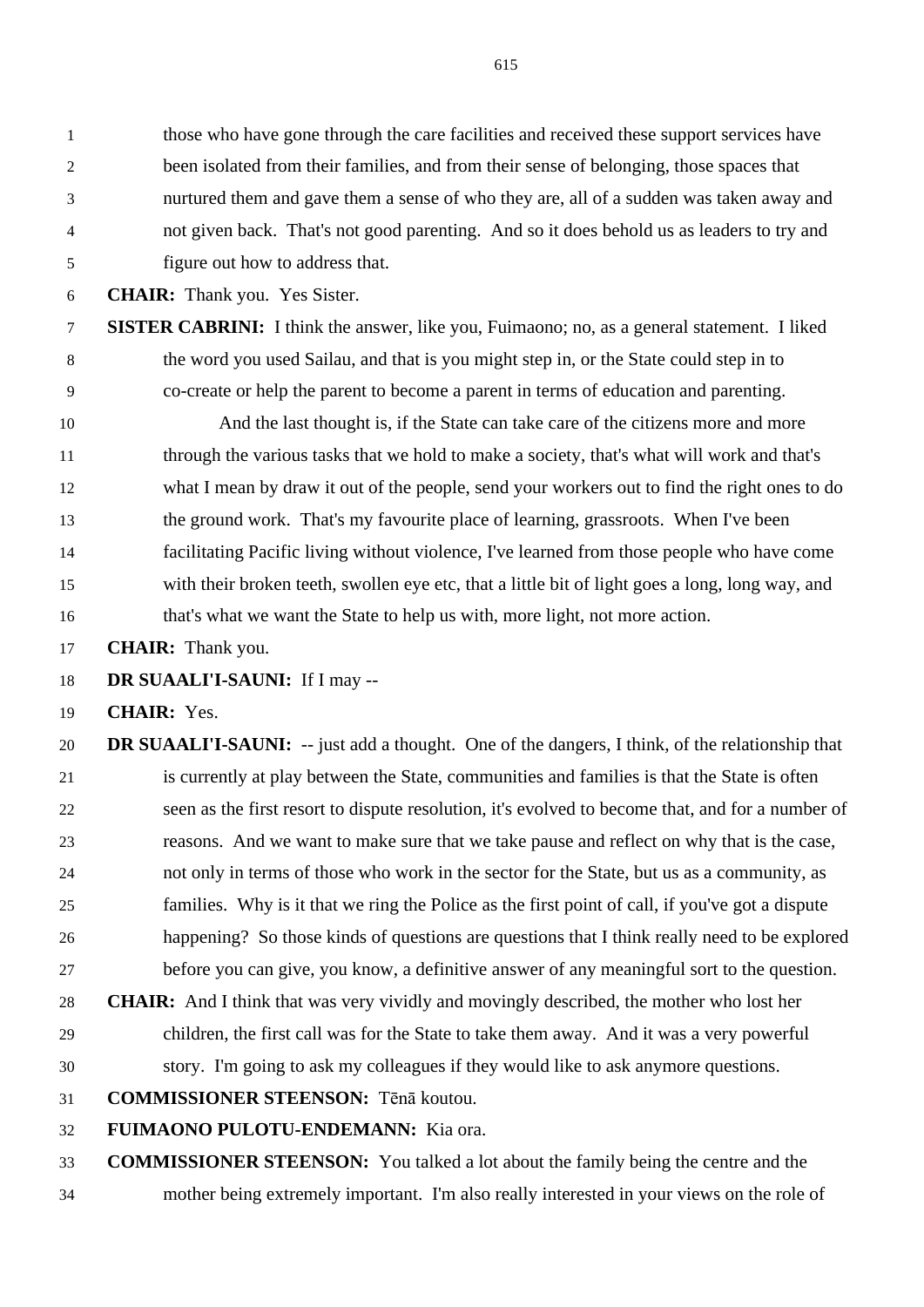the father and, you know, in the whānau unit. So if you could just --

**SISTER CABRINI:** Better let the parents talk first.

 **FUIMAONO PULOTU-ENDEMANN:** I'm not saying that there's not a role for the men. I heard a lot of workshops with men, it's just the accessible of- accessibility by men to some of the programmes, because they're usually either working or they don't -- -aren't allowed to leave their factory jobs to attend; mothers will tend to be more accessible. I do believe in the fact that men need to have an educational programme- that to teach them a lot of things, because in a lot of cases they are --and I'm not just talking about formal education, that women tend to have more --a variety of settings, like television, the radio, they're more accessible to that, where some of the men don't. And also it's the culture of the masculinities, you know, that you don't talk about your feelings and things like that.

 And so that's the kind of parenting things to think where men --you know, Men Against Violence I think is a very good programme that was started. There is definitely a role for men, but not only just for fathers but also for uncles and grandfathers. What I've learned in my workshops is actually to separate the fathers from, say, the sons and the uncles, because there was a tendency to put them all together. Because there's no way in this world is a father going to own up to their lack of education or their lack of knowledge to a young son who's off from university and knows all the latest stuff and particularly in relation to sex. So I think we've got to be- it's an issue about the way you actually carry-out those programmes for men.

 **MS AFEAKI-MAFILE'O:** If I can just share respectfully a little bit differently. I was really fortunate to marry a great husband and father who raised our children because we were in business, so he took on the nurturing, caring role of ensuring that our children were his full attention and our full attention. Because I think that we underestimate the facets of a family, because I think even with work and vocation and purpose, that really fuels people, once they understand what their call is in work and vocation, hence the families that are caught to the care system.

 And so he raised the children, we raised the children with him, and they have flourished as a result of having the presence of both their father and their mother, and it was from that context that we designed Kainga Tu'umalie, where fathers were craving to be part of that nurturing role, craving. And we let families sit in the room and we shared about the creation story, we shared about the fall and how fall has made room for violence. This is the context that our people understand.

But then there was migration and we share that, because in migration through the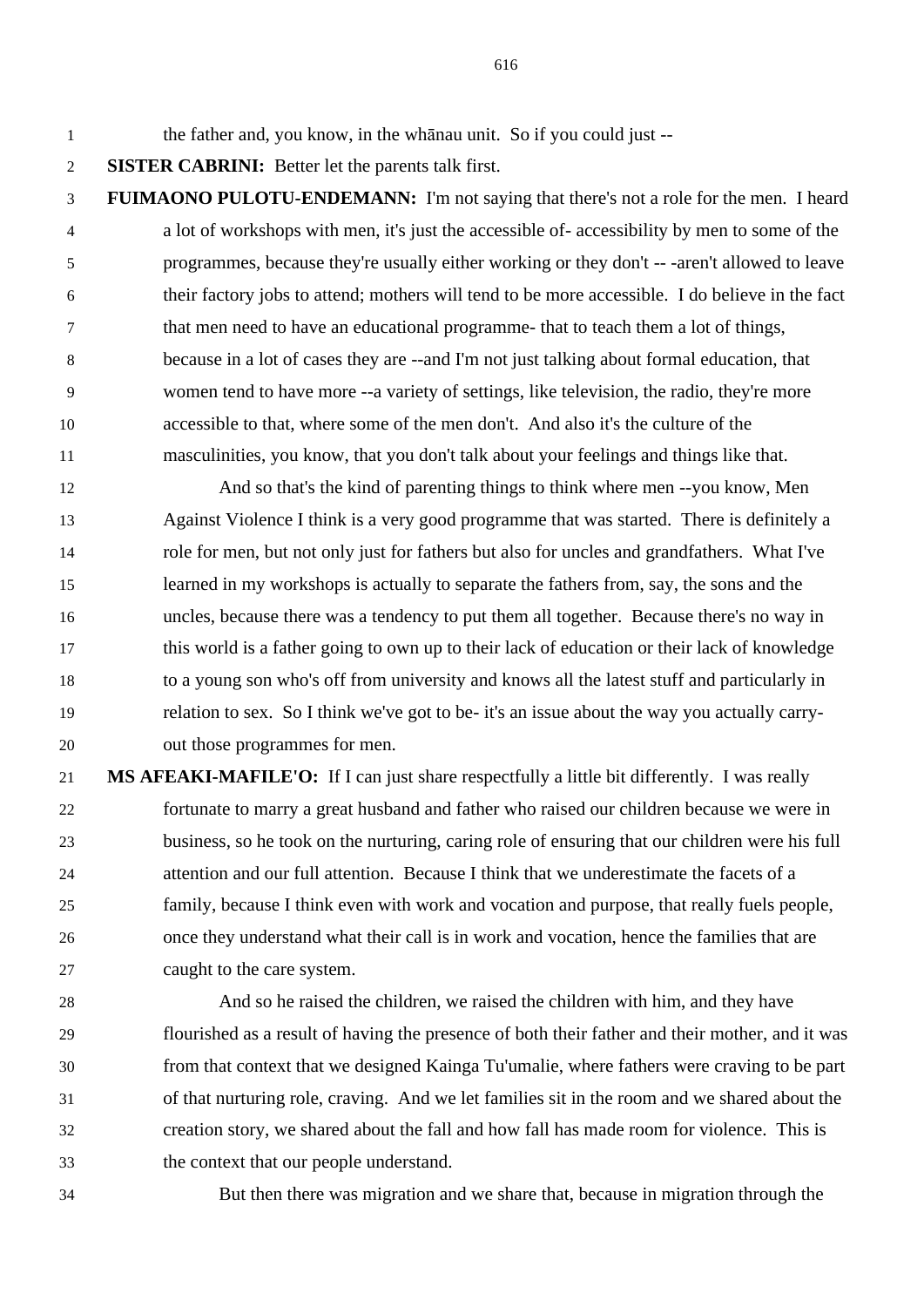Dawn Raid period there was a mindset that got stuck in our community, a poverty mindset that meant that we would have to call State intervention, or depend on the State to support us in some shape or form. And then from there we talk about that poverty spirit and mindset, that we can actually take charge of that and we can move it as a family, as we begin to be transparent on the fala of what's going on.

 So you know, husbands had never told their wives that they were feeling like they weren't part of the nurturing time with their children. My husband shares his generational discipline that had informed him of how he should raise his children, that he had to stop doing because it's not okay to treat children in that manner. He thought it was okay because he may have saw his father do that and other men in the village, but it's not okay.

 And so I think that that mind shift is required to happen with the whole family present in a way that invites the whole family to contribute to that journey. We did a- just- quickly, we responded to Covid through a food hub. In 10 days we had 10,000 people, over 900 families. Those families we are currently in relationship with today, they have gone on to do Kainga Ako, which is digital training and then financial capability.

 But I'm saying that because whole families are learning together. Parents are learning, children are learning together. We're sending our kids to school and yes, our parents are in the factories. Why can't our parents learn when our kids are learning too, so they're both being empowered. And I think it's about Government talking to each other across departments so that they can also design along with business and community and 21 things.

 But I feel that our men, our families are lopsided without a whole -- the whole family involved. And not just men, not just mum and dad; grandparents, uncles and aunties, it requires a multi generational approach to raise these children, which is what a village is.

 **DR SUAALI'I-SAUNI:** I agree absolutely. Our boys and our men need role models. They need to see safety, they need to see what it means to be able to control one's anger, make your point but not lash out in a way that is safe. They need to see that demonstrated, they need role models. And if we have absent fathers, they don't have those role models. They might have the role models in their grandparents or in their uncles but they need to have those role models.

 **SISTER CABRINI:** My tuppence worth is, any facet of life, and in this particular case it's about males, must develop just as our biology has developed, our mental capacity has developed, and in this area where we've named the family as the core, yes, we cannot have the father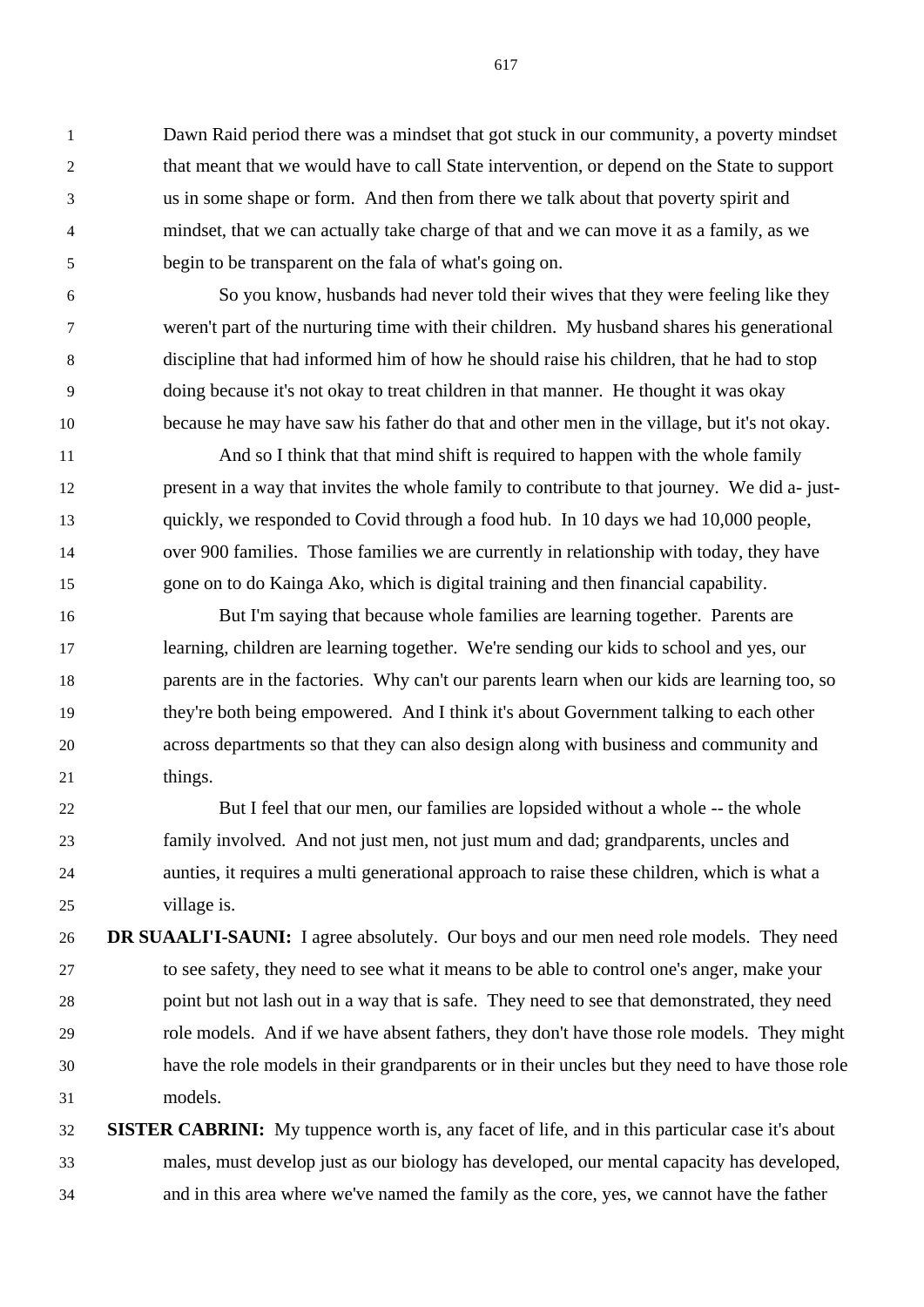figure, and I name that purposefully, because the male has particular biological aspects that are vital to both the girls, the boys, and now that we can speak openly about it, as you well know, Fuimaono, the LGBTQ, which I am involved, it is vital for males to be heard, understood and developed in the cultural context, in the overall concept of the whole world.

You want to know about males? Come to the Catholic Church, I'll tell you about it.

**CHAIR:** Is that a threat or a promise? **[Laughter]**

 **COMMISSIONER STEENSON:** E mihi ana ki a koutou mō ō kōrero. As a woman who had a time in her youth that her father did look after, bring up, I don't think I came out too badly and I think -- probably just a little outspoken for him, so it just goes to show what a father can do, so e mihi ana ki a koutou.

**FUIMAONO PULOTU-ENDEMANN:** Kia ora.

**CHAIR:** Ali'imuamua Sandra wishes to ask you a question.

 **COMMISSIONER ALOFIVAE:** Thank you. Ua mamalu le maota ona le e'e le pa'ia o le tapa'au. O tupua ma tamalie o le atunu'u ua filifilia e fai ma fautua tofi mo le fa'aepeepe mo lenei Komiti fautua. Oute fa'atalofa atu ia outou mamalu fa'alupe, tausa ma faigata o le a le o'o iai so'u leo i lenei taeao. Ae, malo le soifua maua ma le lagi e mamā. My question to our esteemed panel is this: The things that have been the protective factors in our Pacific cultures, our culture, our families, our faith, for the last week and a half now we've heard that those same protective factors have also been stripped from our young people, their identity, their language, the things that happened in their homes was the most destructive 21 that actually led them to the Palagi care system.

 And I guess what I'd really just appreciate your thoughts on is how do we honour the concepts that are so precious, and when we look at it in its purest form, are so honouring of our families, our parents, our villages, our Pacific nations, but at the same time can be the absolute bane of people's lives, and they become so resentful to the church, to the families that were supposed to be nurturing them, but it was the same hands that brought them the harm, and the culture that they so much want to identify with but find it so difficult to reconnect.

 It's, you know, it's -- it sounds big but I think in many respects you'd be able to identify with the challenges that I think we as Pacific, our professionals that we as a Pacific investigation team, as a Commission that has a focus on Pacific, how do we help get those points across really clearly to a Government who want to listen and who want to hear how we would handle those concepts?

**SISTER CABRINI:** I think it's basic in any - --in any being, whether it's biological or human, is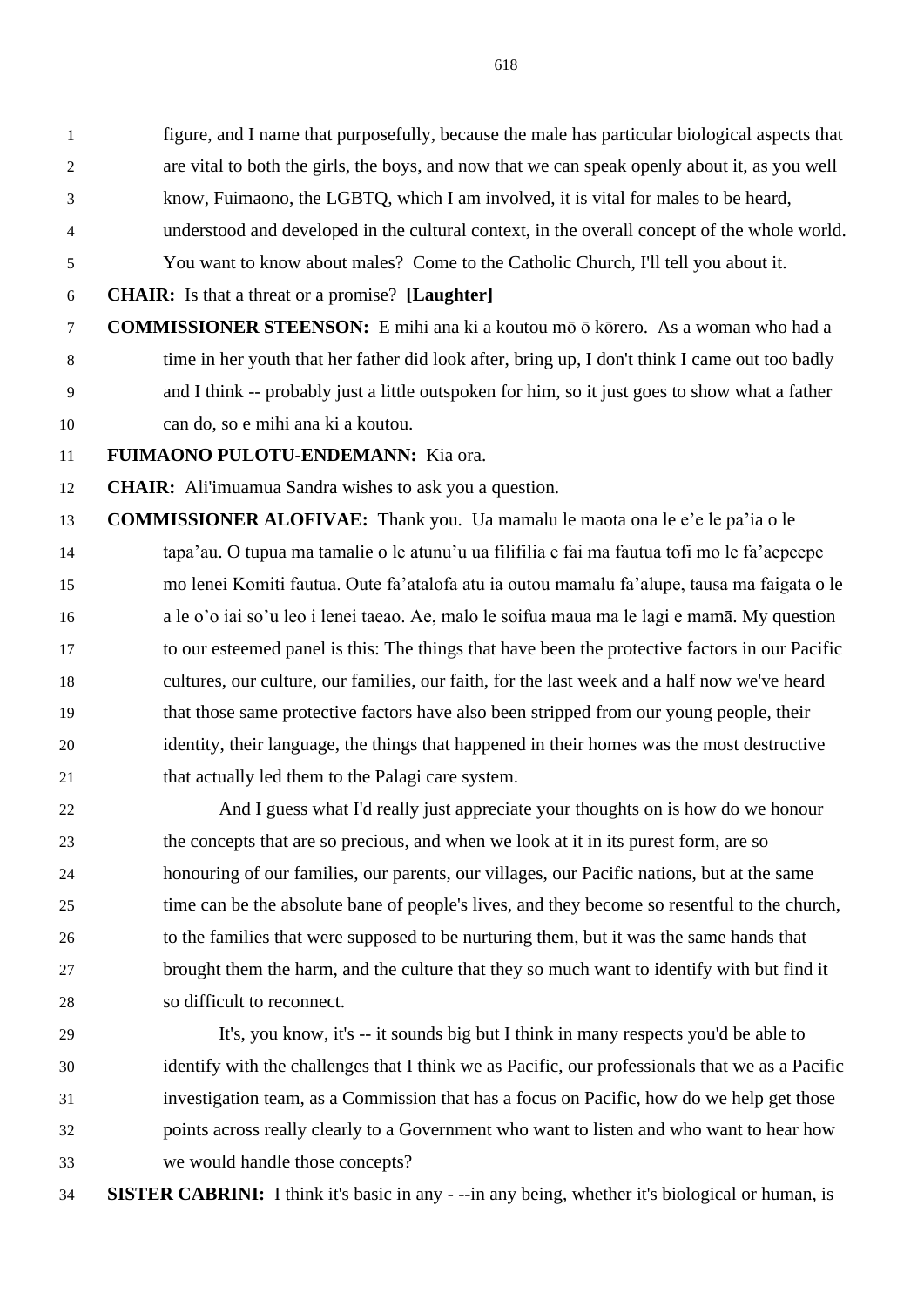to establish the relationship. I don't think Governments and churches know how to establish an empathetic relationship. You either have it or you've got to learn it. Having is more natural. If that atmosphere, because it has a nuance about it where the persons who are present feel totally, totally accepted as they are, smelly, fat, skinny, whatever, they can see by my face I'm for them, that is from within, that's the within I talked about. So that's what the State has to learn to do.

 If they're all about systems and head knowledge, they come somewhere else into the system. Because that's what our people want, they want to connect. And then the second big important healing work is to tell the truth and the truth sets you free. But I've got to have that atmosphere, and some people have it, so you send them into the systemic level and others don't.

**COMMISSIONER ALOFIVAE:** Fa'afetai lava.

 **FUIMAONO PULOTU-ENDEMANN:** I think you've got to practise it. I think maybe people can talk about fa'aaloalo, the vā, but I think when it becomes your natural practice. I know that-- I was brought up by my grandparents and I never knew what it was like to be hit because Grandpa was a very traditional man, he doesn't talk very much. What he used to do, I thought was a worse kind of chastisement, was he used to sit me in front of him and cross my arms and legs and he used to say "Now you just think about why you're sitting there." And I thought that was the most worst kind of punishment because all the kids in our village would see me sitting there and they'd all laugh and they said "There goes Karl, he's in trouble again."

 I think sometimes- I- know that's, you know, like other kids got hit and then that was done. But I think what it is, it's about really putting some of that rhetoric, but also as a mental health person I hear a lot of people say "Stick and stones will broke my bones but words will not harm you." That's not true for Pacific kids. I've done a lot of workshops with nursing students and the ones for Pacific that they remember most is the verbal, being told you're dumb and everything else.

 But my short answer to that, Ali'imuamua, is that I think it comes the time where you have to really put the practice on the fa'aalaoalo le alofa. And for me as a nurse it's really putting that into practice, how do you show in your nursing practice fa'aaloalo and alofa, it's the way you move, it's the way you receive the guests, it's the way you talk, it's the way you deliver. And I think the more you practice those so-called high philosophical terms, it's really about putting it into practice.

Now I have a lot of Palagi,-- I've got a Palagi partner but I also have Palagi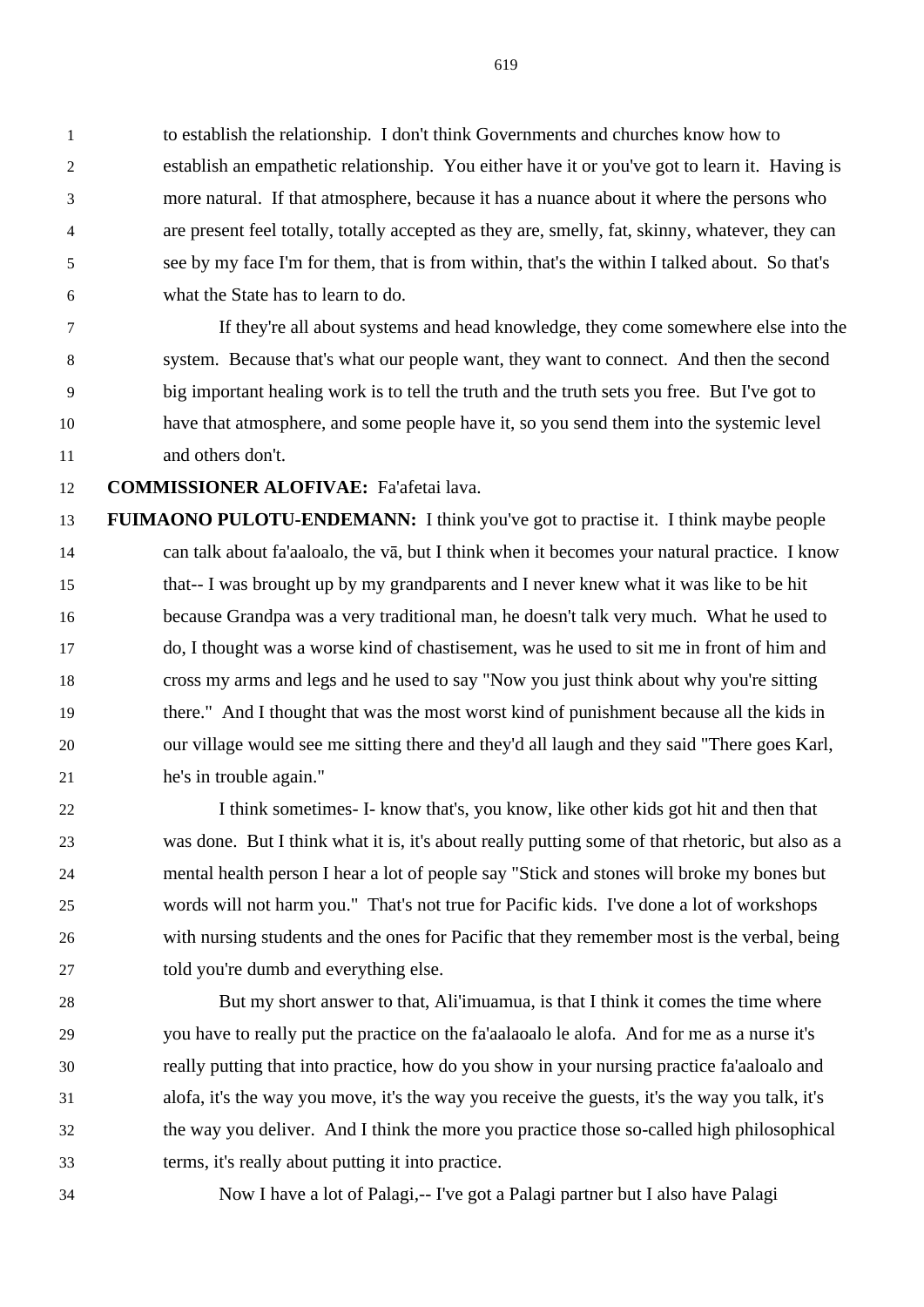relatives, and we were talking about this term fa'aaloalo, he says "Oh but Karl that's just respect." And I said that's true, for you it's respect. And we were eating and he leaned across to me and he took the thing and I said "That there's the difference, the respect for Samoans is you wouldn't lean over that person." But it's still respectful.

 So it's about understanding that world view that Tamasailau talked about, but for me it's about putting some of the so-called stuff -- if it were really alofa you would not hit anybody, because when you hit somebody you are breaking that vā relationship, because the hand's going across to hit this person and you're violating that sacred space. So I think sometimes, you know, we really need to practise as a Pacific, putting those in practice rather than just talking about it.

**COMMISSIONER ALOFIVAE:** Fa'afetai lava.

 **DR SUAALI'I-SAUNI:** Yeah, I think what it all boils down to, I guess, if we were going to try to do that, is time, having time with our families, with our communities, and that's not easy to do. And so the time that you do give is time where you're able to share relationships of integrity. So the notion of truth. So if a member of your family comes up and tells you as an elder of the family, or as a sister, or as a cousin, about something that they've gone through, an abuse situation, that there is enough strength in that relationship to be able to address it. And strength comes through having trust and time. Time is required in order to build that trust.

# So I think, you know, we can have all of the fancy theories and the models and so forth, but at the end of the day, it's the relationships that we build that are important and how we nurture that.

 **MS AFEAKI-MAFILE'O:** I was reflecting, Sandra, on -- we were blessed to be able to raise our children in the Islands with my husband's parents in the village of Kolonga. And there was lots of unsaid rules that I had no idea about. So --

**COMMISSIONER ALOFIVAE:** As a New Zealand-born.

- **MS AFEAKI-MAFILE'O:** As a New Zealand-born Pacific Islander. I was well protected and guided by my husband, and there was always extended family, it was like a big village house where the whole village would come and there was always food and drink available. And our kids would run everywhere and I would try and grab them to sit down because I didn't know how significant that person was just sitting across from them and they were just being children. And I loved how my husband let them be children, but also the grandparents too also let them be children.
- And I say this only because maybe they thought the mum's a Palagi, let the children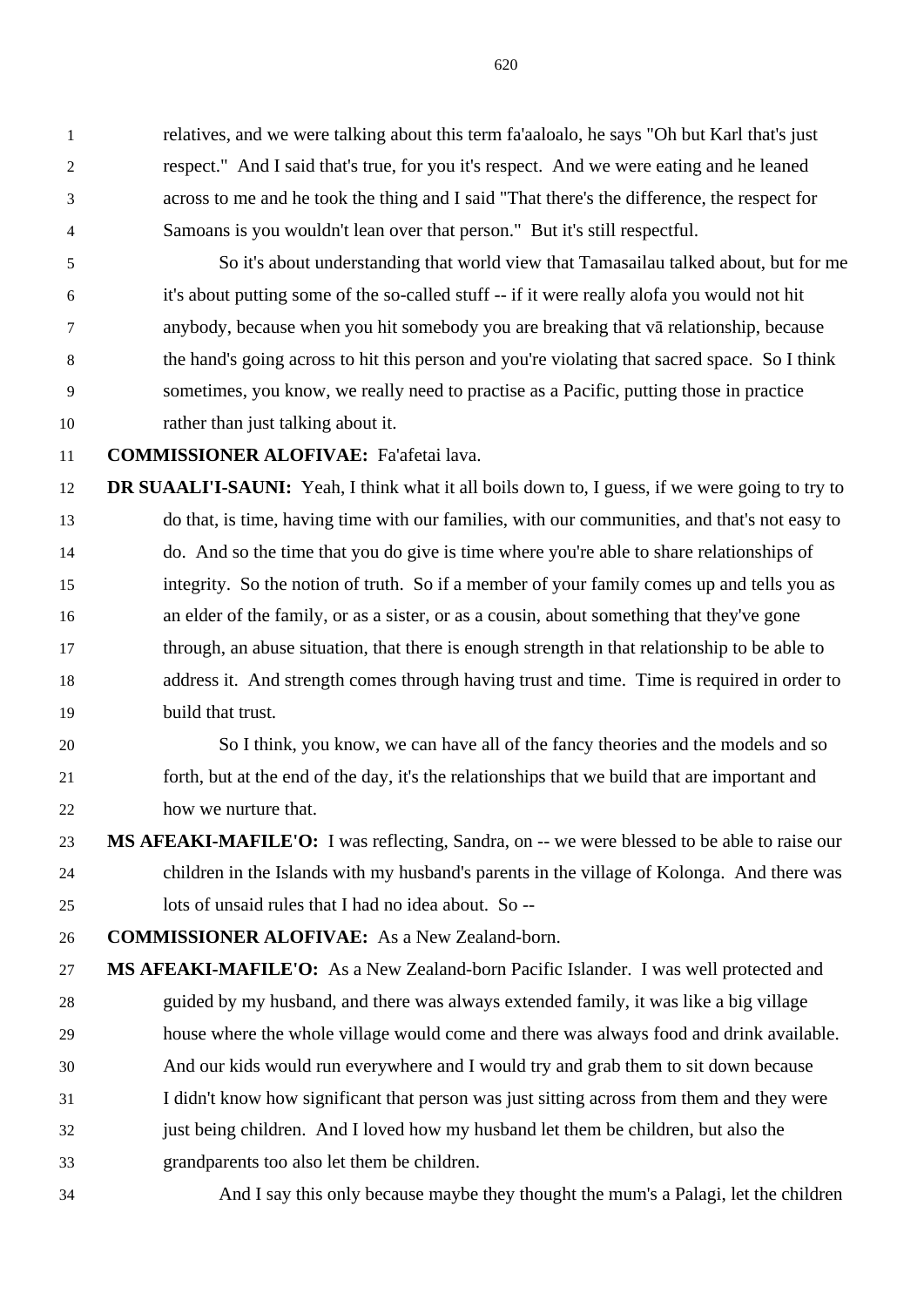run, or actually they thought how much of a blessing it is to have their grandchildren around and they were evolving. And, you know, our children were able to have the richness of that life and the culture. And, you know, sometimes we can see that in different facets like what you were saying. I see that as protective factors on them, because the way we facilitate those protective factors we have to be mindful of, like the toolkits, the parent toolkits we want to design. We want our children to not only feel like they belong because of their whakapapa, because of who their parents are, they belong because that's who they are. There's this kind of deepness of it, and it's unfortunate that those same protective factors were used in abuse.

 But I think that through restoration with families that have the wisdom and the knowledge to restore those protective factors back as toolkits, it would be transformational, it would bring healing, it won't just be rehabilitating. And it will be healing not just for individuals but for whole communities and, yeah, I just think there's -- and I think those intimate relationships that love -- I'm thinking love covers a multitude of wrongs, you know, sometimes we get those things wrong in a cultural context. But our young people should still feel like they're part of it and they're accepted, and especially children, that it's part of their journey and their growth.

**COMMISSIONER ALOFIVAE:** Fa'afetai lava.

**CHAIR:** We're running over time but can we continue or would you like to -- carry on, all right.

**COMMISSIONER ERUETI:** Kia ora, I'll be brief. Ka nui te mihi ki a koutou --

**FUIMAONO PULOTU-ENDEMANN:** Kia ora.

 **COMMISSIONER ERUETI:** -- a pukenga o te tēpu, ka nui te mihi ki a koutou. I've got so many questions, but everybody's got rumbling tummies and they want to get into the buffet so I'll be brief. One of the key things I've been thinking about is how Pasifika peoples, how do you get around the table for making the key decisions? And so Oranga Tamariki has this Kahui advisory group made up of prominent Māori, probably six of them I think in total, how representative that is of Māori you can ask those questions.

 But the case there, I think, is need and first peoples, you know, tino rangatiratanga. And I think for Pasifika peoples I think there's -- what I hear the most is "We need to be around the table because of need, because we've got large numbers of our people in care and protection at the moment", right. And then there was a question of proportionality and, you know, the mixing of Māori and Pasifika whakapapa to shore up that justification case.

 But I'm wondering whether there's also other cases that could be made for having Pasifika voices around the table, and I'm not sure what the answer to that is. I did wonder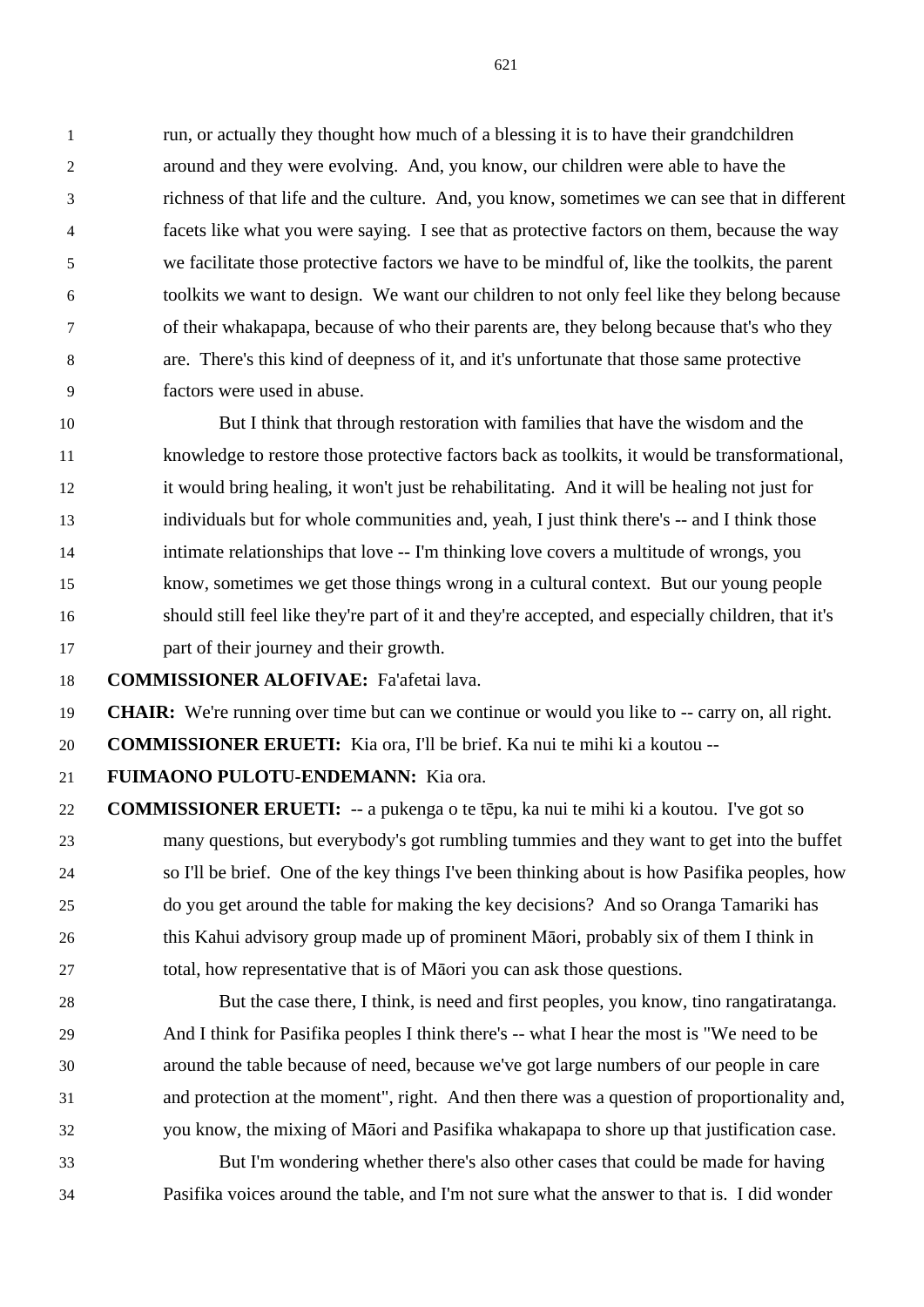about the case for human rights and in particular the discrimination that Pasifika peoples have endured in Aotearoa historically and today, and the ongoing impacts of that on peoples. I'm just curious about what you see as that what gets you to the table.

 **FUIMAONO PULOTU-ENDEMANN:** I think for me as a Samoan and as a recovering Catholic I think it's a sense of compassion in our DNA, to be honest, that's what really gets me, and sometimes I wish I wasn't. But it's the fact that I just think that if you're a leader, and I'm not saying I am, but I tend to have a voice and just to be able to present. And that's what gets me, because in my time we didn't have representation. But what it taught me was also those of us who do not get representation, things I've learned in the past; if I was on any boards or any decision-making things mainstream, I would always align myself with consumers first and Māori, because you're by yourself and you build that up to make that voice a bit stronger. Does that answer your question?

- **DR SUAALI'I-SAUNI:** I think need covers quite a few of the different areas that you have raised. The human rights, discrimination aspect, again, that's -- when you become over-represented it becomes a need. So in terms of the politics of working through how best to distribute limited resources, you're always going to have to try and figure out how to prioritise, and so it will come down to need. Nuancing it, which is what I think you're saying, will require the kind of detailed information that allows us to then think very sophisticatedly around how to kind of take account of the diversity of Pasifika within that context and to enable access to the kind of resources that can address that diversity.
- **SISTER CABRINI:** I want to turn it around the other way, which is what I started with from the inside out. Pasifika people, like other indigenous peoples, used to have time to sit around the fire and day dream and share dreams and talanoa, so we had to move with the times. And somehow we lost that and the Tongans have gone into faikava until 3 in the morning, that's where they share their soul, and others have turned to alcohol and so forth. We've refashioned our dream time. Māori to a certain extent have kept it because of their marae. When we go to a marae weekend we just sit and if you want to talk to the issue you will stand up.
- But that to me is the core of what we really need to say. If we keep at the head level you'll get back into what I call cognitive development stuff. If we have time to be quiet and stand when you want to and speak in your parable, we will get to the answer of our issue, not the Palagi way which is cognitive, highly cognitive, highly scientific, that has its place, but for us, we are good at dreaming from the soul. You have it, get together. Don't wait for them. Do it.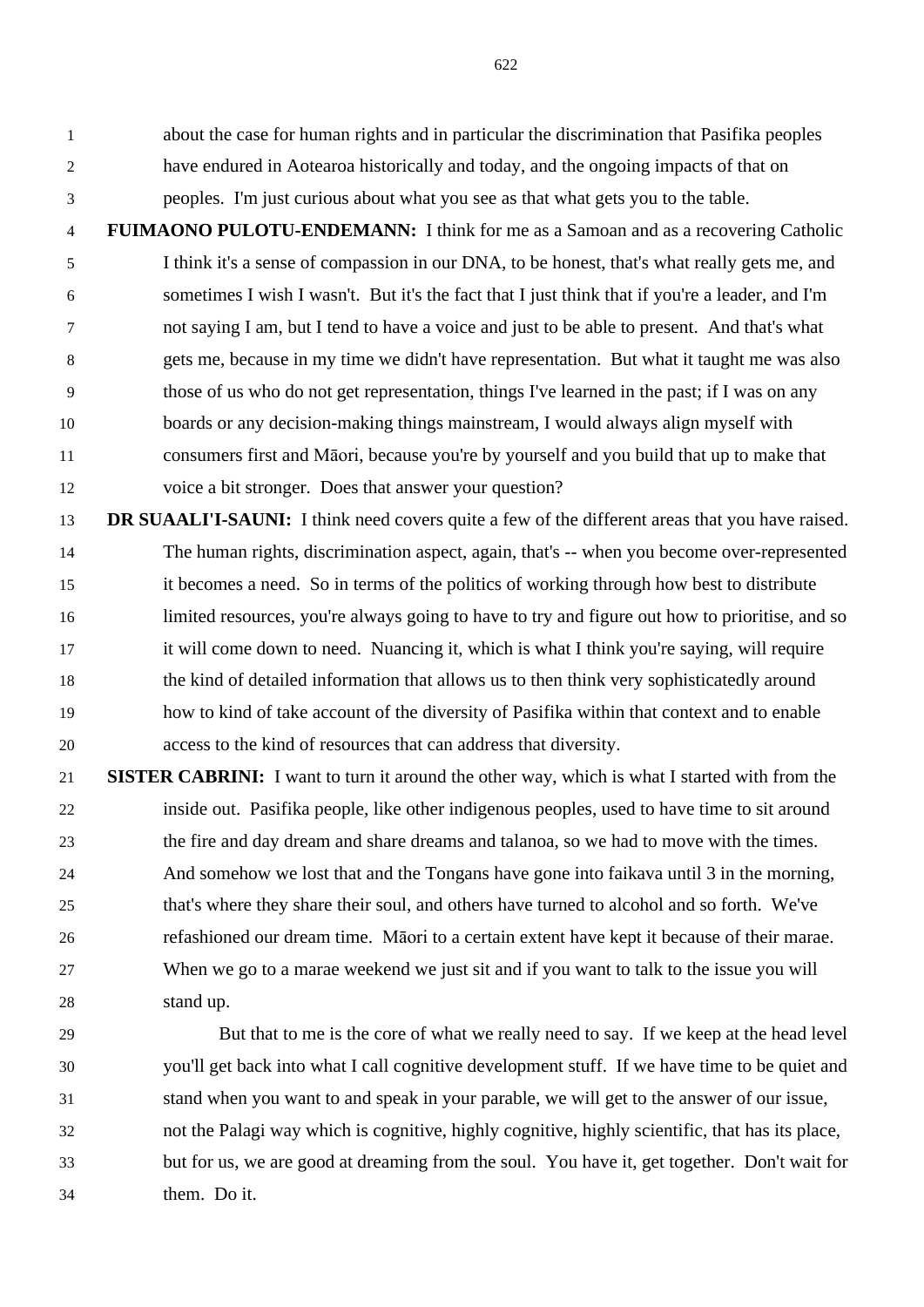**CHAIR:** Yes, do our job for us, we're very happy.

- **SISTER CABRINI:** I used to get my 5th and 6th form students because they were so flustered, first 15, first 11, got to do this, scholarship and they were disturbed. And our rule is, bags against the wall, back on your back, I ring the bell, 15 minutes quiet time. They start snoring because they're tired, because mum is saying "Get in the car, we've only got one vehicle today, where's your lunch box?" So they sleep, when they get up they're refreshed, I said "Now listen to me for your first religious education", "Boring" they say, but they're fresh. We've got to go in to come out.
- **MS AFEAKI-MAFILE'O:** I think it's very unfortunate that we have to abide to meet a need to have us around the table to start with. I think that's a very colonial perspective on how to make society well. I think that, if anything, Government, from what we've seen in the last two weeks, has realised the need to have these consultations and these deliberations so that we can prevent any further harm coming to our families and any future children in care.
- So I think, I won't give reason for being around the table, I will say that we are New Zealanders, we have migrated from the Pacific, we were born here, our children will contribute to this nation and its future, and we have a responsibility to see our future generation like you, like the first people of this nation, to be well.
- And so I think that for far too long we've been visitors to this nation, our children have felt like visitors, and actually second class citizens I'm going to say. And we are not visitors, we are not second class citizens, we are educated, we are professional, we are sitting here in a talanoa to give evidence, to be counted, actually, in the resolve of what our nation wants to do for our children, for our children. We've been doing that one person at a time, one child at a time, one family at a time.
- Systemic poverty does not allow us to be present in the larger legislative macro requirements to resource and enable us to do this well. We want to look after our children and our families, we want to be enabled to do that, not prescribed, not with tino rangatiratanga. We want to be journeyed to walk that out.
- And I think our time is here, our new dawn is coming. Our time is here, we have people who are putting their hands up and that are doing it with their own money in our churches, in our homes. Those are things that you'll never discuss in this report. There have been multiple pathways in multiple years across multiple ethnic groups, cross-culturally that you'll never gather. We don't need you to need us. We're going to look after our community.
- **CHAIR:** Thank you. **[Applause]**. Just one last Commissioner.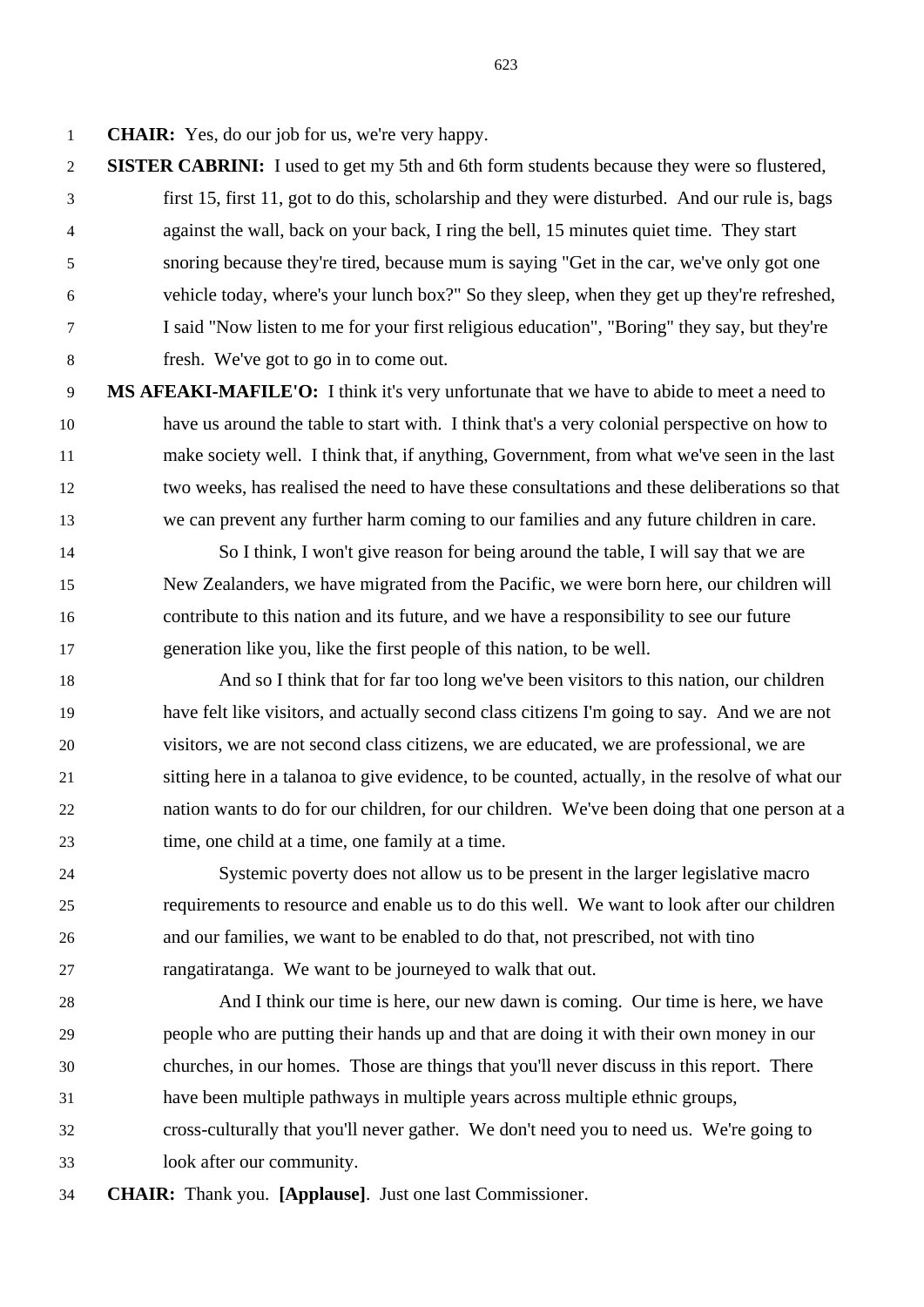**COMMISSIONER GIBSON:** Kia ora, thank you. We hear the stories, we hear the pain and many of us, it's in our professional work lives and it's in our personal lives as well with our own families and whānau. It's a privilege to be here in this beautiful fale in the presence and hear from the person who developed the Fonofale model in terms of mental health.

 I hear from people, we have one fantastic Pacific consumer mental health advocate, he's the only one in New Zealand, and we resource -- we're building forensic institutions for millions of dollars and I don't see the change, the transformation that could otherwise be done to build something physically and metaphorically more like the Fonofale model with healing centres or whatever.

 How do we change the existing systems, the existing realities into the dream? That applies in mental health and also I know in disability as well, there are these clearly articulated visions, dreams based in community, based in culture, and the system gives them a tick but it doesn't transform, how do we do that?

 **FUIMAONO PULOTU-ENDEMANN:** Talofa Paul. When I developed the model it was in the 80s. And somebody asked me what has changed. My answer is very simple: That the right person or the right people are now viewing that model. And they've said, as in the past, "Oh it's just a nice picture" and they threw it away. But people all over in the nationalities saw it and they said "That means something to me."

 So the real creator of that model really is those people, the viewer who is seeing the model and able to utilise it. That's my answer to you. The time and things have changed but it's the viewer. It's people with consumer backgrounds, it's people from disabilities, educators, lawyers, and I get so touched by that.

- The only claim to fame I have is the fact that it's named after a very special woman in my life, that's the only claim I have. The rest is there for everybody to use. And I'm so honoured that you have given my grandmother that honour, thank you.
- **CHAIR:** You've left a space for us to dream in, Karl. Is there anything that anybody else would like to say in response to Paul's comments?

 **SISTER CABRINI:** A big thank you for being here. Let's go forward, let's not blame and let's dream more.

 **FOLASĀITU DR IOANE:** Fakamalo lahi atu kia moutolu kotoa pe. Malo e fakakoloa kuo mou fai (Tongan). E momoli le fa'amalo ma le fa'afetai, sui o le panel. Malo lava le lava papale, malo le fai o le faiva. Fa'afetai mo lo otou sao i lenei aso. Ia fa'amanuia le Atua i o outou tiute ma faiva alofilima. I ga manuia le polokalame o totoe o lenei aso (Samoan). What I've just said in Samoan and in Tongan is I've just acknowledged and wanted to thank